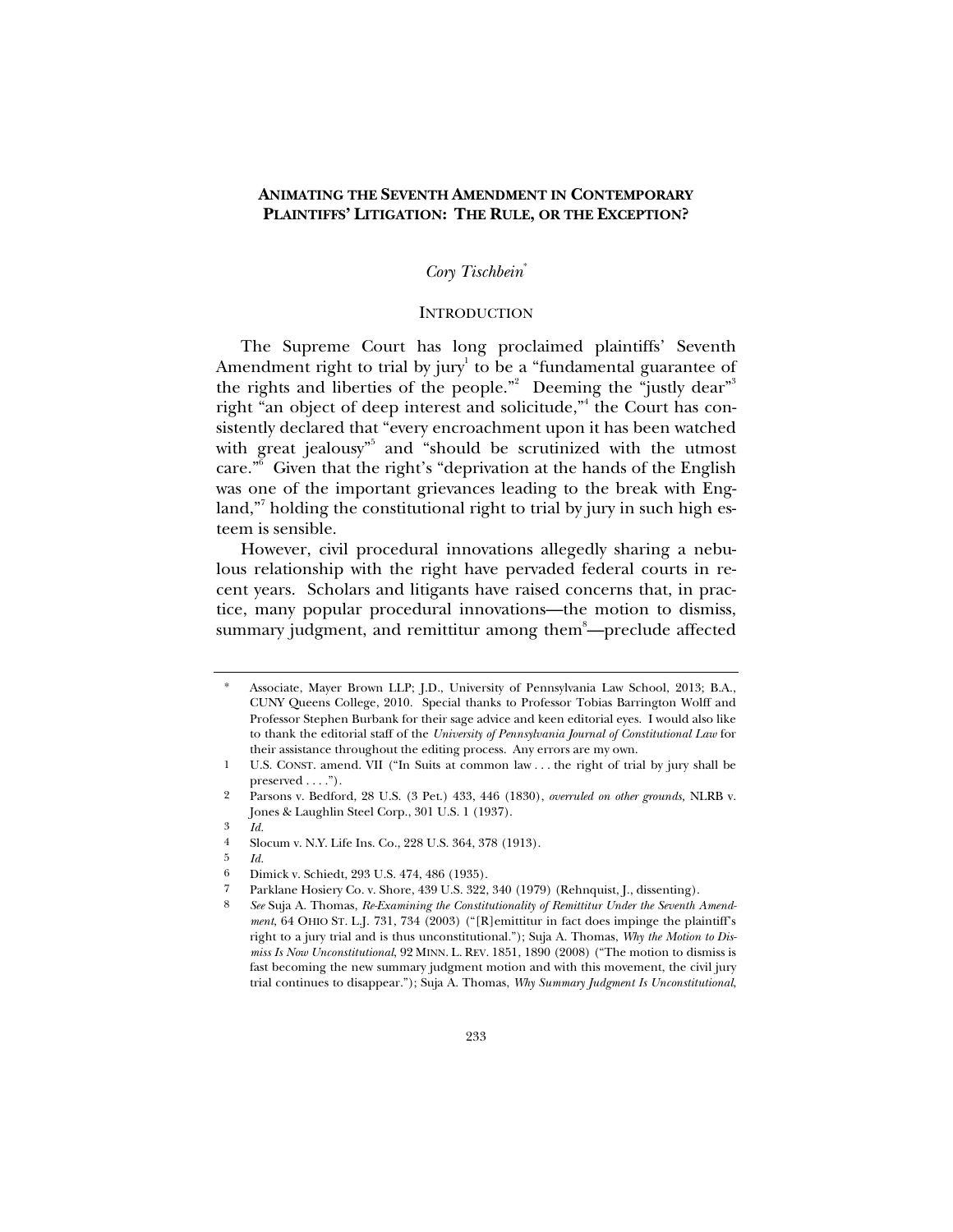plaintiffs from exercising their Seventh Amendment right to trial by jury. Two such procedural innovations have come to dominate the landscape of plaintiffs' actions: binding individual arbitration under the Federal Arbitration  $Act^9$  ("FAA") and multidistrict litigation ("MDL"). However, their relationships to the trial-by-jury right have received a modicum of scholarly focus and have gone unaddressed by the Supreme Court.

Arbitral actions under the FAA have evolved from a dispute resolution method utilized by "sophisticated business entities into a phenomenon that pervades the contemporary economy."<sup>10</sup> Likewise, the current volume of MDL in the federal courts is staggering and shows no sign of abatement, as a third of all pending federal civil cases are part of an MDL.<sup>11</sup> Accordingly, both procedures are more prominent now than ever before.

Undebatably, both are formally consistent with the Seventh Amendment's command that plaintiffs be afforded an opportunity to be heard by a jury. In FAA-supported arbitration actions, claimants are thought to be subject to arbitral proceedings and consequently forfeit their trial-by-jury right only where they knowingly, voluntarily, and intelligently consent to do so. Likewise, in MDL, similarly situated plaintiffs asserting comparable legal claims have their pretrial proceedings centralized before one federal district court and are supposedly remanded to their separate courts of origin for individual trials by jury at the close of MDL's centralized pretrial proceedings.

However, whether these procedures actually afford plaintiffs an opportunity to exercise their right to trial by jury in practice is an unexamined, more uncertain prospect. Given that form and practice are often dissimilar, and that these two procedures dominate contemporary plaintiffs' actions, the issue cries out for analysis. Accordingly, this Comment evaluates whether FAA-supported arbitration and MDL are practically consistent with plaintiffs' abilities to exercise their right to trial by jury, analyzing the relationship between the substance of the constitutional right, plaintiffs' practical ability to exercise the right, FAA-supported arbitration, MDL, and the Supreme Court's Seventh Amendment jurisprudence. This analysis not only

<sup>93</sup> VA. L. REV. 139, 139–40 (2007) ("[N]o procedure similar to summary judgment existed under the English common law and . . . summary judgment violates the core principles or 'substance' of the English common law.").

<sup>9</sup> Federal Arbitration Act, 9 U.S.C. §§ 1–16, 201–08, 301–07 (1925).

<sup>10</sup> Aaron-Andrew P. Bruhl, *The Unconscionability Game: Strategic Judging and the Evolution of Federal Arbitration Law*, 83 N.Y.U. L. REV. 1420, 1420 (2008).

<sup>11</sup> *See* Andrew D. Bradt, *The Shortest Distance: Direct Filing and Choice of Law in Multidistrict Litigation*, 88 NOTRE DAME L. REV. 759, 762 (2013).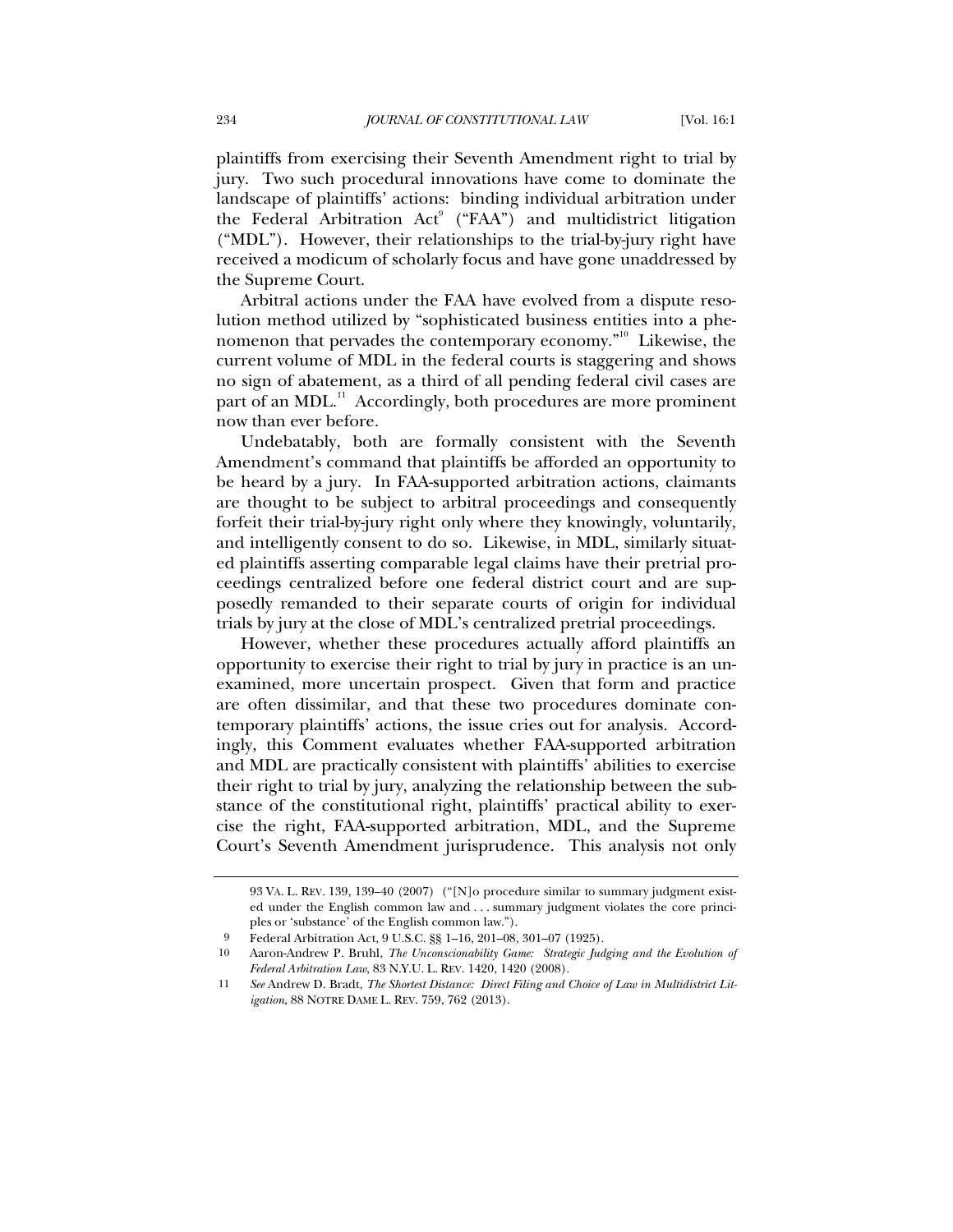affords us a glimpse of the on-the-ground realities facing plaintiffs seeking to exercise their Seventh Amendment right and a comprehensive understanding of the Court's conception of this right, but, more importantly, enables us to determine if these procedures have "relegat[ed] the Seventh Amendment to insignificant words on a page."<sup>12</sup>

Part I of this Comment provides an overview of the FAA-supported arbitration and MDL processes. Part II sketches the Supreme Court's understanding of the trial-by-jury right, explicating its meaning and application to prospective consumer and mass tort plaintiffs—the plaintiffs primarily impacted by FAA-supported arbitration and MDL. Parts III and IV focus on the on-the-ground realities facing prospective consumer and mass tort MDL plaintiffs, which this Comment argues practically preclude them from exercising their Seventh Amendment right to trial by jury. Part V demonstrates the extraordinarily permissive and formalistic nature of the Supreme Court's Seventh Amendment trial-by-jury jurisprudence, which this Comment contends is behind the continued vitality of those procedures that are formally, but not practically, consistent with plaintiffs' right to trial by jury. Finally, Part VI, contends that, in light of its prior jurisprudential failings, the Court should resume an active role in the field of Seventh Amendment jurisprudence by affording the constitutional right an operative, consequential meaning. The Court's continued failure to appropriately protect or define the right not only contravenes the aims of the Framers, but also threatens the litigant and societal interests that the Seventh Amendment is thought to protect.

### I. THE FAA AND MDL: AN OVERVIEW

#### *A. The FAA*

Enacted in 1925 to overrule the judiciary's longstanding refusal to place arbitration<sup>13</sup> agreements "upon the same footing as other con-

<sup>12</sup> Peter A. Arhangelsky, *Nullifying the Constitution: Federal Asbestos Tort Reform and the Abrogation of Seventh Amendment Rights*, 40 SUFFOLK U. L. REV. 95, 121 (2006) (citing Granfinanciera, S.A. v. Nordberg, 492 U.S. 33, 51–52 (1989)).

<sup>13</sup> In arbitration, the parties present their case to a presumably neutral third-party decisionmaker rather than to a judge or jury, removing the resolution of the dispute from the court system altogether. *See* Brian D. Weber, *Contractual Waivers of a Right to Jury Trial— Another Option*, 53 CLEV. ST. L. REV. 717, 726–27 (2006) (explaining arbitration's mechanics). The arbitrator renders a decision, which is typically final and binding on both parties. *See id.* at 727 (citing Gregory T. Alvarez & Nancy J. Arencibia, *Is Arbitration Right for Your Company?*, FIN. EXECUTIVE, Dec. 1, 2002, at 46). Arbitrators' decisions are rarely ap-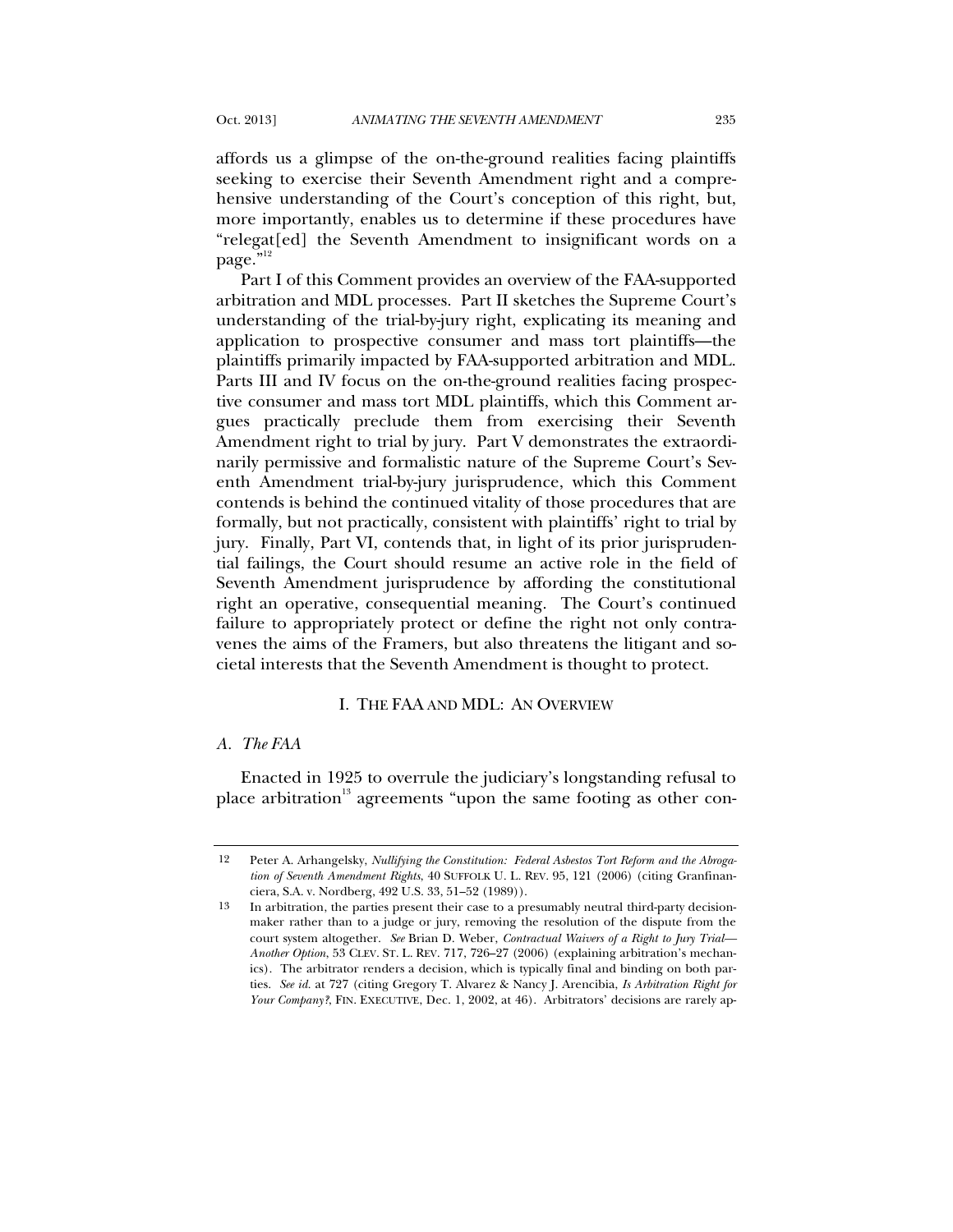tracts,"<sup>14</sup> the FAA authorizes federal courts to enter orders to compel arbitration, suspend judicial proceedings brought by parties opposing arbitration, and enforce arbitration awards.<sup>15</sup> Applicable to contracts, adhesive $16$  and otherwise, involving interstate and maritime commerce, the FAA provides that written arbitration agreements within these contracts will be "valid, irrevocable, and enforceable,"<sup>17</sup> like any other valid contractual provision. As scholars began shedding light on the perceived benefits of arbitration over litigation—primarily arbitration's propensity to resolve disputes at quicker and cheaper rates than litigation, diminish the risk of disclosure of confidential information, and preserve the parties' relationships—Congress passed the FAA to cement the enforceability of arbitration agreements and combat the judiciary's hostility toward arbitration.<sup>18</sup>

When it became apparent that the FAA solidified the enforceability of arbitration agreements, corporations responded in kind. In most of their adhesive consumer contracts, corporations began employing arbitration clauses barring consumers from both resolving

pealed to a judge and only in a scant few cases where arbitrators engaged in serious misconduct are their decisions overturned. *See id.* (citing Alvarez & Arencibia, *supra*).

<sup>14</sup> Volt Info. Scis., Inc. v. Bd. of Trs. of Leland Stanford Junior Univ., 489 U.S. 468, 474 (1989) (quoting Scherk v. Alberto-Culver Co., 417 U.S. 506, 511 (1974)).

<sup>15</sup> *See* Adam. M. Kepper, *Contractual Waiver of Seventh Amendment Rights: Using the Public Rights Doctrine to Justify a Higher Standard of Waiver for Jury-Waiver Clauses Than for Arbitration Clauses*, 91 IOWA L. REV. 1345, 1352–53 (2006) (citing 9 U.S.C. §§ 3–54, 11, 13) (explaining the FAA's impact on judicial treatment of arbitration clauses).

<sup>16</sup> Adhesive contracts are agreements in which one side has all the bargaining power and uses it to write the contract to his advantage. *See* Sierra David Sterkin, *Challenging Adhesion Contracts in California: A Consumer's Guide*, 34 GOLDEN GATE U. L. REV. 285, 285–86 (2004) (citing Neal v. State Farm Ins. Cos., 10 Cal. Rptr. 781, 784 (Ct. App. 1961)) (detailing the characteristics of adhesive contracts). A prime example of an adhesive contract is a standardized contract form that offers services to consumers on an essentially "take it or leave it" basis without giving consumers realistic opportunities to negotiate terms to further their interests. *See* Fiser v. Dell Computer Corp., 188 P.3d 1215, 1221 (N.M. 2008) (citing Guthmann v. La Vida Llena, 709 P.2d 675, 679 (N.M. 1985)) (explaining the typical characteristics of adhesive contracts).

<sup>17 9</sup> U.S.C. § 2 (2006).

<sup>18</sup> *See* Christopher R. Drahozal & Quentin R. Wittrock, *Is There a Flight from Arbitration?*, 37 HOFSTRA L. REV. 71, 77–78 (2008) (citing Christopher R. Drahozal, *Arbitration Costs and Forum Accessibility: Empirical Evidence*, 41 U. MICH. J.L. REFORM 813, 826, 840 (2008)) (discussing the reasons arbitration is favored); Scott R. Swier, *The Tenuous Tale of the Terrible Termites: The Federal Arbitration Act and the Court's Decision to Interpret Section Two in the Broadest Possible Manner:* Allied-Bruce Terminix Companies, Inc. v. Dobson, 41 SAN DIEGO L. REV. 131, 131 (1996) ("Congress enacted the Federal Arbitration Act . . . to reverse the trend of American courts which were, at the time, reluctant to recognize arbitration provisions as legally binding agreements." (citing Stephen P. Bedell et al., *The McMahon Mandate: Compulsory Arbitration of Securities and RICO Claims*, 19 LOY. U. CHI. L.J. 1, 2–3  $(1987))$ .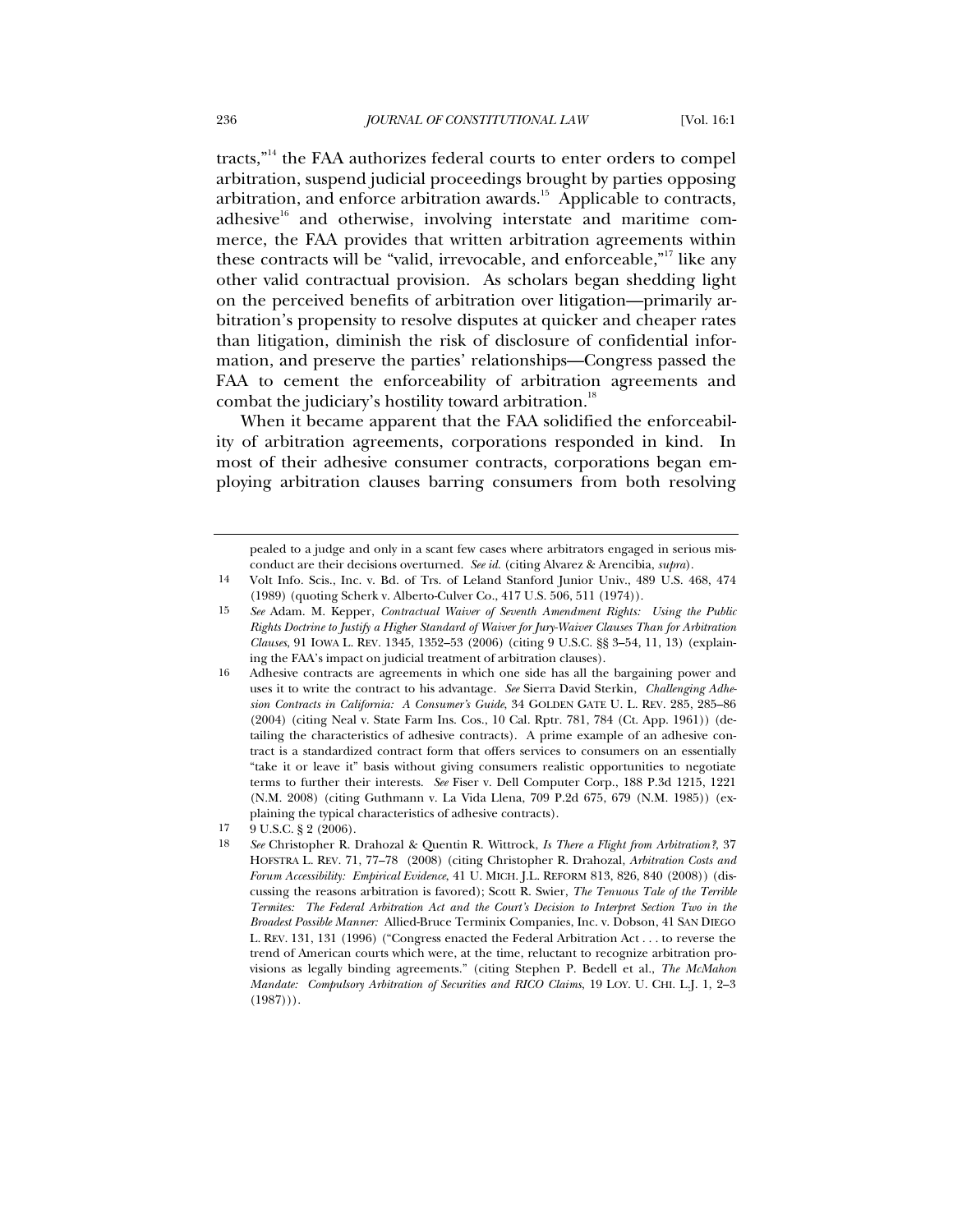disputes arising out of the contract in the courts and aggregating their claims in arbitration.<sup>19</sup>

In effect, these arbitration agreements—which are known as arbitration clauses and class arbitration waivers, respectively, and, thanks to the FAA, are almost always enforced by the courts—compel affected consumers seeking to resolve a dispute to relinquish the right to participate in litigation or class-based arbitration. This leaves these consumers with the sole option of individual arbitration, even when thousands or millions of claims by similarly situated consumers replicate the individual claim.<sup>20</sup> Accordingly, courts view the "loss of the right to a jury trial  $\ldots$  [as] a necessary and fairly obvious consequence of an agreement to arbitrate."<sup>21</sup>

Corporations' affinities for arbitration clauses and class arbitration waivers are unsurprising. Not only do these provisions protect corporations from the temporal, financial, and public relations expenses attendant to public individual and class-based litigation, but evidence suggests that—due to a lack of resources or knowledge, or a fear of retaliation—very few consumers will choose to bring individual arbitration claims against a company.<sup>22</sup> For instance, affidavits submitted in one recent litigation indicated that "[f]ewer than 200 of [the de-

<sup>19</sup> *See* Benjamin Sachs-Michaels, *The Demise of Class Actions Will Not Be Televised*, 12 CARDOZO J. CONFLICT RESOL. 665, 669 (2011) ("Once it became clear that these adhesive arbitration clauses would be treated as binding, corporations widely added clauses prohibiting the aggregation of claims." (citing Bryan Allen Rice, *Enforceable or Not?: Class Action Waivers in Mandatory Arbitration Clauses and the Need for a Judicial Standard*, 45 HOUS. L. REV. 215, 224 (2008))); Robert B. Kershaw, *Mandatory Binding Arbitration—Goliath's New Offense*, 36 MD. B.J. 28, 30 (2003) ("[C]orporate parties have widely incorporated mandatory binding arbitration clauses in virtually every conceivable type of contract that could support a class action claim.").

<sup>20</sup> *See* Steven D. Millman, *Catching the Waive: The Third Circuit Joins the Growing Trend of Circuit Courts in Voiding a Class-Arbitration Waiver in* Homa v. American Express Co., 55 VILL. L. REV. 1033, 1034 (2010) ("A class-arbitration waiver relinquishes the right to participate in class-wide arbitration or to aggregate claims with others in any form of . . . arbitral proceeding." (quoting Myriam Gilles, *Opting Out of Liability: The Forthcoming, Near-Total Demise of the Modern Class Action*, 104 MICH. L. REV. 373, 376 n.15 (2005)) (internal quotation marks omitted)); Shelly Smith, *Mandatory Arbitration Clauses in Consumer Contracts: Consumer Protection and the Circumvention of the Judicial System*, 50 DEPAUL L. REV. 1191, 1191–92, 1234 (2001) ("In addition to losing consumer rights in arbitration, consumers lose the traditional remedies that are allowed by the judicial system." (citing Powertel, Inc. v. Bexley, 743 So. 2d 570 (Fla. Dist. Ct. App. 1999))).

<sup>21</sup> Pierson v. Dean, Witter, Reynolds, Inc., 742 F.2d 334, 339 (7th Cir. 1984).

<sup>22</sup> *See* Nicholas Roxborough & Donna Puyot, *Dispelling Some Myths About Arbitration*, 34 L.A. LAW. 44, 44 (2011) ("[C]orporations would prefer to have arbitration clauses in boilerplate consumer contracts, in the belief that these clauses result in the more efficient and less costly resolution of litigation."); Jean R. Sternlight, *Tsunami:* AT&T Mobility LLC v. Concepcion *Impedes Access to Justice*, 90 OR. L. REV. 703, 704–05 (2012) (discussing the reasons behind corporations' affinity for arbitration clauses and class arbitration waivers).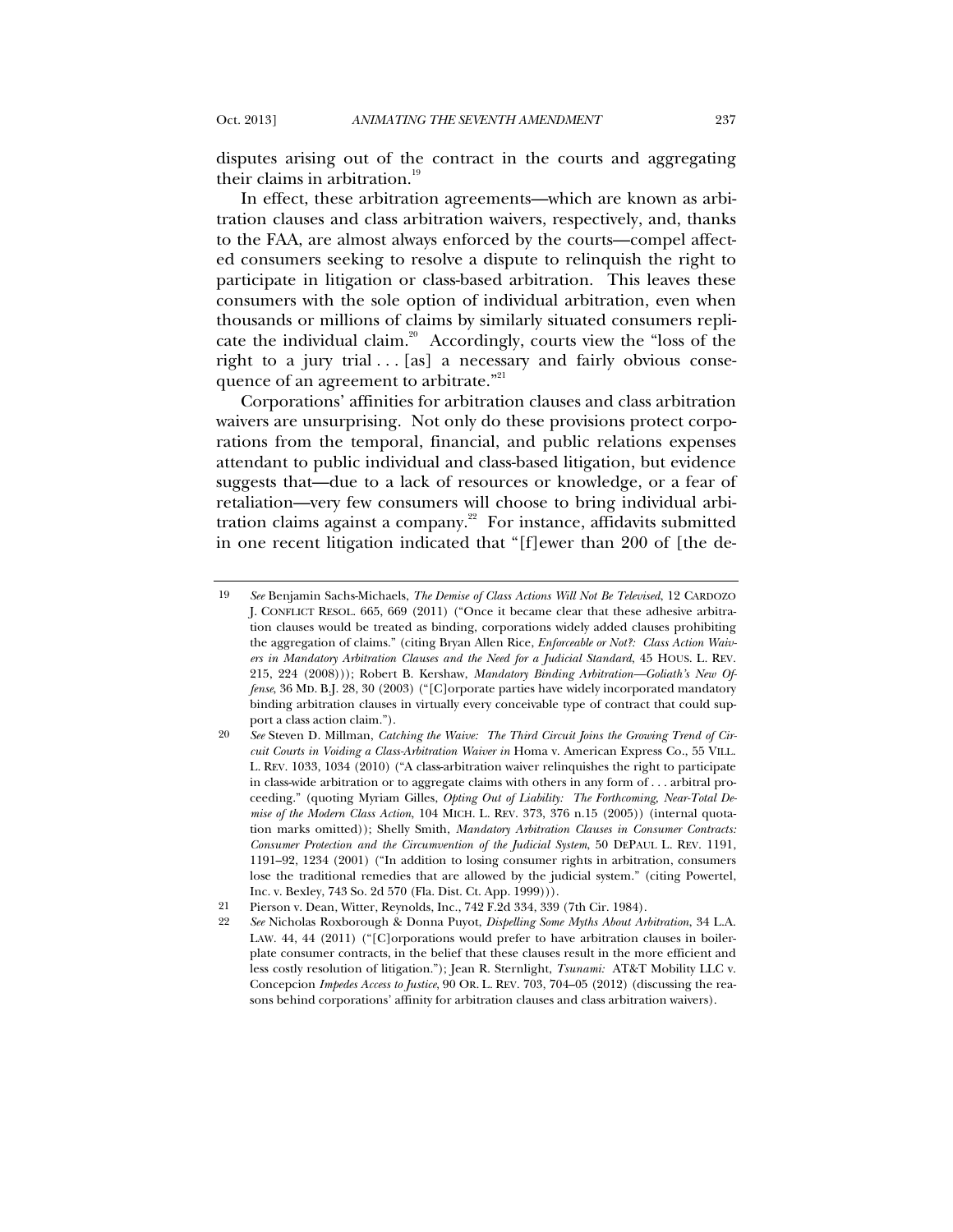fendant's] millions of customers brought claims in individual arbitration against the company for any reason, compared to thousands who sought help from a consumer group<sup>"23</sup> concerning their claims against the defendant in that litigation.

Accordingly, today, arbitration clauses containing class arbitration waivers pervade employment, insurance, and franchise contracts, but are particularly omnipresent in consumer contracts.<sup>24</sup> In fact, more than seventy-five percent of contemporary consumer contracts have been found to contain arbitration clauses, usually coupled with class arbitration waivers.<sup>25</sup> Consequently, a substantial majority of prospective consumer actions<sup>26</sup> are subject to FAA-supported arbitration clauses and class arbitration waivers.<sup>27</sup>

By calling for the enforcement of arbitration agreements, and thus preventing affected consumers from being heard by a jury, the FAA's relationship to the jury trial guarantee is, upon first glance, a troubled one. As further analysis reveals, a substantial majority of consumers, by virtue of their subjection to FAA-supported arbitration clauses and class arbitration waivers, are practically precluded from ever exercising their right to have their individual or class-based legal actions heard by a jury. Consequently, the FAA's relationship to the jury trial right is a deeply troubled one.

<sup>23</sup> Sternlight, *supra* note 22, at 723 (quoting Brief for Marygrace Coneff et al. as Amici Curiae Supporting Respondents, AT&T Mobility LLC v. Concepcion, 131 S. Ct. 1740 (2011) (No. 09-893), at 9).

<sup>24</sup> *See* Theodore Eisenberg et al., *Arbitration's Summer Soldiers: An Empirical Study of Arbitration Clauses in Consumer and Nonconsumer Contracts*, 41 U. MICH. J.L. REFORM 871, 882–83 (2008) ("Over 75% of the consumer agreements we examined included mandatory arbitration clauses."); Theodore Eisenberg et al., *Mandatory Arbitration for Customers but Not for Peers: A Study of Arbitration Clauses in Consumer and Non-Consumer Contracts*, 92 JUDICATURE 118, 119 (2008) ("[I]n our sample, mandatory arbitration clauses appeared in more than three-quarters of consumer contracts . . . ."); Amy J. Schmitz, *Curing Consumer Warranty Woes Through Regulated Arbitration*, 23 OHIO ST. J. ON DISP. RESOL. 627, 635 (2008) ("All nine of the biggest cell phone service providers' consumer form contracts I examined included [arbitration clauses] . . . . [A]nd all nine of the contracts barred consumers' access to class relief.").

<sup>25</sup> *See supra* note 24 and accompanying text.

<sup>26</sup> These include breach of contract, product-liability-based tort, and unreasonable charges claims against credit card companies, commercial banks, manufacturers, and service providers.

<sup>27</sup> *See supra* note 24 and accompanying text; Gilles, *supra* note 20, at 375 ("[C]ontract-based class actions are . . . on their way to Mauritius. Corporate caretakers have concocted an antigen, in the form of the class action waiver provision, that travels through contractual relationships and dooms the class action device . . . the waiver works in tandem with standard arbitration provisions to ensure that any claim against the corporate defendant may be asserted only in a one-on-one, nonaggregated arbitral proceeding.").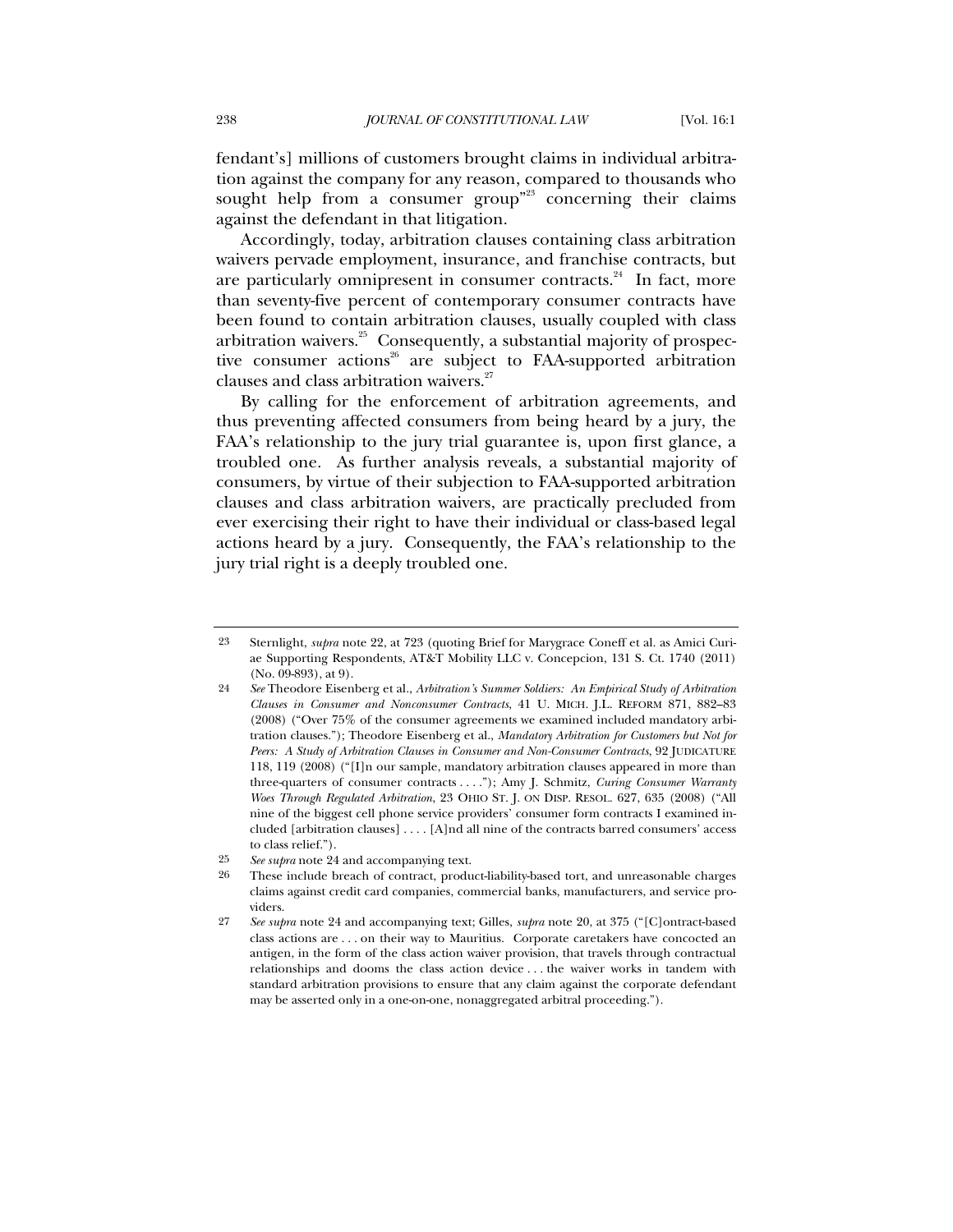Although the right to trial by jury is just that—a waivable right and not a requirement—the courts' interpretations of the FAA, as detailed in the following sections, call for the enforcement of these arbitration agreements even when plaintiffs' jury trial waiver is not "knowing, voluntary, and intelligent."<sup>28</sup> Accordingly, the FAA gives ample cause for serious constitutional concern.

### *B. The MDL Process*

MDL was born out of the sort of massive litigation whose pretrial proceedings it is aimed at centralizing. In the late 1960s, the federal government successfully litigated myriad antitrust suits against electrical equipment manufacturers, and, subsequently, more than 1800 separate damages actions were filed against the manufacturers in thirty-three federal district courts.<sup>29</sup> This "unprecedented state of affairs<sup>"30</sup> led legislators and judges to recognize the need for a more efficient means of administering the parallel pretrial proceedings attendant to such massive litigation.<sup>31</sup> Thus, in 1968,  $\S$  1407 of Title 28 was enacted, creating the Judicial Panel on Multidistrict Litigation  $("|PML")$ .<sup>32</sup>

The JPML "is neither a trial, appellate, nor (as some have called it)  $a \ldots$  'Super Court.'"<sup>33</sup> It is a special judicial creature comprised of seven federal judges empowered to transfer civil actions individually filed around the country "involving one or more common questions of fact<sup>34</sup> to a single district court, the transferee court, for coordinated, centralized pretrial proceedings when the transfer would "promote the just and efficient conduct<sup>"35</sup> of the action.

Formally, MDL only impacts the pretrial stages of plaintiffs' cases; by limiting the application of § 1407 to "pretrial proceedings," Con-

<sup>28</sup> Jean R. Sternlight, *Mandatory Binding Arbitration and the Demise of the Seventh Amendment Right to a Jury Trial*, 16 OHIO ST. J. ON DISP. RESOL. 669, 732–33 (2001).

<sup>29</sup> *See* Judith Resnik, *From "Cases" to "Litigation"*, 54 LAW & CONTEMP. PROBS. 5, 31 (1991) (citing H.R. JUDICIARY COMM., 90TH CONG., REP. NO. 1130, 2 (1968), *reprinted in* 1968 U.S.C.C.A.N. 1898, 1899) (detailing MDL's birth).

<sup>30</sup> Bradt, *supra* note 11, at 785 (citing DAVID F. HERR, MULTIDISTRICT LITIGATION § 2.2 (1986)).

<sup>31</sup> *See* Bradt, *supra* note 11, at 785–86 (citing HERR, *supra* note 30)); George E. Farrell, *Multidistrict Litigation in Aviation Accident Cases*, 38 J. AIR L. & COM. 159, 159 (1972) (discussing MDL's origins); Resnik, *supra* note 29, at 31–32 (citing Neal & Goldberg, *supra* note 29, at 623–25) (same).

<sup>32</sup> *See* Farrell, *supra* note 31, at 159; Resnik, *supra* note 29, at 34–35.

<sup>33</sup> Earle F. Kyle, IV, *The Mechanics of Motion Practice Before the Judicial Panel on Multidistrict Litigation*, 175 F.R.D. 589, 589 (1998).

<sup>34</sup> Multidistrict Litigation Act, 28 U.S.C. § 1407(a) (2006).

<sup>35</sup> *Id*.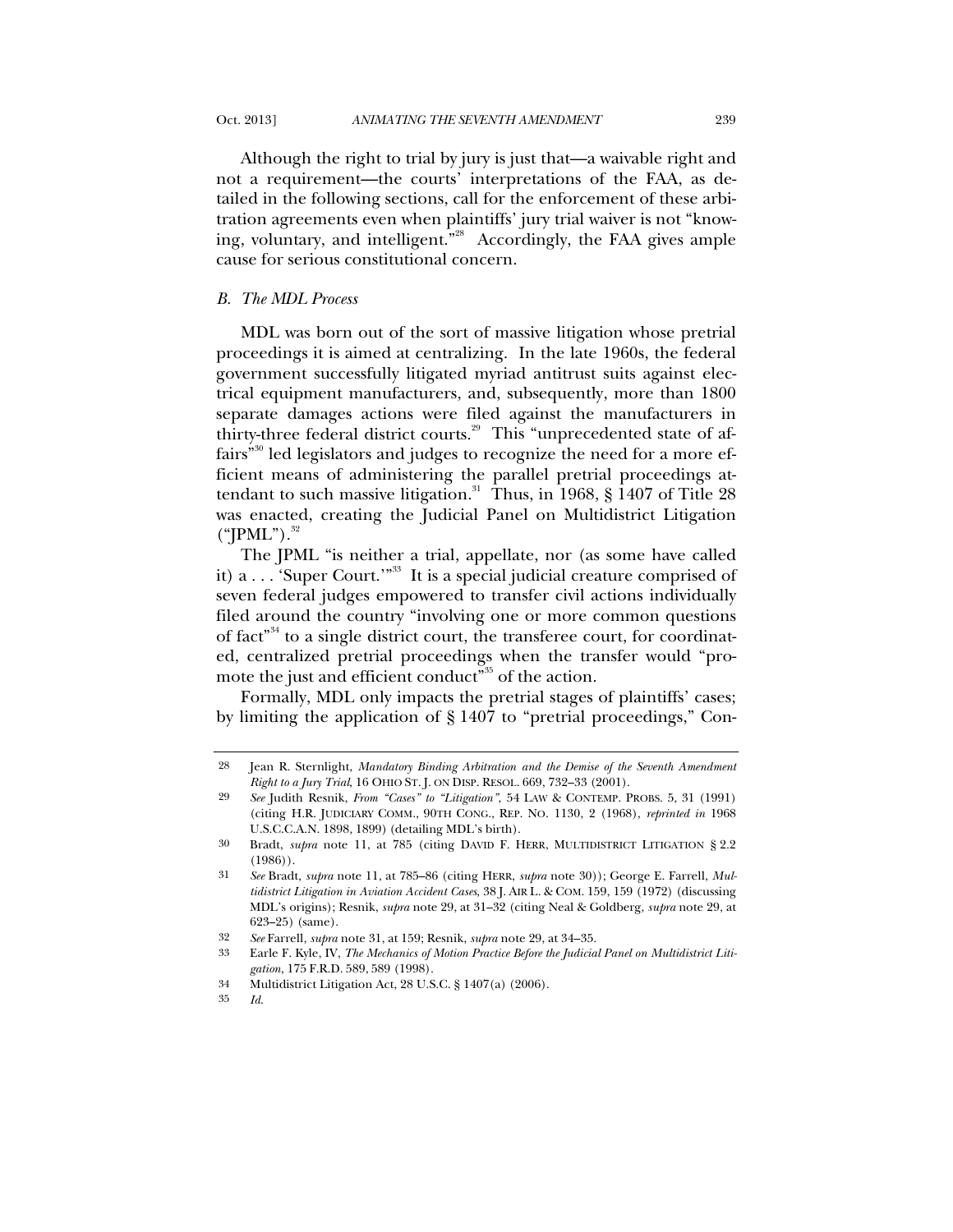gress designed JPML to transfer and centralize only those proceedings that precede trial.<sup>36</sup> Accordingly, at the close of pretrial proceedings, individual cases are, in theory, remanded for trial to the districts from which they originated. $37$ 

The MDL process is most commonly employed to centralize the pretrial proceedings attendant to "mass torts," a label referring to "tortious conduct affecting a large number of persons and giving rise to latent injury."<sup>38</sup> Since their emergence in 1974, mass torts have become the principal aspect of federal civil litigation; by 1990, they encompassed seventy-five percent of all new federal product liability filings and, by 2000, many jurisdictions reported that mass torts exceeded twenty-five percent of their entire civil caseloads.<sup>39</sup> Consequently, the federal courts—MDL and otherwise—have been flooded with a "rising tide of mass tort filings"<sup>40</sup>; as Chief Judge Scirica rightly observed, "It's asbestos. It's breast implants. It's fen-phen."<sup>41</sup>

Securing MDL transfer is not a challenging task for mass tort litigants. MDL's "common questions of fact" requirement is lax, and, to authorize transfer, the panel need only find that transfer will "be for the convenience of the parties and witnesses and will promote the just and efficient conduct of such actions."<sup>42</sup> MDL transfer can be initiated by motion by any party to a litigation, or sua sponte by the JPML, and the consent of the parties to the litigation is neither required nor recommended.<sup>43</sup> In fact, MDL transfer may even occur when all parties agree concerning the merits of transfer, and the

<sup>36</sup> *See* Farrell, *supra* note 31, at 166 (discussing MDL's design).

<sup>37</sup> *See* 28 U.S.C. § 1407(a) ("Each action . . . shall be remanded . . . before the conclusion of such pretrial proceedings . . . .").

<sup>38</sup> Joseph R. Barton, *Utilizing Statistics and Bellwether Trials in Mass Torts: What Do the Constitution and Federal Rules of Civil Procedure Permit?*, 8 WM. & MARY BILL RTS. J. 199, 201 (1999) (citing Richard A. Nagareda, *In the Aftermath of the Mass Tort Class Action*, 85 GEO. L.J. 295, 296 n.1 (1996)); *See also* Bradt, *supra* note 11, at 762 ("[A] third of all pending federal civil cases are part of an MDL . . . [and] over ninety percent of those cases are [a form of mass tort] . . . ." (citing Lee et al., *supra* note 11, at 2)).

<sup>39</sup> *See* John C. Coffee, Jr., *Class Wars: The Dilemma of the Mass Tort Class Action*, 95 COLUM. L. REV. 1343, 1363 (1995) (citing Deborah R. Hensler, *Reading the Tort Litigation Tea Leaves: What's Going on in the Civil Liability System?,* 16 JUST. SYS. J. 139, 147 (1993)) (detailing the striking proliferation of mass torts); Karen A. Geduldig, *Casey at the Bat: Judicial Treatment of Mass Tort Litigation*, 29 HOFSTRA L. REV. 309, 309–10 (2000) (citing Hensler, *supra*, at 147) (same).

<sup>40</sup> Michael Higgins, *Mass Tort Makeover?*, 84 A.B.A. J. 52, 53 (1998) (internal quotation marks omitted).

<sup>41</sup> *Id*.

<sup>42</sup> 28 U.S.C. § 1407(a); *see also* Bradt, *supra* note 11, at 786 (citing 28 U.S.C. § 1407) (detailing the mechanics of MDL transfer).

<sup>43</sup> *See* 28 U.S.C. § 1407(c) (discussing methods of transfer).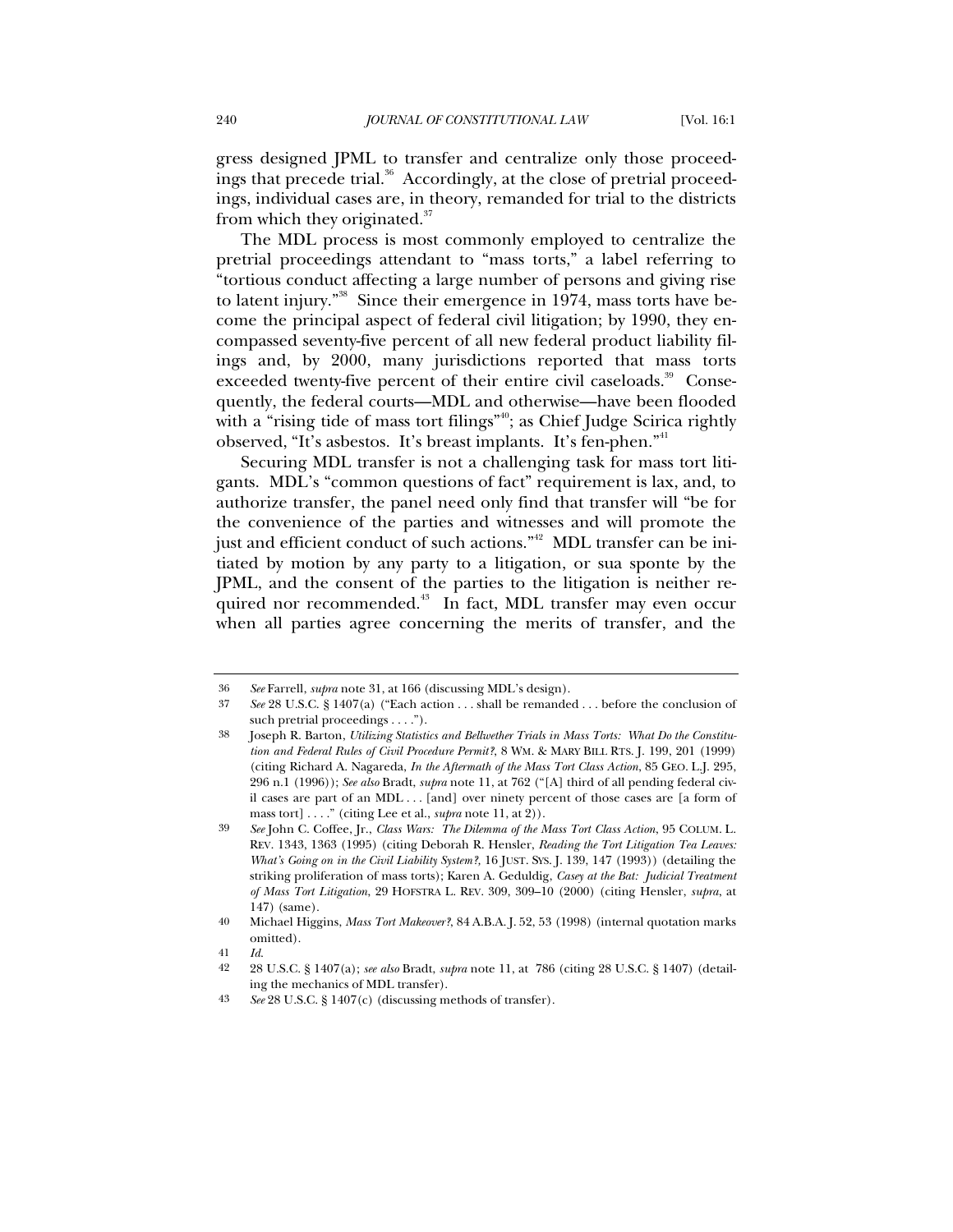JPML may order transfer despite any pertinent infirmities in the parties' transfer motions and briefs.<sup>44</sup>

Accordingly, although § 1407(a) provides that transfer may only occur where the JPML decides that transfer will be convenient for the parties, the JPML conducts transfer hearings with an eye toward judicial economy and efficiency, ordering transfer where doing so would reduce court dockets and costs, sometimes in the face of opposition by all parties.<sup>45</sup>

More often than not, when faced with a motion for MDL transfer, or considering one sua sponte, the JPML orders centralization; from 2003 to 2008, for instance, the percentage of cases transferred to an MDL court of those considered for such transfer ranged from seventy-two to eighty-six percent.<sup>46</sup>

Once a case is transferred, the control of the case is out of the hands of the JPML and is instead in the control of the transferee judge, the "MDL judge." The MDL judge's authority over pretrial proceedings is quite broad, ranging from coordinating discovery<sup> $47$ </sup> to ruling on motions to remand<sup>48</sup> and dispositive motions.<sup>49</sup> Most importantly, the MDL judge has the power to govern the settlement of the cases before it. $50$ 

<sup>44</sup> *See* Farrell, *supra* note 31, at 164 ("When consideration is opposed by all the parties, it should not be required. Occasionally, however, the Panel has taken the opposite position when plaintiffs and defendants agreed that consolidation was not required . . . ." (citing *In re* Air Crash Disaster at New Orleans, La. (Moisant Field), Docket No. M.D.L.—64 (J.P.M.L. 1971))); Kyle, *supra* note 33, at 597 n.51, 599–600 ("[T]he Panel may, sua sponte consider and order transfer, despite any infirmities in a brief, or whether a motion or brief is submitted at all . . . . The Panel considers even unopposed transfer motions on their merits, and has occasionally denied unopposed transfer motions." (citing 28 U.S.C.  $$1407(c)(i))$ .

<sup>45</sup> *See* Farrell, *supra* note 31, at 164 ("Occasionally, however, the Panel has [ordered consolidation despite opposition from all parties] . . . ." (citing *In re* Air Crash Disaster at New Orleans, La. (Moisant Field), Docket No. M.D.L.—64 (J.P.M.L. 1971))); Kyle, *supra* note 33, at 590 ("Panel 28 U.S.C. § 1407 transfer orders . . . are meant to achieve efficiency and judicial economy ...." (citing MANUAL FOR COMPLEX LITIGATION (THIRD) § 10.1  $(1995)$ ).

<sup>46</sup> *See* John G. Heyburn II, *A View from the Panel: Part of the Solution*, 82 TUL. L. REV. 2225, 2229 (2008) (detailing MDL transfer statistics).

<sup>47</sup> *See, e.g.*, United States *ex rel.* Pogue v. Diabetes Treatment Ctrs. of Am., 238 F. Supp. 2d 270 (D.D.C. 2002) (ordering production of documents at deposition).

<sup>48</sup> *See, e.g.*, *In re* Methyl Tertiary Butyl Ether Prods. Liab. Litig., 399 F. Supp. 2d 356 (S.D.N.Y. 2005) (resolving motion to remand).

<sup>49</sup> *See, e.g.*, *In re* Pharmaceutical Indus. Average Wholesale Price Litig., 460 F. Supp. 2d 277 (D. Mass. 2006) (denying motion for summary judgment).

<sup>50</sup> *See, e.g.*, *In re* Managed Care Litig., 246 F. Supp. 2d 1363, 1365 (J.P.M.L. 2003) ("[S]ettlement matters are appropriate pretrial proceedings subject to centralization under [28 U.S.C.] § 1407." (citing *In re* Patenaude, 210 F.3d 135, 142–44 (3d Cir. 2000))).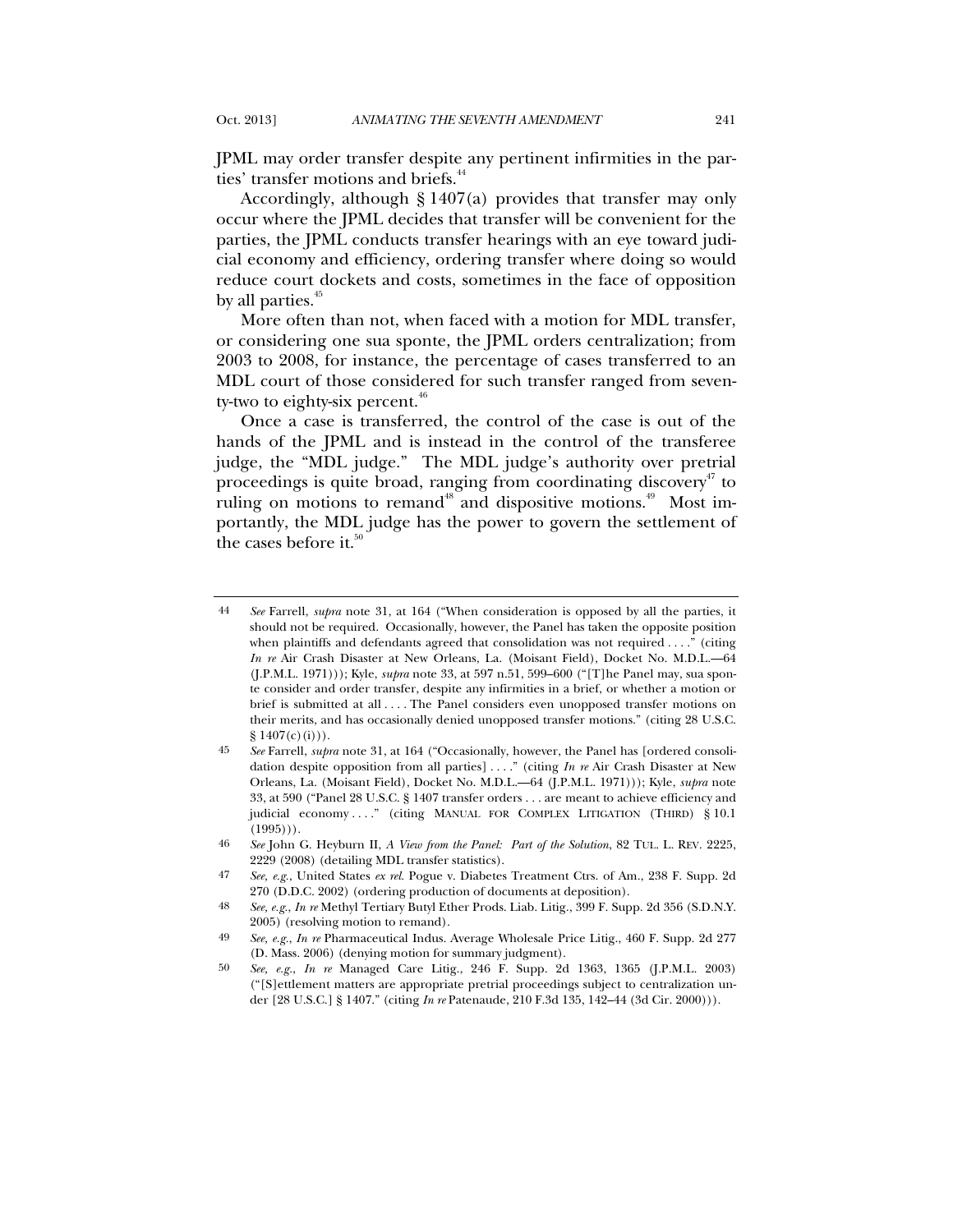Once part of an MDL, individual plaintiffs retain almost no control over their cases. The MDL judge establishes a Plaintiffs Management Committee ("PMC") responsible for a range of management functions, such as arguing motions, coordinating discovery, and negotiating settlement.<sup>51</sup> Unsurprisingly, these PMCs often come under fire for exhibiting conflicts of interests and attempting to impose inadequate settlements on plaintiffs.<sup>52</sup>

Plaintiffs before an MDL court are practically out of luck if they endeavor to escape, as the JPML retains "unusually broad discretion to carry out its functions, including substantial authority . . . to decide how the cases under its jurisdiction should be coordinated."<sup>53</sup> Accordingly, appeal of a panel decision to transfer rarely occurs, and is available only by petition for a writ of mandamus or prohibition.<sup>54</sup>

The idea underlying MDL transfer is a sensible one. If mass torts are crowding court dockets, then it would "seem sensible to resolve the claims as efficiently as possible and to reduce the transaction costs in doing so<sup> $55$ </sup> through transfer. The other appeals of transfer are clear: thousands of claims can be resolved at once, while incurring minimal transaction costs, and the resolution of those claims furnishes valuable reference points for the resolutions of other claims as  $well.<sup>56</sup>$ 

Although more than four decades old, the MDL statute is now more prominent than ever. A third of all currently pending federal civil cases are part of an MDL, and more than ninety percent of those cases are a form of mass tort.<sup>57</sup> Many of these MDLs are massive, comprising thousands of claims and litigants, with billions of dollars

<sup>51</sup> *See* ROBERT L. HAIG, BUSINESS AND COMMERCIAL LITIGATION IN FEDERAL COURTS § 14:32 (3d ed. 2012) (discussing PMCs' functions).

<sup>52</sup> *See, e.g.,* In re *Diet Drugs Products Liab. Litig., Objectors Claim Settlement a Sham Benefitting Only AHP, Lawyers*, 15 NO. 12 ANDREWS PHARMACEUTICAL LITIG. REP. 12, at \*2 (May 2000) ("The . . . objectors also charge . . . [the PMC and its attorneys] entered into a contract with AHP beforehand that severely limits how they can represent their clients . . . .").

<sup>53</sup> *In re* Wilson, 451 F.3d 161, 173 (3rd Cir. 2006) (quoting *In re* Collins, 233 F.3d 809, 811– 12 (3rd Cir. 2000)) (internal quotation marks omitted).

<sup>54</sup> *See* Heyburn, *supra* note 46, at 2228–29 (citing *In re* Wilson, 451 F.3d at 161, 163–64) (tracing the JPML's development as a manager of complex litigation disputes).

<sup>55</sup> Victor E. Schwartz et al., *Addressing the "Elephantine Mass" of Asbestos Cases: Consolidation Versus Inactive Dockets (Pleural Registries) and Case Management Plans that Defer Claims Filed by the Non-Sick*, 31 PEPP. L. REV. 271, 280 (2003).

<sup>56</sup> *See id.* at 281 (citing *The Fairness in Asbestos Compensation Act of 1999: Hearing on H.R. 1283 Before the H. Comm. on the Judiciary*, 106th Cong. 187 (1999) (statement of William N. Eskridge Jr., Professor, Yale Law School)) (explaining the benefits engendered by MDL).

<sup>57</sup> *See* Bradt, *supra* note 11, at 762 (citing Lee et al., *supra* note 11 (discussing MDL's role in contemporary complex litigation).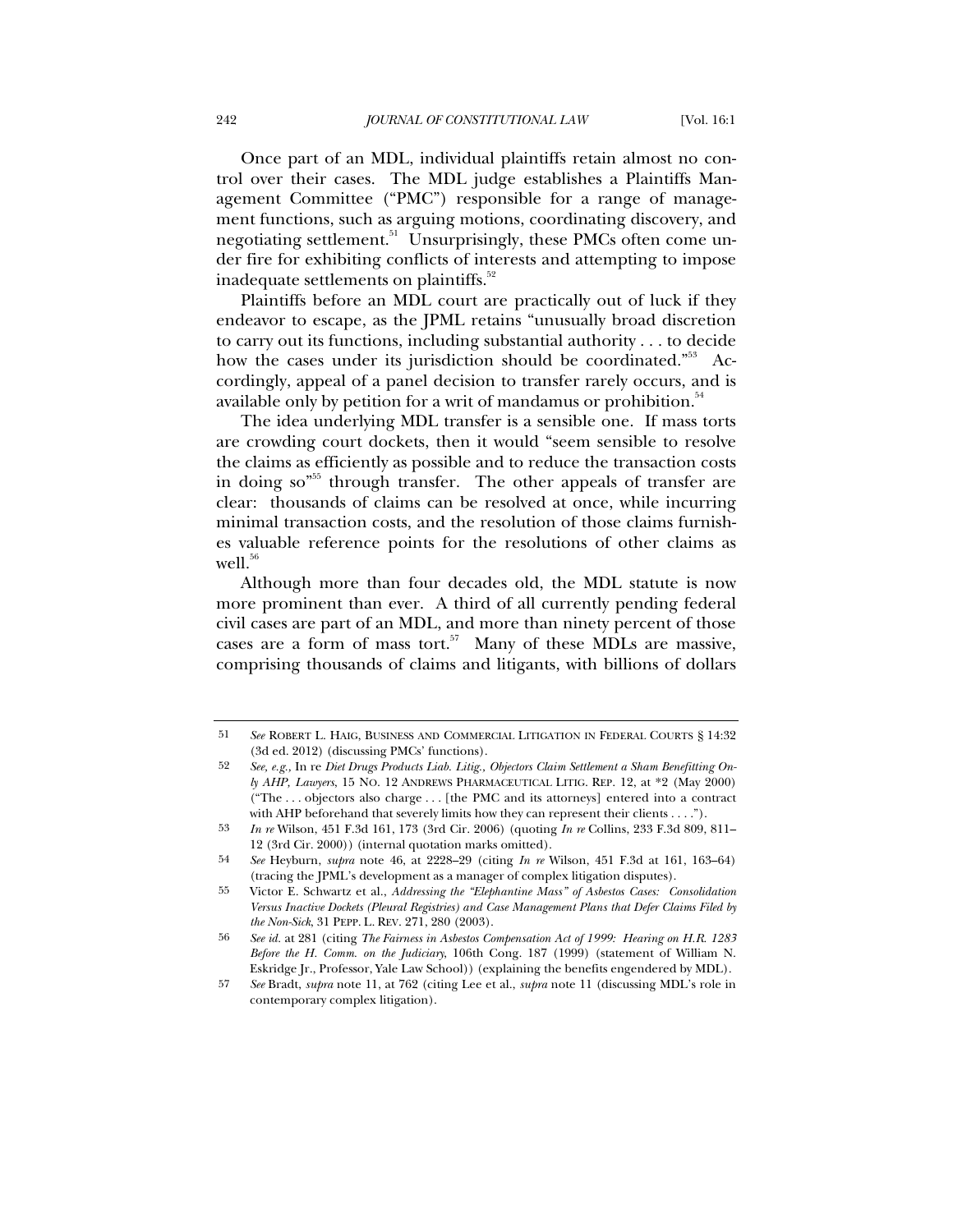in liability claims at stake.<sup>58</sup> It is thus no wonder that judges and scholars deem MDL the "primary vehicle for the resolution of complex civil cases."59

Corresponding temporally with the rise of mass torts and the development of MDL is the last several decades' marked decline in the rate of federal tort cases resolved by jury trials: an approximately seventy-eight percent decline between 1985 and 2003, from 3600 to 800 federal tort jury trials nationally. $^{60}$  Many scholars—who aptly describe our civil jury system as "dying"<sup>61</sup> and "all but disappeared"<sup>62</sup>—predict that if this "historic decline"<sup>63</sup> continues, tort jury trials may soon become extinct. $^{64}$  This may not disturb those who hail MDL for its noted efficiency and economic benefits, but it is problematic in light of James Madison's proclamation that "[t]rial by jury in civil cases is ... essential to secure the liberty of the people."<sup>65</sup> As explained in the following sections, mass tort MDL plaintiffs have been afforded a Seventh Amendment right to trial by jury that, in practice, the MDL process precludes them from exercising.

<sup>58</sup> *See* Charles Silver & Geoffrey C. Miller, *The Quasi-Class Action Method of Managing Multidistrict Litigations: Problems and a Proposal*, 63 VAND. L. REV. 107, 108 (2010) ("[T]he biggest [MDLs] involv[e] tens of thousands of plaintiffs with billions of dollars in liability claims." (citing *In re* Diet Drugs, 282 F.3d 220, 225 (3rd Cir. 2002))).

<sup>59</sup> Eldon E. Fallon et al., *Bellwether Trials in Multidistrict Litigation*, 82 TUL. L. REV. 2323, 2324 (2008) (citing *In re* Zyprexa Prod. Liab. Litig., 238 F.R.D. 539, 542 (E.D.N.Y. 2006)).

<sup>60</sup> *See* ALAN KANNER, DAUBERT AND THE DISAPPEARING JURY TRIAL 38 (2006), *available at* http://law.bepress.com/expresso/eps/1851 (citing Leonard Post, *Federal Tort Trials Continue Downward Spiral*, NAT'L L.J., Aug. 22, 2005, at 7) (noting the decline of federal jury trials).

<sup>61</sup> Justice Scott Brister, *The Decline in Jury Trials: What Would Wal-Mart Do?,* 47 S. TEX. L. REV. 191, 192 (2005) (quoting William G. Young, *An Open Letter to U.S. District Judges*, FED. LAW., July 2003, at \*32 (2003)) (internal quotation marks omitted).

<sup>62</sup> *Id.* (quoting Kevin M. Clermont & Theodore Eisenberg, *Litigation Realities*, 88 CORNELL L. REV. 119, 142 (2002)) (internal quotation marks omitted).

<sup>63</sup> Royal Furgeson, *Civil Jury Trials R.I.P.? Can it Actually Happen in America?*, 40 ST. MARY'S L.J. 795, 812 (2009) (quoting Marc Galanter, *The Vanishing Trial: An Examination of Trials and Related Matters in Federal and State Courts*, 1 J. EMPIRICAL LEGAL STUD. 459, 460 (2004)) (internal quotation marks omitted).

<sup>64</sup> *See, e.g.*, *id.* at 797 ("If the trend continues . . . civil jury trials in America may eventually become, for all practical purposes, extinct."); Symposium, *Relational Contracting in a Digital Age*, 11 TEX. WESLEYAN L. REV. 675, 693 (2005) ("[C]ivil jury trials are basically  $dead \ldots$ ").

<sup>65</sup> Mark W. Bennett, *Judges' Views on Vanishing Civil Trials,* 88 JUDICATURE 306, 307 (2005) (quoting 1 ANNALS OF CONG. 454 (Joseph Gales ed., 1789)) (internal quotation marks omitted).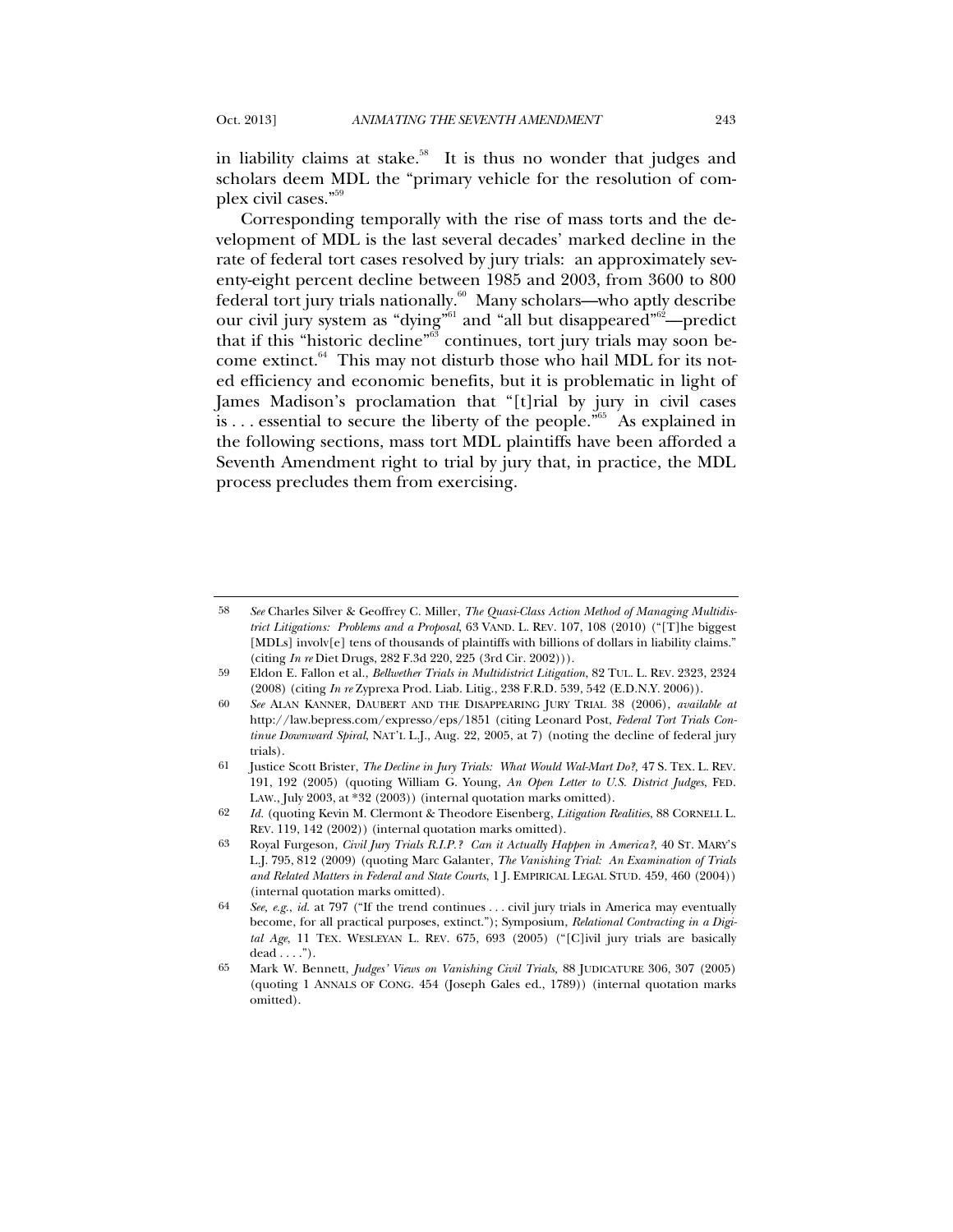## II. THE MEANING AND APPLICATION OF THE SEVENTH AMENDMENT'S TRIAL-BY-JURY GUARANTEE

#### *A. The Meaning of the Seventh Amendment*

Valued for its emphasis on common sense, empowerment of the common people, and check upon the power of the sovereign and the judge, the jury trial right has been recognized as a critical aspect of our governmental structure since the Founding.<sup>66</sup> As Justice Story famously proclaimed, "[the right of trial by jury] . . . is . . . the palladium of our public rights and liberties."67 This principle still rings true today; as the Seventh Circuit recently explained, "[i]t is a fundamental principle of American law that every person is entitled to his or her day in court."68

Although we have scant direct evidence concerning the intention of the Framers of the Seventh Amendment, the founding generation clearly intended for us to "do justice with juries."69 When Thomas Jefferson drafted the Declaration of Independence, he "observed that a 'decent respect to the opinions of mankind' required those in rebellion to 'declare the causes' that impelled them to separation, including England's 'depriving us... of the benefits of Trial by  $\text{Jury.}^{\cdot\cdot\cdot\cdot\cdot\cdot}$ When Madison drafted the Bill of Rights, he likewise centered it around jury trials in civil cases, resulting in the Seventh Amend $ment.<sup>71</sup>$ 

Outwardly, the Court has maintained the Seventh Amendment's importance, proclaiming it to be "of such importance and [to] occup[y] so firm a place in our history and jurisprudence that any seeming curtailment of the right to a jury trial should be scrutinized with the utmost care."<sup>72</sup> To date, however, the Court has "artfully avoided any pronouncement of what substantive jury functions are

<sup>66</sup> *See* Julie A. Seaman, *Triangulating Testimonial Hearsay: The Constitutional Boundaries of Expert Opinion Testimony*, 96 GEO. L.J. 827, 865 (2008) ("In civil cases, the preservation of the jury right was viewed at the time of the founding as almost equally critical to the preservation of liberty and democracy." (citing 3 JOSEPH STORY, COMMENTARIES ON THE CONSTITUTION OF THE UNITED STATES 1762 (1833))).

<sup>67</sup> Suja A. Thomas, *The Seventh Amendment, Modern Procedure, and the English Common Law*, 82 WASH. U. L.Q. 687, 687 (2004) (quoting John C. Hogan, *Joseph Story on Juries*, 37 OR. L. REV. 234, 249 (1958)).

<sup>68</sup> Tice v. Am. Airlines, Inc., 162 F.3d 966, 968 (7th Cir. 1998).

<sup>69</sup> Furgeson, *supra* note 63, at 798.

<sup>70</sup> *See id.* (quoting THE DECLARATION OF INDEPENDENCE paras. 1, 20 (U.S. 1776)).

<sup>71</sup> *See id.* (citing U.S. CONST. amend. VII).

<sup>72</sup> Arhangelsky, *supra* note 12, at 98 (quoting Dimick v. Schiedt , 293 U.S. 474, 486 (1935)).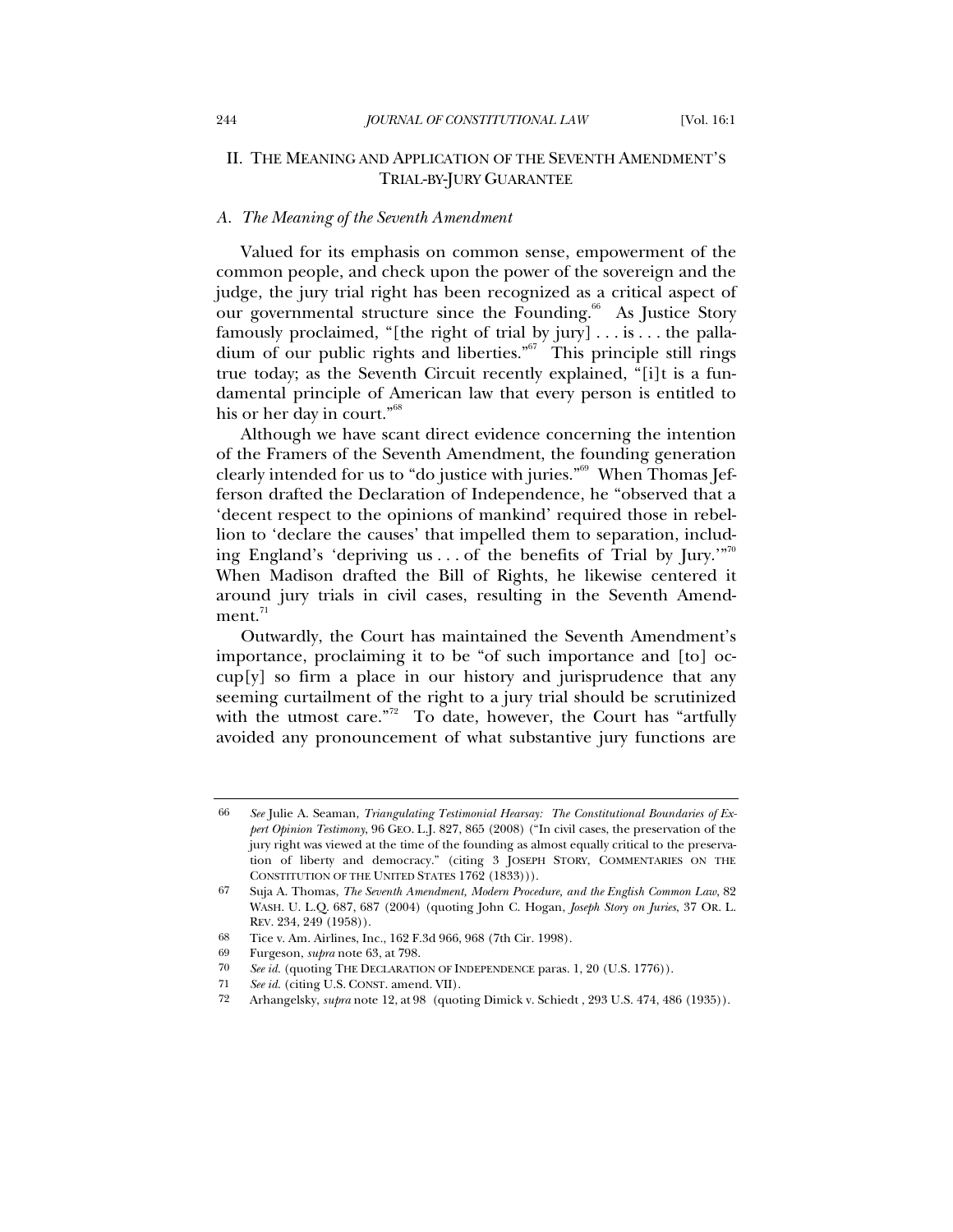'preserved'<sup>"73</sup> by the constitutional right to trial by jury in civil cases. The Court's scant holdings regarding jury functions have thus far spoken exclusively to procedure: disputed questions of fact must be submitted to the jury;<sup>74</sup> unanimity of verdict is required;<sup>75</sup> the jury must be so constituted as to be an impartial and competent tribunal; $\bar{6}$ and a jury of six is constitutionally permissible.<sup>77</sup>

Nonetheless, despite its evasiveness in the area of substantive jury functions, the Court has established a historical approach through which it not only evaluates the constitutionality of a procedure implicating the Seventh Amendment's guarantee, but also determines whether an action affords plaintiffs a right to a jury trial.<sup>78</sup>

Because the "common law" referenced in the Seventh Amendment refers to the common law of England in 1791, the year the Seventh Amendment was enacted, a new procedure affecting the jury trial right will be constitutional under the Seventh Amendment only if the procedure satisfies the "substance" of the "English common law when the Amendment was adopted."<sup>79</sup> The Court's explication of the substance of the English common law jury trial in 1791 is sparse: "issues of law are to be resolved by the court and issues of fact are to be determined by the jury  $\dots$ ."<sup>80</sup> Accordingly, this proclamation is our sole tool for defining the substance of the English common law jury trial and, consequently, the Seventh Amendment's substantive requirements.

The Court's historical approach only calls for the preservation of the substance of the common law jury trial, not "mere matters of form or procedure."<sup>81</sup> Thus, new procedural modifications to the jury trial are permissible so long as they leave intact the substance of the English common law trial.<sup>82</sup> Under this approach, the Court has up-

<sup>73</sup> Paul B. Weiss, *Reforming Tort Reform: Is There Substance to the Seventh Amendment?*, 38 CATH. U. L. REV. 737, 737 (1989).

<sup>74</sup> *See id.* (citing Baylis v. Travellers' Ins. Co., 113 U.S. 316, 320–21 (1885)).

<sup>75</sup> *See id.* (citing Am. Publ'g Co. v. Fisher, 166 U.S. 464, 468 (1897)).

<sup>76</sup> *See* Austin Wakeman Scott, *Trial By Jury and the Reform of Civil Procedure,* 31 HARV. L. REV. 669, 674 (1918) (detailing the substance of the Seventh Amendment trial-by-jury right).

<sup>77</sup> *See* Weiss, *supra* note 73 (citing Colgrove v. Battin, 413 U.S. 149, 160 (1973)).

<sup>78</sup> *See* Parklane Hosiery Co., Inc. v. Shore, 439 U.S. 322, 344 ("[T]he content of the right must be judged by historical standards.") (citing Curtis v. Loether, 415 U.S. 189, 193 (1974)).

<sup>79</sup> Balt. & Carolina Line, Inc. v. Redman, 295 U.S. 654, 657 (1935).

<sup>80</sup> *Id.* (citing Walker v. New Mexico, 165 U.S. 593, 596 (1897)).

<sup>81</sup> *Parklane*, 439 U.S. at 346 (citing *Balt. & Carolina Line*, 295 U.S. at 657).

<sup>82</sup> *See id.* ("[T]o sanction creation of procedural devices which limit the province of the jury to a greater degree than permitted at common law in 1791 is in direct contravention of the Seventh Amendment." (citing Neely v. Martin K. Eby Constr. Co., 386 U.S. 317, 322  $(1967))$ .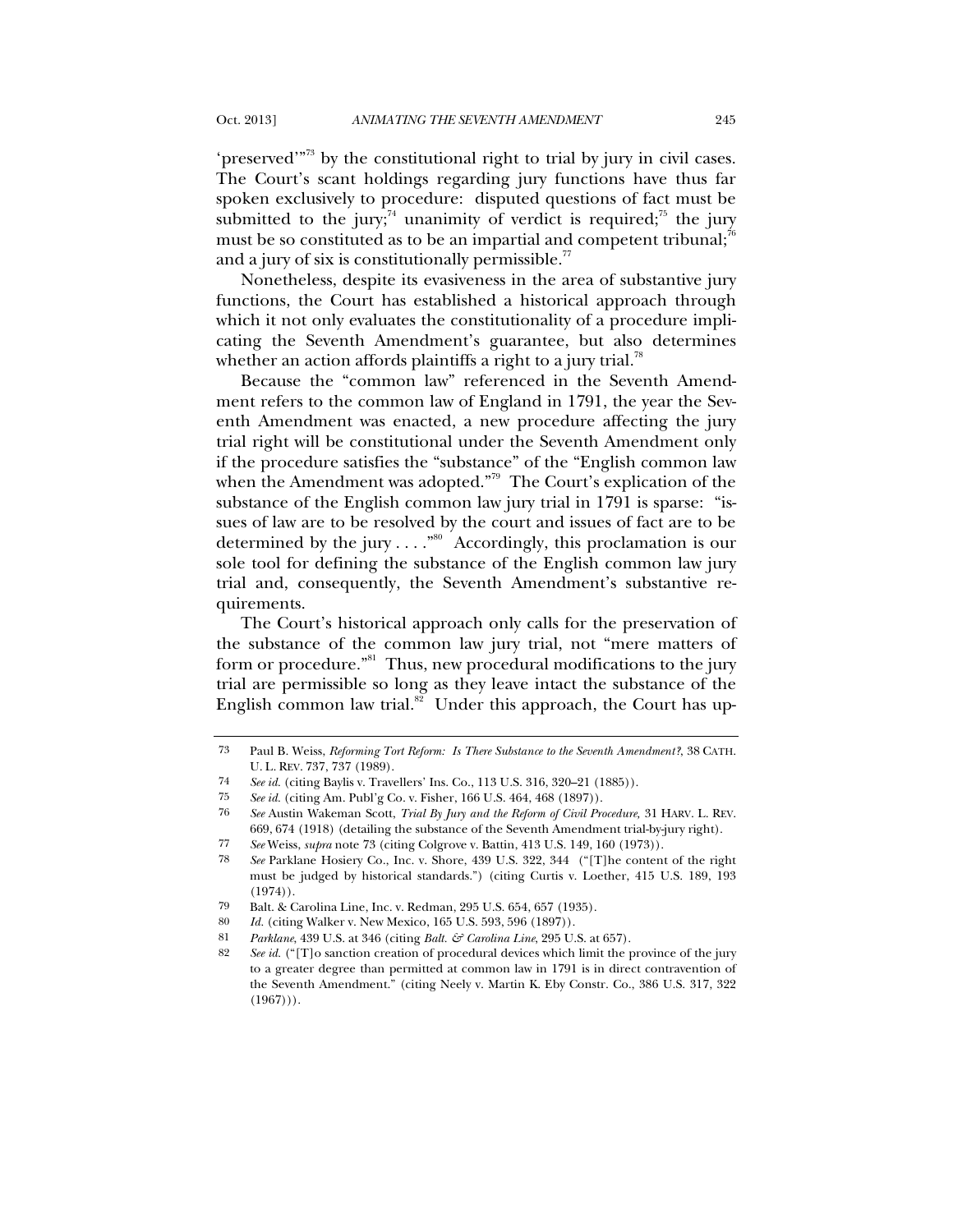held many procedural innovations without controversy: directed verdicts, $^{83}$  partial new trials on separable legal issues, $^{84}$  judgments notwithstanding the verdict, $85$  and summary judgment. $86$ 

Finally, under this approach, a modern plaintiff is guaranteed a jury trial if the plaintiff's claim would have been actionable, or is analogous to a claim that would have been, $\frac{87}{3}$  in a 1791 English common law court.<sup>88</sup> Courts refer to such jury-right-affording actions as actions "at law."89 An action was one "at law" in 1791 if it was one "in which *legal* rights were to be ascertained and determined, in contradistinction to those where equitable rights alone were recognized."<sup>90</sup> Importantly, when an action is one purely for monetary damages which are, by definition, "legal" damages—the action is always one at law and, therefore, "the determination of damages must fall to a ju- $\mathsf{rv}$ ."91

# *B. Prospective Consumer and Mass Tort MDL Plaintiffs Retain a Seventh Amendment Right to Trial by Jury*

Under this prevailing historical approach, the Seventh Amendment clearly guarantees prospective consumer and individual mass tort MDL plaintiffs the right to a jury trial. Each of these plaintiffs is asserting, or seeking to assert, a basic contract or tort claim against the defendant for monetary damages, and juries were impaneled for such actions at common law in 1791, when the Seventh Amendment was enacted.

<sup>83</sup> *See* Galloway v. United States, 319 U.S. 372 (1943) (holding that directed verdict is consistent with the Seventh Amendment).

<sup>84</sup> *See* Gasoline Prods. Co. v. Champlin Refining Co., 283 U.S. 494 (1931) (upholding the partial new trial on a separable legal issue against a Seventh Amendment challenge).

<sup>85</sup> *See Balt. & Carolina Line*, 295 U.S. at 654 (holding that judgment notwithstanding the verdict is constitutional under a Seventh Amendment analysis).

<sup>86</sup> *See* Fid. & Deposit Co. v. United States, 187 U.S. 315 (1902) (holding that summary judgment is consistent with the Seventh Amendment).

<sup>87</sup> The Court has neglected to explain what, exactly, it deems a claim "analogous" to one at common law. However, in making this determination, the Court focuses on "the nature of the issue to be tried." Ross v. Bernhard, 396 U.S. 531, 538 (1970) (citing Simler v. Conner, 372 U.S. 221 (1963)).

<sup>88</sup> *See* Parsons v. Bedford, 28 U.S. (3 Pet.) 433, 447 (1830) ("By common law . . . [the Framers] meant . . . suits in which *legal* rights were to be ascertained and determined, in contradistinction to those . . . [in which] equitable remedies were administered . . . ." (internal quotation marks omitted)).

<sup>89</sup> Granfinanciera, S.A. v. Nordberg, 492 U.S. 33, 43 (1989).

<sup>90</sup> Pernell v. Southall Realty, 416 U.S. 363, 375 (1974) (citing *Parsons*, 28 U.S. at 447).

<sup>91</sup> Arhangelsky, *supra* note 12, at 114 (citing Wooddell v. Int'l Bhd. of Elec. Workers, Local 71, 502 U.S. 93, 97 (1991)).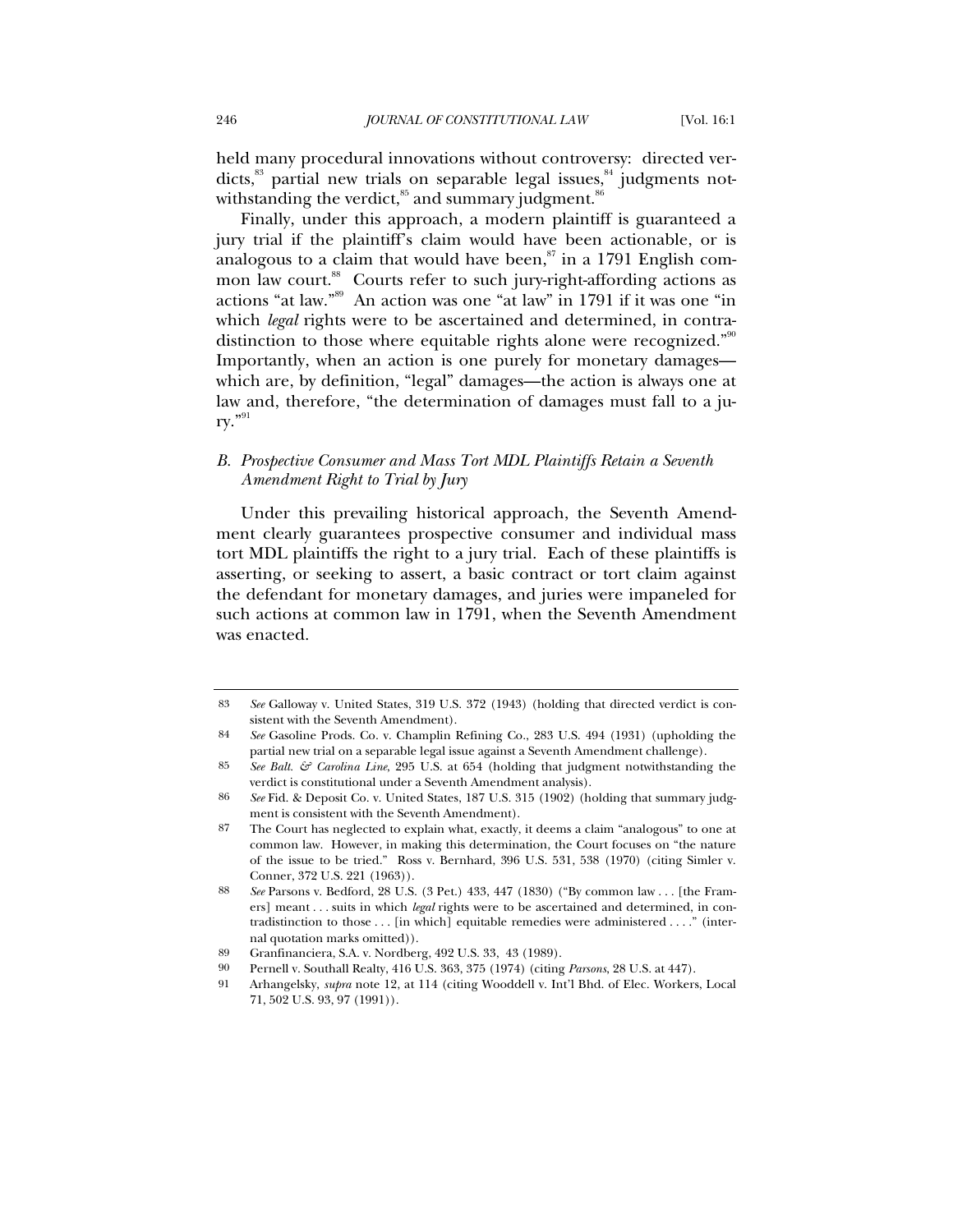Contract-law-based legal actions for monetary damages tried before juries were ubiquitous at common law.<sup>92</sup> Identifying a common law legal cause of action identical or analogous to the contract law claims seeking monetary damages asserted by nearly all prospective consumer plaintiffs is therefore an unchallenging task. Accordingly, prospective consumer plaintiffs asserting contract-based actions for monetary damages retain a Seventh Amendment right to trial by jury.

Given that the origin of trial by jury of tort actions for monetary damages against private parties at English common law dates to as early as the fifteenth century, such tort actions, too, were ubiquitous in the English common law court system. $^{93}$  Consequently, finding a common law legal cause of action identical or analogous to the claims asserted by mass tort MDL plaintiffs and many prospective consumer plaintiffs subject to the FAA, as the historical approach mandates, is easily realized: mass tort MDL and many consumer plaintiffs are likewise seeking to assert tort claims for monetary damages.<sup>94</sup>

The fact that the class action device alters the form in which many individual prospective consumer plaintiffs would ultimately arrive before a jury has no effect on the underlying legal action's nature as one sounding in contract or, at times, tort for monetary relief and, as a result, garnering Seventh Amendment protection. Likewise, that MDL alters the way mass tort plaintiffs would ultimately arrive before a jury does not modify the underlying nature of the legal action as one sounding in tort for monetary relief and, consequently, receiving Seventh Amendment protection. The Court has consistently held that "nothing turns now upon the form of the action or the procedural devices by which the parties happen to come before the court."95 Accordingly, regardless of the procedural innovation being employed, where the underlying actions are legal, the Seventh Amendment affords the plaintiffs a right to trial by jury.<sup>96</sup> Thus, by

<sup>92</sup> *See* George Lee Flint, Jr., *ERISA: Jury Trial Mandated for Benefit Claims Action*, 25 LOY. L.A. L. REV. 361, 376 n.88 (1992) (citing JOHN H. BAKER, AN INTRODUCTION TO ENGLISH LEGAL HISTORY 285–87 (2d ed. 1979)) (explaining why plaintiffs asserting contractual actions for monetary damages retain a Seventh Amendment right).

<sup>93</sup> *See* VICTOR E. SCHWARTZ ET AL., PROSSER, WADE, AND SCHWARTZ'S TORTS CASE AND MATERIALS 1–5 (10th ed. 2000) (detailing the origins of tort actions).

<sup>94</sup> *See* Cimino v. Raymark Indus., Inc., 151 F.3d 297, 311 (5th Cir. 1998) ("[T]ort actions for monetary damages are a prototypical example of an action at law, to which the Seventh Amendment applies." (quoting *Wooddell*, 502 U.S. at 112) (internal quotation marks omitted)).

<sup>95</sup> Ross v. Bernhard, 396 U.S. 531, 540 (1970).

<sup>96</sup> *See Cimino*, 151 F.3d at 311 ("[C]lass action plaintiffs may obtain a jury trial on any legal issues they present . . . ." (quoting *Ross*, 396 U.S. at 541) (internal quotation marks omitted)).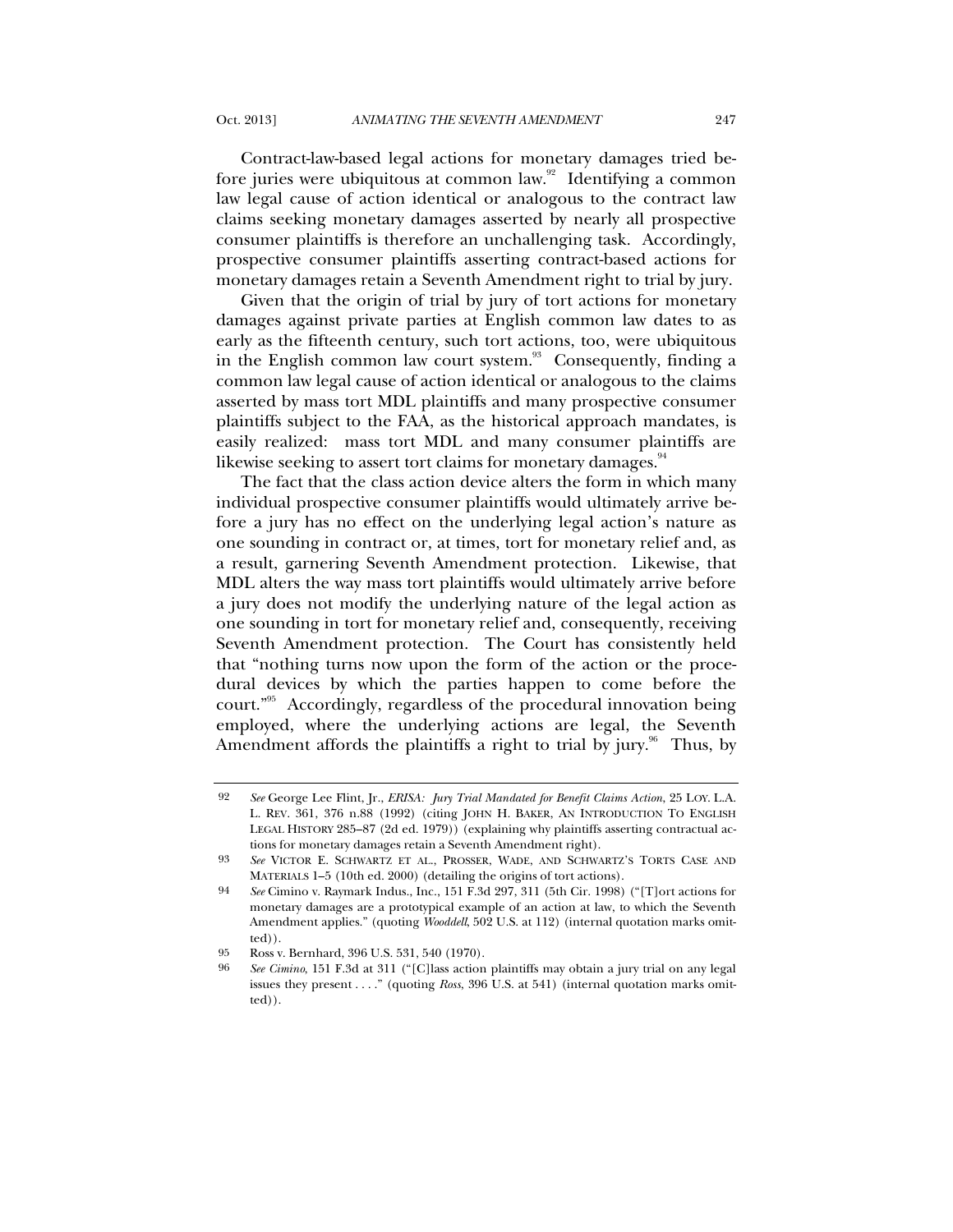virtue of their assertion of legal claims, mass tort MDL plaintiffs and prospective consumer plaintiffs retain a constitutional right to trial by jury.

The Court has not yet decided a case concerning the relationship between the Seventh Amendment's trial-by-jury guarantee, the impact of these FAA-supported, adhesive arbitration clauses and class arbitration waivers, and MDL. Nonetheless, the on-the-ground, practical realities detailed in the following two Parts suggest that the Court recognize that each of these procedural innovations precludes affected plaintiffs from exercising their Seventh Amendment right to trial by jury.

# III. THE JUDICIARY'S EXPANSIVE INTERPRETATION OF THE FAA PRECLUDES PROSPECTIVE CONSUMER PLAINTIFFS FROM EXERCISING THEIR TRIAL-BY-JURY RIGHT

The FAA's support for adhesive arbitration clauses and class arbitration waivers is formally consistent with the Seventh Amendment's jury trial guarantee. However, practically, the federal courts' interpretations of the FAA's pro-arbitration mandate places adhesive arbitration agreements, arbitration clauses, and class arbitration waivers alike, not "upon the same footing as other contracts,"<sup>97</sup> but on sacrosanct grounds, enabling corporations to use these agreements to bar consumers from accessing the courts. The courts' jurisprudence concerning arbitration agreements illustrates that the courts not only abide by a sweeping "federal policy favoring arbitration,"<sup>98</sup> but they seek to enforce arbitration clauses and class arbitration waivers regardless of the specific characteristics of each contract. The language or placement of adhesive arbitration agreements, consumers' degrees of knowledge, education, or sophistication, corporations' coercive or fraudulent tactics in procuring consumers' consent to these clauses, and whether consumers knowingly, voluntarily, or intelligently agreed to such clauses all drop by the wayside.

This empowers corporations to, as they do in most of their consumer contracts, $99$  employ powerful adhesive arbitration agreements explicitly locking consumers into individual arbitration, producing the "reality that the average consumer frequently loses his/her consti-

<sup>97</sup> Volt Info. Scis., Inc. v. Bd. of Trs. of Leland Stanford Junior Univ., 489 U.S. 468, 478 (1989) (quoting Scherk v. Alberto-Culver Co., 417 U.S. 506, 511 (1974) (internal quotation marks omitted).

<sup>98</sup> Moses H. Cone Mem'l Hosp. v. Mercury Constr. Corp., 460 U.S. 1, 24 (1983).

<sup>99</sup> *See supra* note 24 and accompanying text.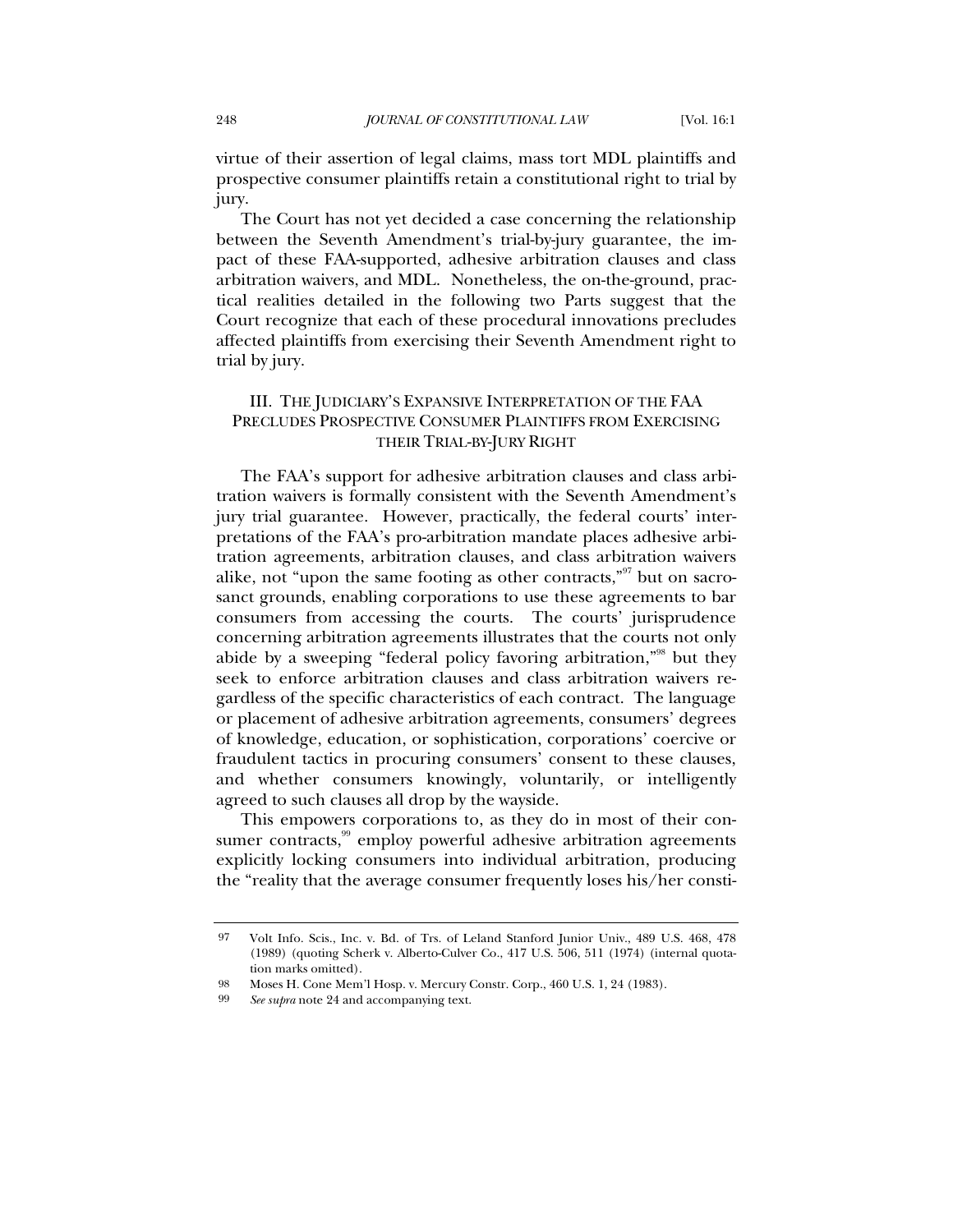tutional rights and right of access to the court when he/she buys a car, household appliance, insurance policy, receives medical attention or gets a job."<sup>100</sup> The striking proliferation of these courtenforced arbitration agreements has rightly prompted scholars to acknowledge the resultant "paradigmatic shift in our civil justice system<sup>"101</sup> away from the civil jury trial. Today, the widespread use of these adhesive arbitration agreements effectively compels a consumer to "yield his or her very access to the courts in order to meaningfully participate in our modern society."<sup>102</sup>

While these adhesive arbitration agreements are said to be justified on the ground that consumers knowingly, voluntarily, and intelligently consent to them, such a justification is not grounded in reality.<sup>103</sup> Consumers have no real opportunity to choose litigation over arbitration if they want the often commonplace product or service in question.

Corporations' propensity to employ such arbitration agreements is unsurprising. These arbitration agreements align perfectly with their interests; data show that "blindly agreeing to contract provisions is a behavior routinely exhibited by the average consumer,"<sup>104</sup> and evidence suggests that—due to a lack of resources and awareness and fear of retaliation—"very few consumers will choose to bring individual arbitration claims against a company."<sup>105</sup> Relatedly, corporations are fully cognizant of the courts' extraordinary deference toward adhesive arbitration agreements.<sup>106</sup> Corporate lawyers and business ex-

<sup>100</sup> Sternlight, *supra* note 28, at 669 (citing *In re* Knepp, 229 B.R. 821, 827 (Bankr. N.D. Ala. 1999)).

<sup>101</sup> Judge Craig Smith & Judge Eric Moye, *Outsourcing American Civil Justice: Mandatory Arbitration Clauses in Consumer and Employment Contracts*, 44 TEX. TECH. L. REV. 281, 282 (2012).

<sup>102</sup> *Id.* (citing Chief Justice Wallace B. Jefferson, *The State of the Judiciary in Texas*, 70 TEX. B.J. 314, 315 (Apr. 2007)).

<sup>103</sup> *See* Allstar Homes, Inc. v. Waters, 711 So. 2d 924, 929 (Ala. 1997), *rejected by Ex parte* Perry, 744 So. 2d 859, 865 (Ala. 1999) ("[An] arbitration agreement is a waiver of a party's right under the Amendment VII of the United States Constitution to a jury trial and, regardless of the federal courts' policy favoring arbitration, we find nothing in the FAA that would permit such waiver unless it is made knowingly, willingly, and voluntarily."); Jean R. Sternlight, *Rethinking the Constitutionality of the Supreme Court's Preference for Binding Arbitration: A Fresh Assessment of Jury Trial, Separation of Powers, and Due Process Concerns*, 72 TUL. L. REV. 1, 6 (1997) ("[C]onsumers and employees are given no real opportunity to choose litigation or other dispute-resolution techniques over arbitration.").

<sup>104</sup> Millman, *supra* note 20, at 1033 n.1 (citing David. W. Slawson, *Standard Form Contracts and Democratic Control of Lawmaking Power*, 84 HARV. L. REV. 529, 529 (1971)).

<sup>105</sup> Sternlight, *supra* note 22, at 723.

<sup>106</sup> *See* Gilles, *supra* note 20, at 395–96 (citing Complaint, Ross v. Bank of Am., 05 Civ. 7116 (S.D.N.Y. Aug. 11, 2005)); Judith Resnik, *Procedure as Contract*, 80 NOTRE DAME L. REV.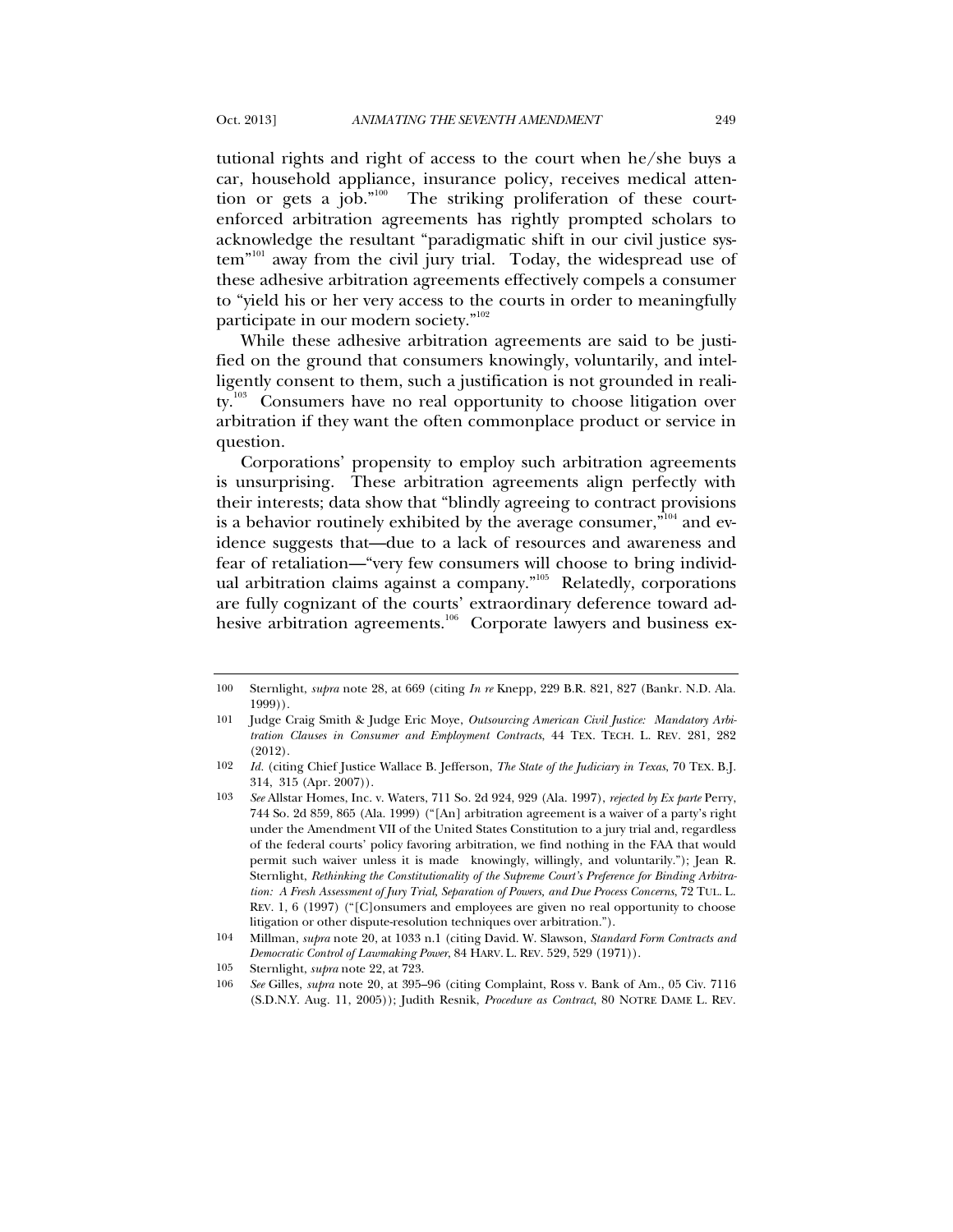ecutives have long been known to regularly share their tactical insights concerning the successes of arbitration agreements "in trade journals, at conferences, and in high-level planning sessions."<sup>107</sup>

The rise of this reality has been sped along by the Court's jurisprudence in support of its "federal policy favoring arbitration."108 Crucially, this jurisprudence has been emphatically enforced by lower courts, which construe defenses to agreements to arbitrate particularly narrowly, interpret arbitration agreements especially broadly, and regularly mandate individual arbitration in new areas. These lower courts have also felt free to strike state consumer protection statutes and disregard the specific conditions of these adhesive arbitration agreements: consumers' degrees of knowledge and sophistication; the clauses' clarity and conspicuousness; corporate defendants' coercive or fraudulent tactics in procuring consumers' "consent" to these clauses; and whether consumers agreed to such clauses knowingly, voluntarily, or intelligently.

#### *A. The Supreme Court's Policy Favoring Arbitration over Litigation*

In 1983, the Supreme Court enunciated a sweeping preference for binding arbitration over litigation, supporting and effectively expanding adhesive arbitration clauses and class arbitration waivers and their enforcement, scope, and impact.<sup>109</sup> The lower courts' enforcement of this policy, as detailed in the following section, locks affected consumers into binding individual arbitration, precluding them from securing a trial by jury, individually or as a class. $110$ 

The Court's policy favoring arbitration over litigation stems from its proclamation in *Moses H. Cone Memorial Hospital v. Mercury Construction Corp.* concerning the FAA:

<sup>593, 617–18 (2005)) (</sup>explaining corporations' awareness of these agreements and the subsequent growth of "an ADR cottage industry").

<sup>107</sup> *See id.* ("Buoyed by this extraordinary judicial deference, corporate lawyers and business executives naturally sought ways to expand the reach of arbitration clauses, sharing their tactical insights in trade journals, at conferences, and in high-level, top-secret planning sessions." (citing Complaint, Ross v. Bank of Am., 05 Civ. 7116)).

<sup>108</sup> Moses H. Cone Mem'l Hosp. v. Mercury Constr. Corp., 460 U.S. 1, 24 (1983).

<sup>109</sup> *See id*.

<sup>110</sup> Jean R. Sternlight, *The Rise and Spread of Mandatory Arbitration as a Substitute for the Jury Trial*, 38 U.S.F. L. REV. 17, 17 (2003) ("The civil jury trial is fast disappearing from our legal landscape, and one important reason for its disappearance is the rapid growth of mandatory arbitration." (citing Theodore Eisenberg & Kevin M. Clermont, JUDICIAL STATISTICAL INQUIRY FORM, http://www-ilo-mirror.cornell.edu:8090/questata.htm (last visited May 2,  $2013$ )).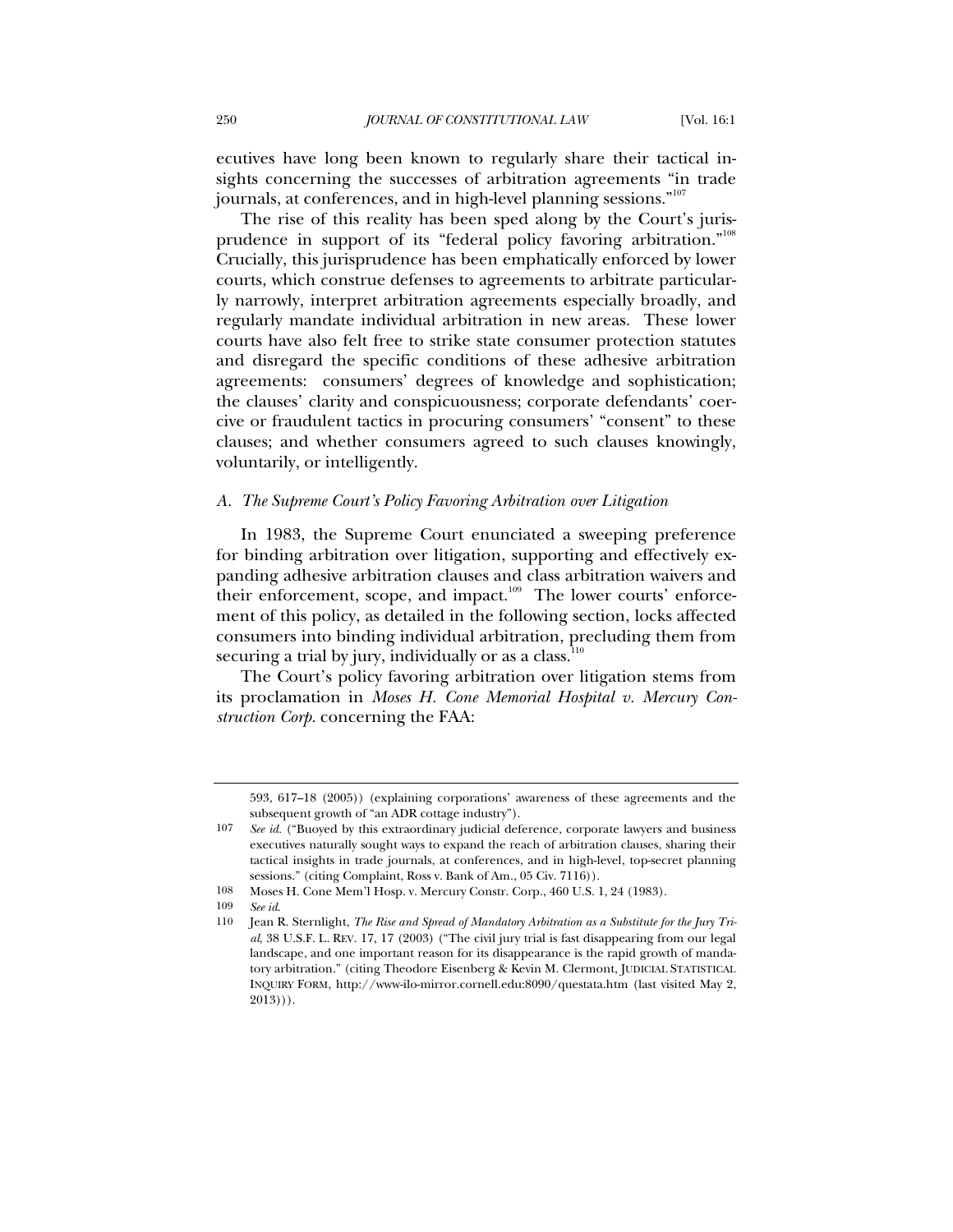[Q]uestions of arbitrability must be addressed with a healthy regard for the federal policy favoring arbitration . . . . The Arbitration Act establishes that, as a matter of federal law, any doubts concerning the scope of arbitrable issues should be resolved in favor of arbitration, whether the problem at hand is the construction of the contract language itself or an allegation of waiver, delay, or a like defense to arbitrability.

Pursuant to this "federal policy favoring arbitration,"<sup>112</sup> the Court interprets defenses to agreements to arbitrate particularly narrowly, $^{113}$ interprets arbitration clauses and class arbitration waivers especially broadly,<sup>114</sup> and regularly expands the reach and impact of arbitration clauses and waivers by mandating individual arbitration in areas previously thought to be within the exclusive domain of litigation.<sup>115</sup> Although the Court has not expressly stated that binding arbitration can apply to all federal court claims, scholars have recognized that this preference for arbitration over litigation "often has the same effect."<sup>116</sup>

The Court recently furthered its policy favoring arbitration by significantly broadening the applicability of corporations' class arbitration waivers. In 2011's *AT&T Mobility LLC v. Concepcion*, the Court held that the FAA preempts state laws that would hold adhesive contracts' class arbitration waivers to be unenforceable.<sup>117</sup>

As would be typical of such state laws, the state law at issue in *Concepcion* classified class arbitration waivers contained in adhesive consumer contracts as unconscionable because a state legislature determined that such waivers so effectively insulated companies from classbased claims that they cheated large numbers of consumers out of individually small sums of money.<sup>118</sup> Nonetheless, the Court, invoking its "liberal federal policy favoring arbitration,"<sup>119</sup> held that the FAA preempts such state laws, as they "stan[d] as an obstacle to [the FAA's] accomplishment and execution."<sup>120</sup>

- 114 *See id.* (citing Mastrobuono v. Shearson Lehman Hutton, Inc., 514 U.S. 52, 62 (1995)).
- 115 *See id.* (citing Gilmer v. Interstate/Johnson Lane Corp., 500 U.S. 20, 26 (1991)).

<sup>111</sup> *Moses H. Cone*, 460 U.S. at 24–25 (citing Dickinson v. Heinold Sec., Inc., 661 F.2d 638, 643 (7th Cir. 1981)). The Court has neglected to explain this policy or its rationale.

<sup>112</sup> *Id.* at 24.

<sup>113</sup> *See* Sternlight, *supra* note 28, at 697 (citing *Moses H. Cone*, 460 U.S. at 24–25).

<sup>116</sup> Sternlight, *supra* note 103, at 77 .

<sup>117</sup> *See* AT&T Mobility LLC v. Concepcion, 131 S. Ct. 1740 (2011); Sternlight, *supra* note 22, at 705–06 (citing *Concepcion*, 131 S. Ct. at 1748–53) (explaining *Concepcion*).

<sup>118</sup> *See* Sternlight, *supra* note 22, at 705 (citing Discover Bank v. Superior Court, 36 Cal. 4th 148, 162–63 (2005)).

<sup>119</sup> *Concepcion,* 131 S. Ct. at 1745 (quoting Moses H. Cone Mem'l Hosp. v. Mercury Constr. Corp., 460 U.S. 1, 24 (1983)) (internal quotation marks omitted).

<sup>120</sup> *Id.* at 1756 (quoting Hines v. Davidowitz, 312 U.S. 52, 67 (1941)) (internal quotation marks omitted).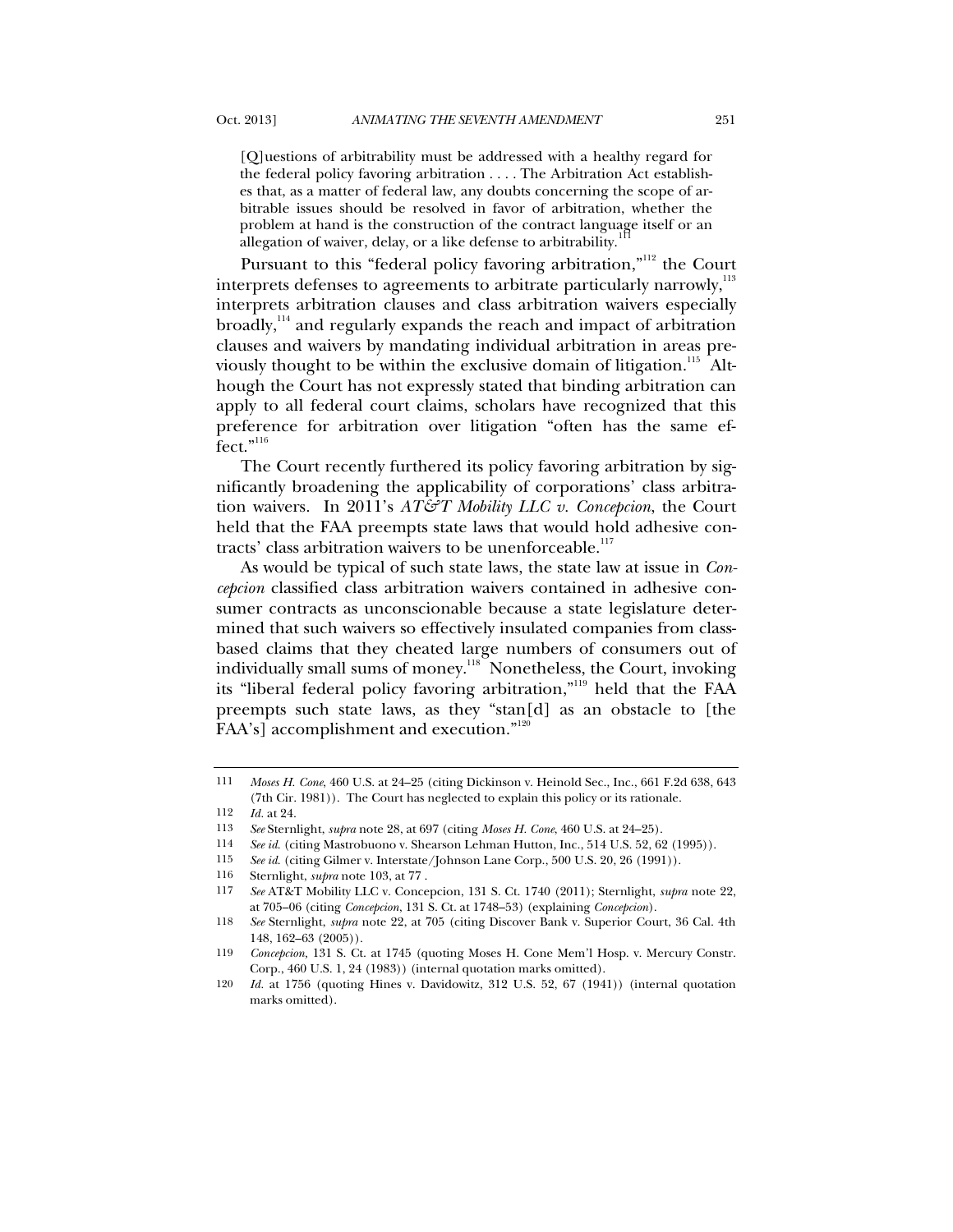In the aftermath of *Concepcion's* striking of such pro-consumer state laws, scholars expect, and are seeing, even more companies incorporating arbitration clauses containing class arbitration waivers in their adhesive consumer contracts, as "[c]hallenges to [these] waivers based on state statutory or common law will likely face greater difficulty navigating the Court's *Concepcion* decision."121

Consequently, for its support and expansion of adhesive contracts' arbitration clauses and class arbitration waivers and their enforcement, scope, and impact, the Court's policy favoring arbitration over litigation goes a measurable way toward permitting corporate and commercial entities to use adhesive, FAA-supported arbitration agreements to preclude consumer plaintiffs from being heard before a jury. However, as detailed below, it is the federal courts' emphatic enforcement of this policy and the *Concepcion* decision that is primarily responsible for the inability of present-day consumers to exercise their constitutional right to be heard by a jury.

### *B. The Federal Courts' Emphatic Response to the Court's Policy Favoring Arbitration*

In response to the Court's sweeping policy preference for arbitration over litigation, the federal courts have reacted emphatically. Not only have they followed suit by likewise narrowly interpreting defenses to arbitration,<sup>122</sup> broadly interpreting arbitration clauses,<sup>123</sup> and mandating arbitration in a wide array of new areas, $124$  but they have actually gone further.

Guided by their expansive interpretation of the Court's policy favoring arbitration, the federal courts almost always disregard the language and placement of arbitration clauses and class arbitration waivers as well as the parties' degrees of knowledge, sophistication, and education to conclude that an arbitration clause was sufficiently clear and conspicuous to constitute a valid, binding agreement.<sup>125</sup> For example, the federal courts routinely uphold confusingly worded and buried arbitration agreements that fail to inform consumers that by

<sup>121</sup> Myriam Gilles, *Procedure in Eclipse: Group-Based Adjudication in a Post-*Concepcion *Era*, 56 ST. LOUIS U. L.J. 1203, 1218 (2012).

<sup>122</sup> *See* Sternlight, *supra* note 28, at 697–98 (citing *Ex parte* Smith, 736 So. 2d 604, 610 (Ala. 1999)).

<sup>123</sup> *See id.* at 697 (citing Webb v. Investacorp, Inc., 89 F.3d 252, 259 (5th Cir. 1996)).

<sup>124</sup> *See id.* at 698 (citing Williams v. Imhoff, 203 F.3d 758, 763, 767 (10th Cir. 2000)).

<sup>125</sup> *See* Sternlight, *supra* note 103, at 26 (citing Scher v. Bear Stearns & Co. Inc., 723 F. Supp. 211 (S.D.N.Y. 1989)) (discussing the courts' noteworthy interpretation of the Court's policy favoring arbitration).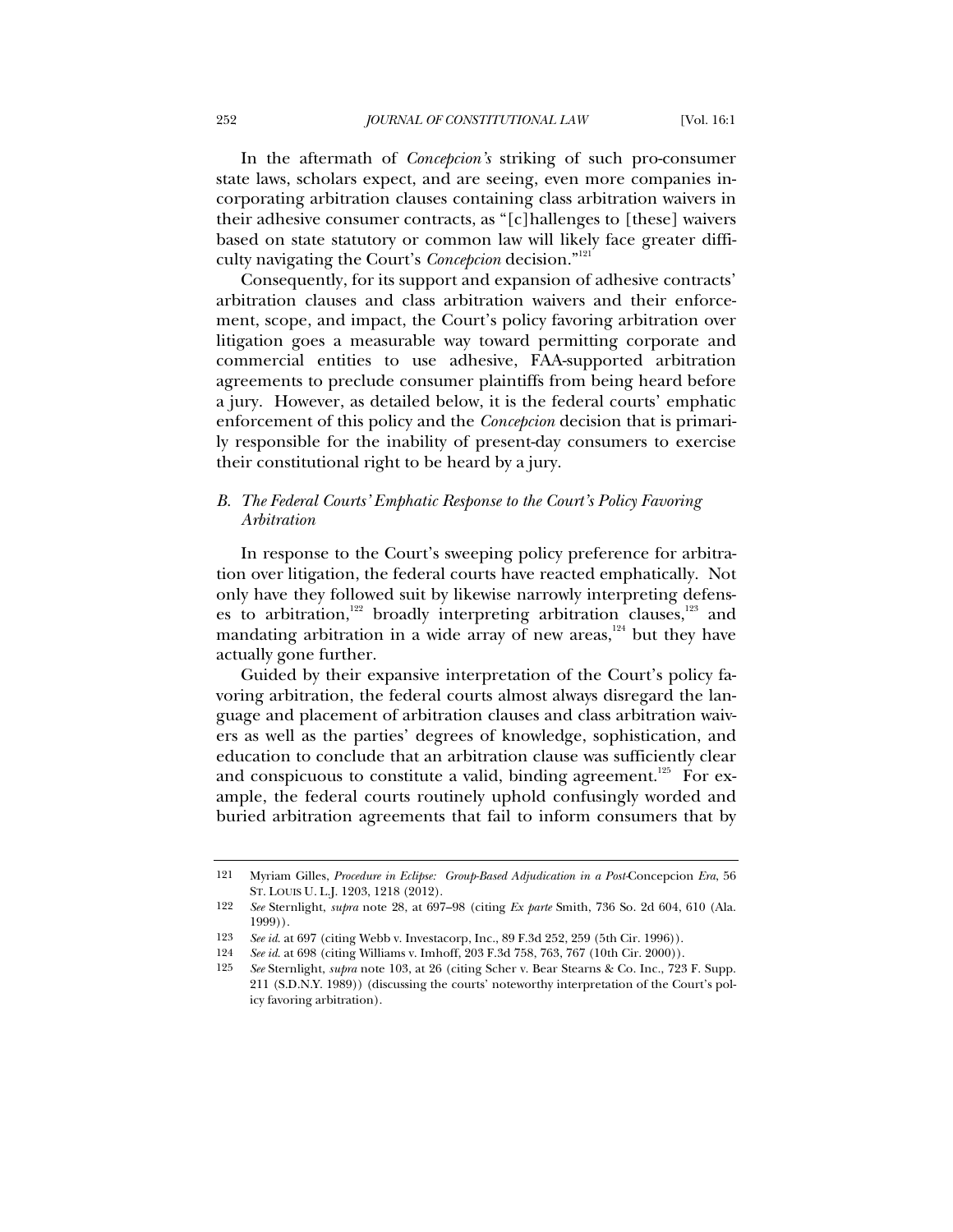accepting arbitration, they have waived their right to trial by jury,<sup>126</sup> and insist that "typical investors, senior citizens, and consumers are all sufficiently knowledgeable to understand the significance of . . . arbitration provision[s]."127 Some courts have even gone so far as to enforce arbitration agreements where the contract signed did not refer to arbitration, but merely incorporated it by reference to another, separate document that called for arbitration.<sup>128</sup>

Accordingly, this disregard for the clauses' clarity and conspicuousness has led the courts to enforce legalese-filled, inconspicuous, "envelope-stuffer" amendments to adhesion contracts—"for example, the unread notice stuffed in a consumer's monthly bill stating that, by continuing to use her credit card, or her telephone, she agrees to arbitrate any dispute that may arise."129 Increasingly, and disturbingly, these notices containing arbitration clauses and class arbitration waivers are taking the form of mass e-mails or Web site postings, and the courts have seemingly had no qualms about enforcing them.<sup>130</sup>

As a consequence of corporations' awareness of the courts' lack of concern for arbitration agreements' clarity or conspicuousness, arbitration clauses' and class arbitration waivers' prohibitive language is now usually "buried between the fine print and legalese," leaving consumers "unable to recognize that they have entered into an agreement that effectively waives their right to bring a class action or adjudicate the issue in anything other than an arbitral forum.<sup>131</sup>

Additionally, the courts regularly enforce coercive and fraudulently procured agreements containing arbitration clauses and class arbitration waivers.<sup>132</sup> For instance, the courts have been so willing to enforce agreements to arbitrate that they have upheld the imposition of arbitration where a company verbally misled consumers regarding the provision, such as where a company's agent falsely stated that

<sup>126</sup> *See id.* at 26–27 (citing Brener v. Becker Paribas, Inc., 628 F. Supp. 442, 445–46 (S.D.N.Y. 1985)).

<sup>127</sup> *Id.* at 27 (citing McCarthy v. Providential Corp., No. C94-0627 FMS, 1994 U.S. Dist. LEXIS 10122, at \*1–2 (N.D. Cal. July 18, 1994)).

<sup>128</sup> *See* Sternlight, *supra* note 28, at 701 (citing R.J. O'Brien & Assoc., Inc. v. Pipkin, 64 F.3d 257, 260 (7th Cir. 1995)).

<sup>129</sup> Gilles, *supra* note 20, at 377.

<sup>130</sup> *See id.* (citing Marsh v. First USA Bank, 103 F. Supp. 2d 909, 919 (N.D. Tex. 2000)).

<sup>131</sup> Christina Johnson, *Employment and Consumer Arbitration Agreements: Does It Limit Your Ability to Bring or Participate in a Class Action?*, 52 S. TEX. L. REV. 273, 277 (2010).

<sup>132</sup> *See* Sternlight, *supra* note 116, at 26 ("[R]ather than admit that an arbitration agreement is unclear, fraudulent, coercive or unfair, courts have often engaged in highly formalistic analyses that essentially reject reality and factual distinctions in favor of this mythical vision.")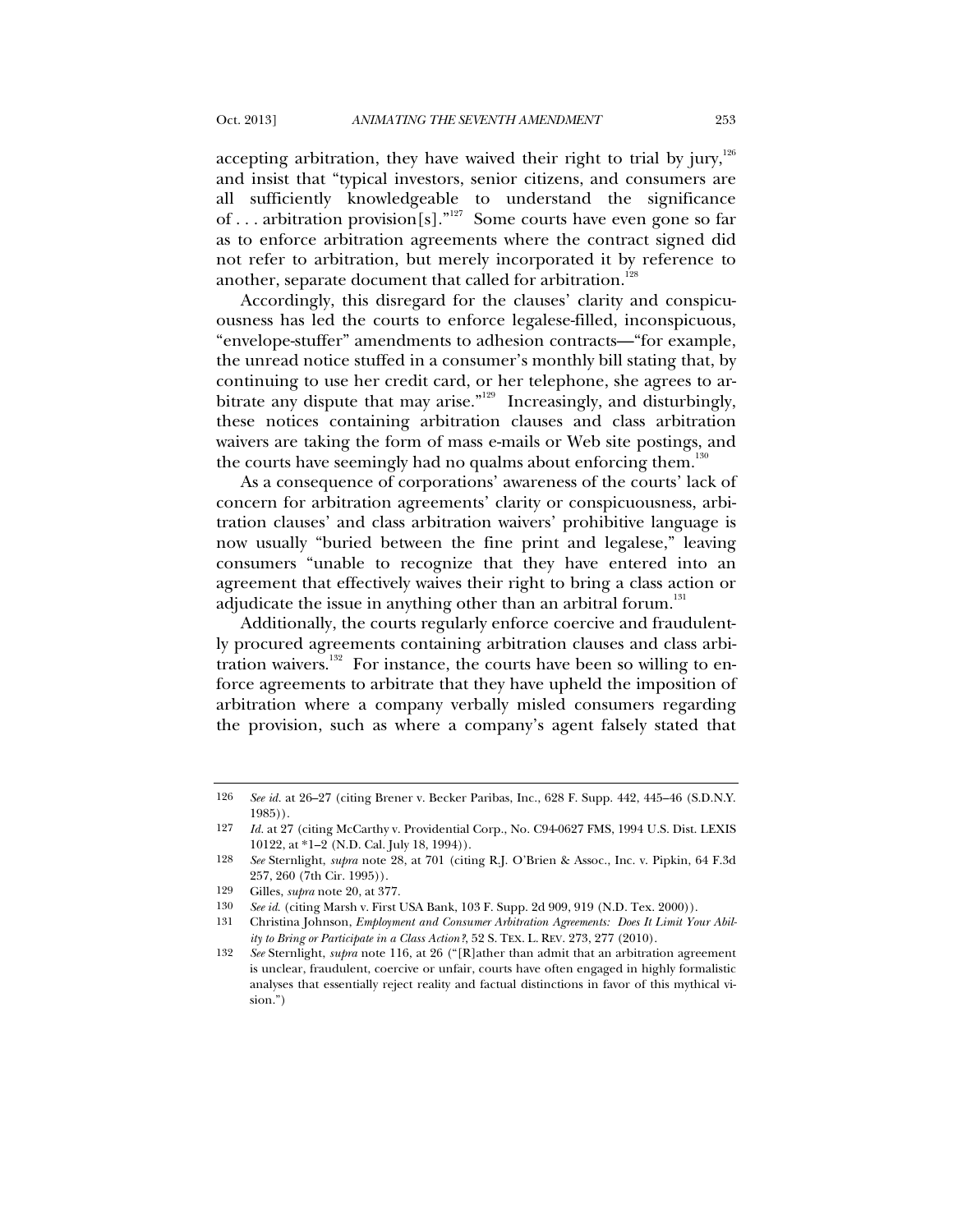signing the arbitration clause would not compromise any rights.<sup>133</sup> The courts have likewise enforced arbitration agreements even where company representatives lulled consumers into signing the clause by stating that the clause was a "mere formality."<sup>134</sup>

Such extraordinary deference to arbitration agreements has become pervasive among the federal courts, prompting scholars to rightly recognize that "[r]ather than admit an arbitration agreement is . . . fraudulent, coercive, or unfair, courts have often engaged in highly formalistic analyses that essentially reject reality and factual distinctions in favor of this mythical version."<sup>135</sup>

Moreover, guided by their expansive interpretation of the Court's policy favoring arbitration, the federal courts do not require that adhesive arbitration clauses or class arbitration waivers be entered into "knowingly, voluntarily, or intelligently,"<sup>136</sup> permitting "the proarbitration policy . . . [to] trum[p] [these] considerations."<sup>137</sup> Not only is this inequitable, but this approach conflicts with the prevailing standard for permissive waivers of the right to trial by jury, which mandates that the parties knowingly, voluntarily, and intelligently waive their right to trial by jury. $138$ 

For example, courts typically do not even consider whether an arbitration agreement was entered into knowingly, voluntarily, or intelligently. 139 Instead, they apply standard "objective" rules for contract formation, holding that arbitration-clause-containing "adhesive contracts are valid, so long as they are not unconscionable, fraudulent, obtained under duress, or otherwise invalid."140 In an especially tell-

<sup>133</sup> *See id.* at 31 (citing Cohen v. Wedbush, Noble, Cooke, Inc., 841 F.2d 282, 287 (9th Cir. 1988)).

<sup>134</sup> *Id.* (quoting Smith Barney Shearson, Inc. v. DeFries, No. 94-Civ. 0020 (WK), 1994 WL 455178, at \*2 (S.D.N.Y. Aug. 19, 1994)).

<sup>135</sup> *Id.* at 26.

<sup>136</sup> Sternlight, *supra* note 28, at 699 (citing Stephen J. Ware, *Consumer Arbitration as Exceptional Consumer Law (With a Contractualist Reply to Carrington & Haagen)*, 29 MCGEORGE L. REV. 195, 197 (1998)).

<sup>137</sup> Nima H. Mohebbi, *Back Door Arbitration: Why Allowing Nonsignatories to Unfairly Utilize Arbitration Clauses May Violate the Seventh Amendment*, 12 U. PA. J. BUS. L. 555, 557 (2010), (citing Realty Trust Grp., Inc. v. Ace Am. Ins. Co., Civil No. 1:07CV573-HSO-JMR, 2007 U.S. Dist. LEXIS 91331, at \*9 (S.D. Miss. Dec. 11, 2007)).

<sup>138</sup> *See* Deborah J. Matties, *A Case for Judicial Self-Restraint in Interpreting Contractual Jury Trial Waivers in Federal Court*, 65 GEO. WASH. L. REV. 431, 449 (1997) (citing Nat'l Equipment Rental, Ltd. v. Hendrix, 565 F.2d 255 (2d Cir. 1977)) (detailing this prevailing standard for jury trial waivers). Though the Supreme Court has never enunciated the precise standard courts should employ in reviewing contractual jury trial waivers, the lower courts have virtually uniformly followed *Hendrix*. *See* Sternlight, *supra* note 28, at 678 (citing *Hendrix*, 565 F.2d at 258).

<sup>139</sup> *See* Sternlight, *supra* note 28, at 699 (citing Ware, *supra* note 136, at 197).

<sup>140</sup> *Id.* (citing Cohen v. Wedbush, Noble, Cooke, Inc., 841 F.2d 282, 286–88 (9th Cir. 1988)).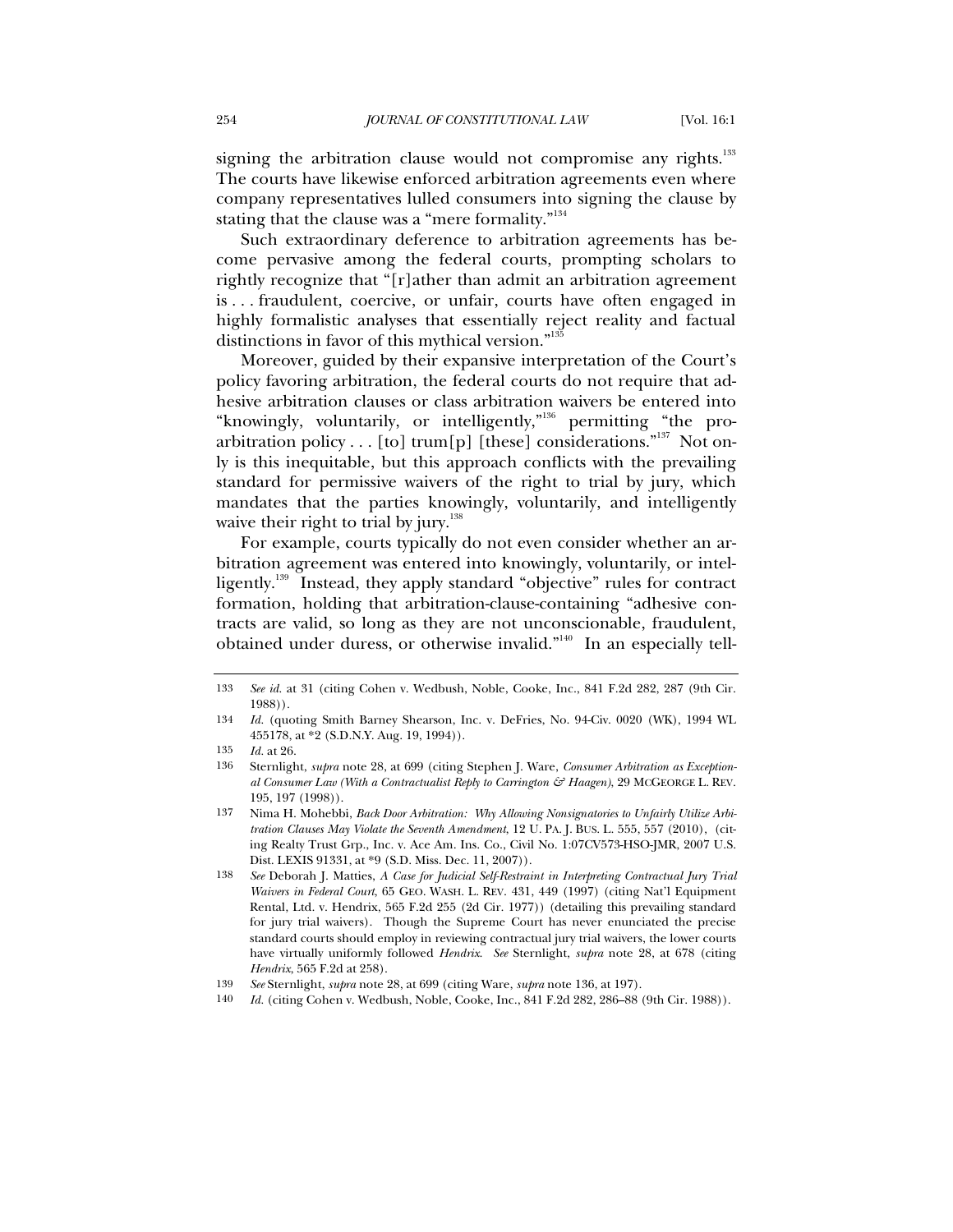ing case illustrating the court's disregard for the jury trial waiver requirements, the Seventh Circuit held that an unaware broker had voluntarily and knowingly accepted arbitration by virtue of one of his business dealings, reasoning that he could have chosen a different business endeavor if he did not want to arbitrate.<sup>141</sup>

In those few cases in which the federal courts evaluated whether plaintiffs should be compelled to engage in individual arbitration and relinquish their constitutional rights to trial by jury despite their not knowingly, voluntarily, or intelligently agreeing to do so, a few courts recognized that a contract to arbitrate necessarily waives the jury trial right. However, the federal courts neglected to explain their failure to apply the traditional jury trial waiver criteria to determine whether or not permissible waiver should be found.<sup>142</sup> Some federal courts have implicitly acknowledged the conflict between consumers' unknowing, involuntarily, or unintelligent consent to arbitration agreements and the Seventh Amendment's jury trial guarantee, but disregarded it, summarily stating that arbitration is "favored" by the Court and its interpretation of the  $FAA$ .<sup>143</sup> Finally, other federal courts have disappointingly asserted that "by 'agreeing' to arbitrate," plaintiffs consented "to have their dispute resolved in a non-Seventh Amendment forum, and that the court therefore need not apply normal waiver criteria."<sup>144</sup>

Consequently, the federal courts' stark refusal to properly mandate that adhesive arbitration clauses and class arbitration waivers be entered into knowingly, voluntarily, or intelligently in order to be enforced has prompted scholars to recognize that consumers "often do not knowingly or intelligently waive their right to a jury trial when they are *forced* to arbitrate under the FAA."<sup>145</sup>

Lastly, in the wake of *Concepcion*, and in line with the Court's policy favoring arbitration, the federal courts are not only liberally striking consumer protection laws condemning class arbitration waivers in adhesive contracts, but are, more importantly, extending *Concepcion*'s reasoning to contexts not discussed or explicitly considered by the

<sup>141</sup> *See* Sternlight, *supra* note 103, at 33 (citing Geldermann v. Commodity Futures Trading Comm'n, 836 F.2d 310, 317–18 (7th Cir. 1987)).

<sup>142</sup> *See* Sternlight, *supra* note 28, at 675–76 (citing Dillard v. Merill Lynch, Pierce, Fenner & Smith, Inc., 961 F.2d 1148, 1155 n.12 (5th Cir. 1992)).

<sup>143</sup> *See id.* at 676 (citing *Cohen*, 841 F.2d at 285, 287).

<sup>144</sup> *Id.* (citing Illyes v. John Nuveen & Co., Inc., 949 F. Supp. 580, 584 (N.D. Ill. 1996)).

<sup>145</sup> Mohebbi, *supra* note 137, at 557 (citing Sternlight, *supra* note 103, at 7) (emphasis added).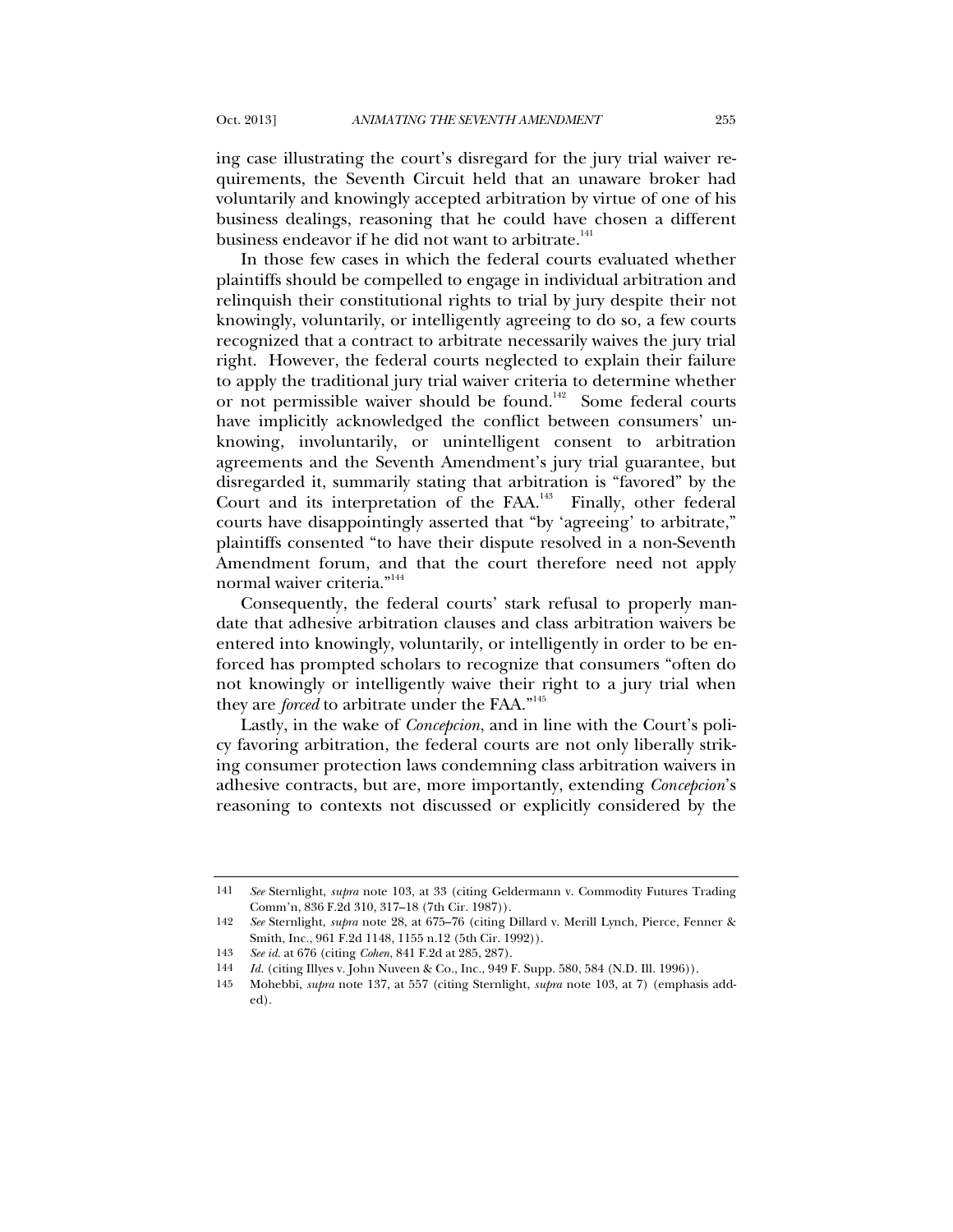Court.146 For instance, the courts have relied upon *Concepcion* to reject arguments that denying plaintiffs their class actions would violate state law or public policy, $147$  that class arbitration waivers prevent plaintiffs from vindicating their rights under state law, $148$  and that class arbitration waivers are not applicable as to claims for public injunctive relief brought under state law.<sup>149</sup> Many courts have even applied *Concepcion* retroactively, permitting defendants that are currently litigating to oppose continued litigation by raising an arbitration defense, reasoning that *Concepcion's* dramatic change in the law voids plaintiffs' claims that defendants waived the arbitral defense.<sup>150</sup>

The federal courts' expansive interpretation of *Concepcion* is truly "proving to be a tsunami that is wiping out existing and potential consumer . . . class actions."151 Relatedly, if plaintiff consumers "cannot join together as a class, lack of knowledge, lack of resources, and fear of retaliation will prevent them from bringing any claims at all."<sup>152</sup> For its impediment to consumers' ability to be heard before a jury as a class, scholars have recognized that *Concepcion* and the federal courts' expansive interpretation of the decision permits "companies to use arbitration clauses to exempt themselves from class actions," thereby "provid[ing] companies with free rein to commit fraud, torts, discrimination, and other harmful acts without fear of being sued."<sup>153</sup>

Accordingly, the federal courts' expansive implementation of the Court's policy favoring arbitration and the *Conception* decision has morphed the class arbitration waiver into, as Professor Gilles explained, a corporate antigen, one that effectively travels through consumers' contractual relationships and, with the help of the arbitration clause, dooms consumer plaintiffs' right to trial by jury prospects.<sup>154</sup>

148 *See id.* (citing *Kaltwasser*, 2011 WL 4381748, at \*4–7).

<sup>146</sup> *See* Sternlight, *supra* note 22, at 709 ("[J]udges are extending *Concepcion*'s reasoning to contexts not directly discussed by the Court.").

<sup>147</sup> *See id.* at 710 (citing Kaltwasser v. AT&T Mobility LLC, No. C 07-00411, 2011 WL 4381748, at \*7 (N.D. Cal. Sept. 20, 2011)).

<sup>149</sup> *See id.* (citing Meyer v. T-Mobile USA, Inc., No. C 10-05858 CRB, 2011 WL 4434810 (N.D. Cal. Sept. 23, 2011)).

<sup>150</sup> *See id.* at 711 (citing Swift v. Zynga Game Network, Inc., No. C-09-5443 EDL, 2011 WL 3419499 (N.D. Cal. Aug. 4, 2011)).

<sup>151</sup> *Id.* at 704.

<sup>152</sup> *See id.* at 704–05.

<sup>153</sup> *Id.* at 704 (citing Myriam Gilles, AT&T Mobility vs. Concepcion: *From Unconscionability to Vindication of Rights*, SCOTUSBLOG (Sept. 15, 2011, 4:25 PM), http://www.scotusblog. com/2011/09/att-mobility-vs-concepcion-from-unconscionability-to-vindication-ofrights/).

<sup>154</sup> *See* Gilles, *supra* note 20, at 375–76 (explaining arbitration agreements' function as a jury trial "antigen").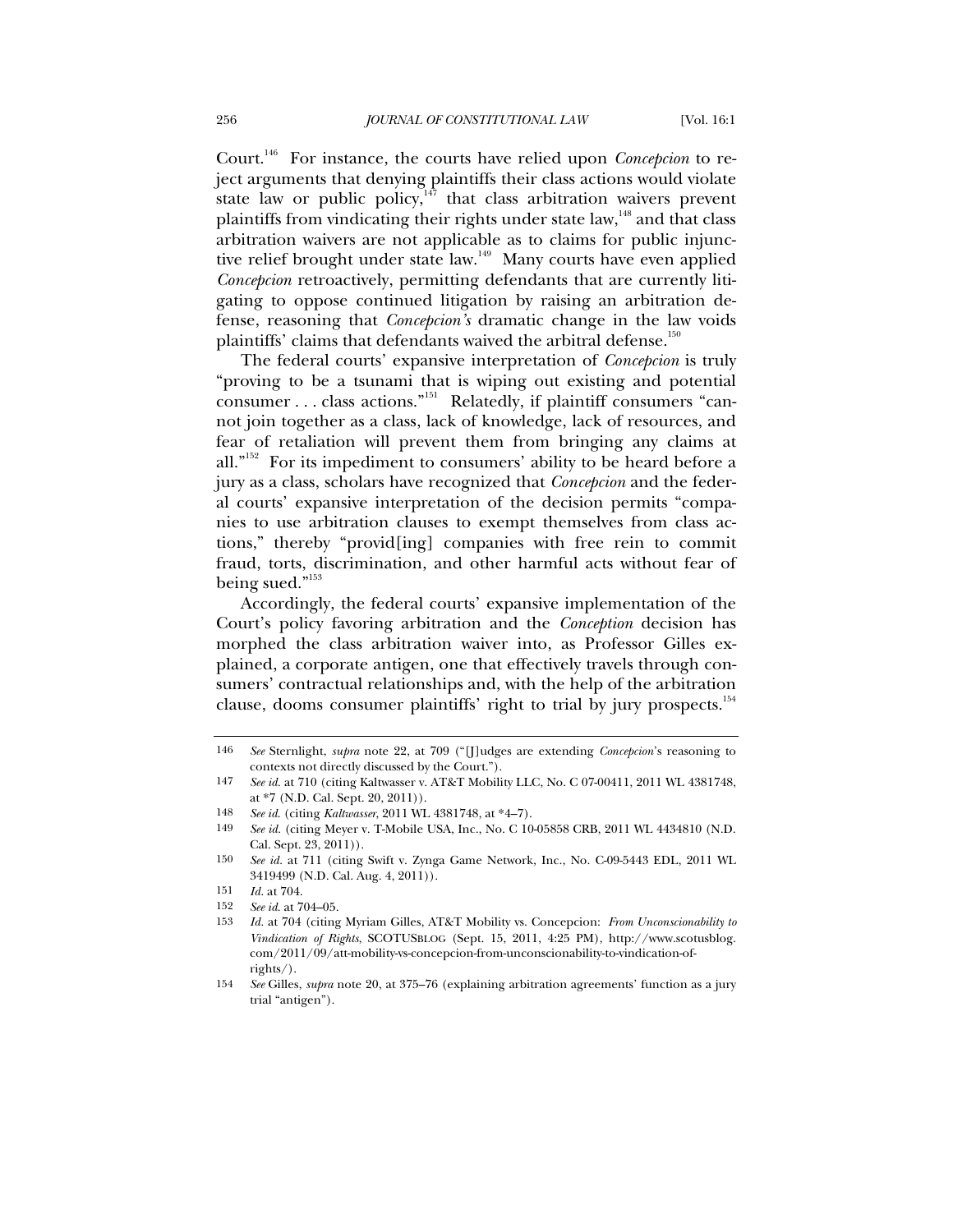Consequently, consumers subject to such arbitration agreements, a majority of consumers,155 are locked into individual, binding arbitration and are resultantly precluded from exercising their constitutional right to trial by jury.

# IV. MDL PRECLUDES MASS TORT PLAINTIFFS FROM EXERCISING THEIR TRIAL-BY-JURY RIGHT

Despite its formal consistency with the Seventh Amendment's trial-by-jury guarantee, analysis indicates that the MDL process impels mass tort plaintiffs to accept pretrial settlement, precluding them from being heard by a jury. Although precise statistics concerning MDL claim resolution are unavailable, it is certain that only a small percentage of actions are remanded for individual jury trials, as virtually all are induced to settle. $156$  Accordingly, as many litigants have argued in recent years, settlement is the only realistic option for the resolution of MDL claims.<sup>157</sup>

In enacting the MDL statute, Congress clearly prioritized efficiency and economy over individual convenience and rights: the goal and effect of MDL is clearly to produce settlements with low transaction costs.<sup>158</sup> However, in attempting to realize this goal, legislators and the courts have unjustly promoted such efficiency over mass tort plaintiffs' constitutional rights to trial by jury. In the name of this efficiency, the JPML commonly orders MDL transfer of mass tort actions involving one or more issues of common fact—sua sponte, or at the behest of a commercial defendant who is aware that MDL creates "the perfect conditions for an aggregate settlement,"<sup>159</sup> and often over

<sup>155</sup> *See supra* note 24 and accompanying text.

<sup>156</sup> *See* Barton, *supra* note 38, at 210 ("[O]nly a small percentage of actions are remanded." (citing Shawn Copeland et al., *Toxic Tort and Environmental Matters: Civil Litigation*, 64 ALI-ABA 33, 40 (1998))); Alexandra D. Lahav, *Bellwether Trials*, 76 GEO. WASH. L. REV. 576, 593 (2008) ("[S]ettlement is currently the only realistic option for collective resolution of mass claims . . . .").

<sup>157</sup> *See, e.g.,* Plaintiffs' Objection to Defendants' Motion to Consolidate at \*8, Hayford v. A.W. Chesterton Co., No. 08CV01479 (D. Conn. Sept. 26, 2008), 2008 WL 7853952 ("[T]he interminable delay wrought by transfer to the MDL . . . effectively denies the plaintiffs their rights to trial by jury.").

<sup>158</sup> *See* Carter G. Phillips et al., *Rescuing Multidistrict Litigation from the Altar of Expediency*, 1997 B.Y.U. L. REV. 821, 833 (1997) ("[I]n enacting 28 U.S.C. § 1407, Congress chose to allow judicial efficiency to outweigh individual convenience . . . ." (citing Robert H. Trangsrud, *Joinder Alternatives in Mass Tort Litigation*, 70 CORNELL L. REV. 779, 809 (1985))).

<sup>159</sup> Howard M. Erichson & Benjamin C. Zipursky, *Consent Versus Closure*, 96 CORNELL L. REV. 265, 270 (2011).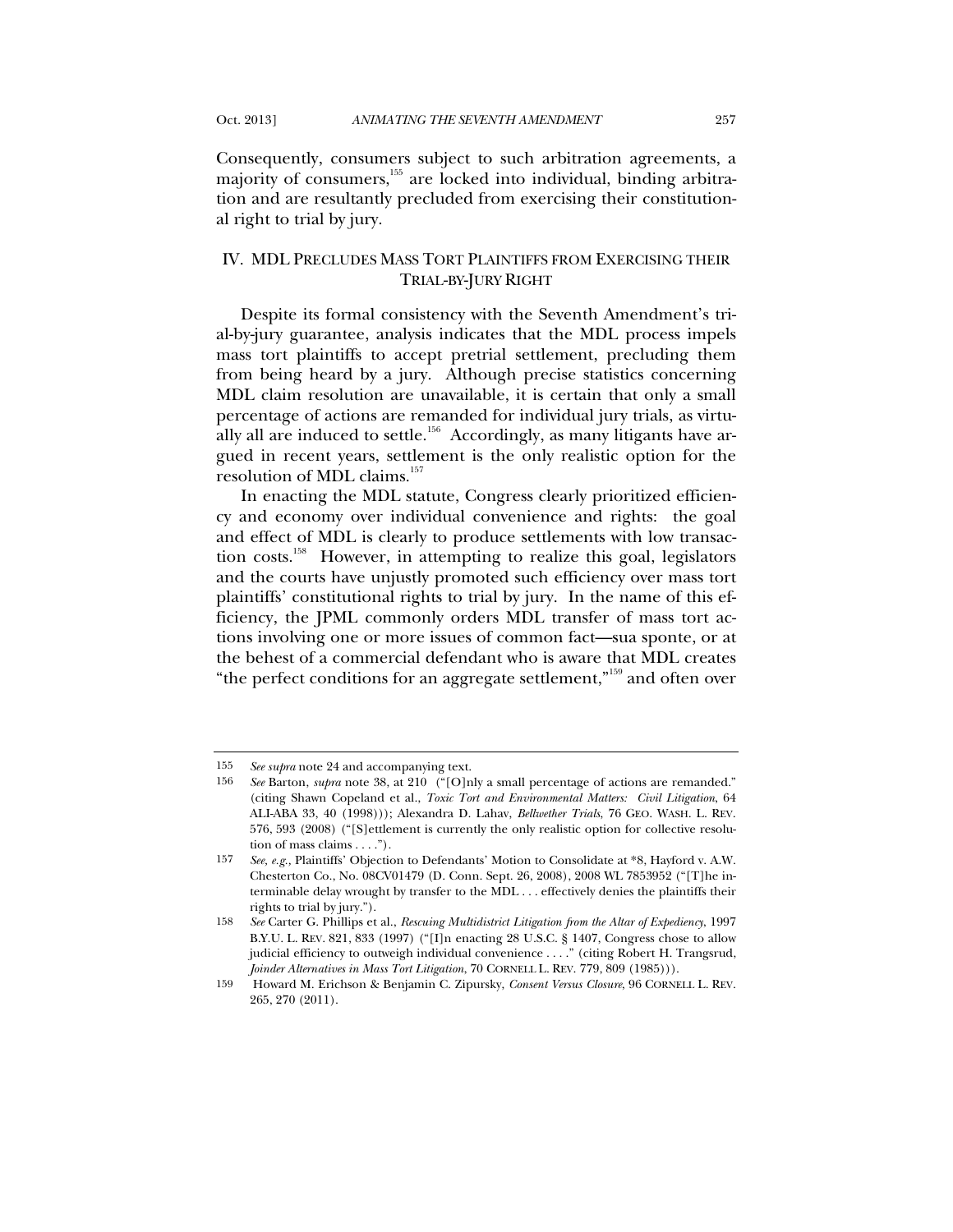plaintiffs' objections—locking mass tort plaintiffs into a process that compels them to relinquish their trial-by-jury rights.<sup>160</sup>

Three factors conspire to preclude mass tort MDL plaintiffs from securing a post-MDL trial by jury: the prohibitive temporal and financial costs imposed on MDL plaintiffs, particularly those not engaged in contingency fee arrangements; the "settlement or nothing" approach adhered to by federal judges; and the inducement of settlement by bellwether trials.<sup>161</sup>

#### *A. MDL Imposes Preclusive Costs on Mass Tort Plaintiffs*

Post-MDL trial by jury is practically unavailable to mass tort MDL plaintiffs. The temporal costs imposed on plaintiffs by the MDL process, which are far more extreme than the typical temporal problems plaintiffs encounter in dealing with an overworked judicial system, effectively preclude these plaintiffs from securing a post-MDL trial by jury, compelling them to pursue pretrial settlement.

Partly due to the necessity to gear MDL proceedings to the "slowest common denominator,"<sup>162</sup> MDL pretrial preparation time following transfer is regularly delayed and incredibly long,<sup>163</sup> commonly exceeding two years<sup>164</sup> and often taking nearly a decade.<sup>165</sup> MDL courts consistently take several years to conduct discovery alone.<sup>166</sup>

Remand for trial is truly an "empty dream"<sup>167</sup> for many mass tort MDL plaintiffs—but particularly asbestos plaintiffs—unlucky enough to have their cases transferred to an MDL court. One district court recently noted that, if a case is transferred to a particular MDL, "the matter will likely be substantially delayed."<sup>168</sup> Courts have likewise

<sup>160</sup> *See supra* note 156 and accompanying text; Farrell, *supra* note 31, at 163 (explaining that the JPML "seldom" transfers cases to an MDL court based on considerations pertinent to the individual plaintiffs).

<sup>161</sup> Bellwethers are carefully selected, illustrative test trials involving facts and legal issues similar to those facing MDL litigants.

<sup>162</sup> Farrell, *supra* note 31, at 159 (citing *In re* Air Crash Disaster at Greater Cincinnati Airport (Constance, Ky.) on Nov. 8, 1965, Docket No. M.D.L.—8A (J.P.M.L. 1965)).

<sup>163</sup> *See* Geduldig, *supra* note 39, at 310 ("[Mass tort MDL] litigation is invariably delayed and claims are often left unresolved." (citing Linda S. Mullenix, *High Court Should Review Mass Torts*, NAT'L L.J., Oct. 7, 1996, at A19)).

<sup>164</sup> *See* Robert Sayler & William Skinner, *Legal Lore the Mother of All Battles: The Quest for Asbestos Insurance Coverage*, 27 LITIG. , no. 1, 45 (detailing a four-year-long MDL proceeding).

<sup>165</sup> *See* Alvin B. Rubin, *Mass Torts and Litigation Disasters*, 20 GA. L. REV. 429, 434 (1986) ("[C]ases pending eight years still have not been heard.").

<sup>166</sup> *See* Mark Herrmann, *To MDL or Not to MDL? A Defense Perspective*, 24 LITIG., no. 4, 43, 44 (1998) ("[D]iscovery will not be completed for months or years.").

<sup>167</sup> Plaintiffs' Objection to Defendants' Motion to Consolidate, *supra* note 157, at 3.

<sup>168</sup> Hilbert v. McDonnell Douglas Corp., 529 F. Supp. 2d 187, 190 (D. Mass. 2008).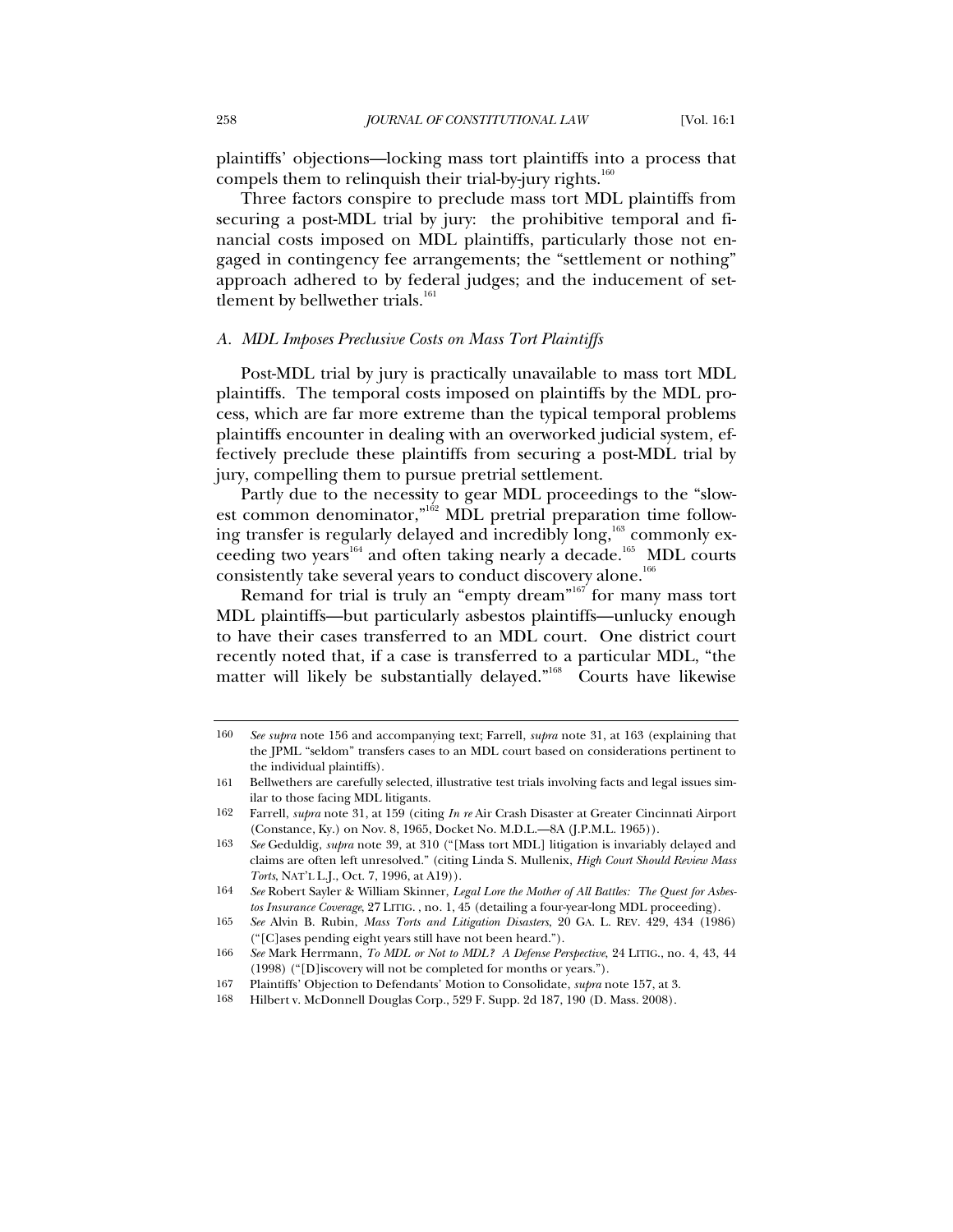recognized that transfer to an asbestos MDL may result in the plaintiff "not [being] heard for many years"<sup>169</sup> and will force the plaintiff to "languish $[]$  for a protracted period of time."<sup>170</sup> In reference to a popular asbestos MDL, another district court aptly recognized that no "trials or discovery takes place in deference to global settlement efforts."<sup>171</sup>

The prospect of engaging in a protracted trial following years of such time-consuming MDL proceedings is simply not an option for many plaintiffs. MDL plaintiffs are commonly ill and need monetary relief soon. Their lives very often depend on it, literally, so they likely lack years to wait for the initiation and completion of a trial following the already lengthy pretrial MDL process.<sup>172</sup> Scholars have noted the "real concern that many [mass tort MDL] plaintiffs will die before they are compensated and a great many will wait years for their awards."<sup>173</sup> Many attorneys who represent asbestos MDL plaintiffs have voiced concern that "current trends in the [MDL] threaten payments to the truly sick."<sup>174</sup> The situation concerning asbestos is not unique, as the MDL involving breast implants and Dalkon Shield, a contraceptive intrauterine device, imposed comparable delays on plaintiffs, raising similar concerns.<sup>175</sup>

Consequently, for many mass tort MDL plaintiffs, the temporal costs of a jury trial following the years spent languishing in the MDL court are preclusive of their ability to exercise their right to trial by jury.

The financial costs engendered by pretrial MDL proceedings are likewise extremely high, forcing the substantial number of individual plaintiffs who do not retain counsel under a contingency fee arrangement—such as the many plaintiffs compensating counsel at an

<sup>169</sup> Madden v. Able Supply Co., 205 F. Supp. 2d 695, 702 (S.D. Tex. 2002).

<sup>170</sup> Rosamond v. Garlock Sealing Techs., Inc., No. 3:03CV235, 2004 WL 943924, at \*4 (N.D. Miss. Apr. 5, 2004).

<sup>171</sup> *In re* Me. Asbestos Cases, 44 F. Supp. 2d 368, 374 n.2 (D. Me. 1999).

<sup>172</sup> *See* Barton, *supra* note 38, at 203 (citing 1990 REPORT OF THE UNITED STATES JUDICIAL CONFERENCE AD HOC COMMITTEE ON ASBESTOS LITIGATION 2, 34–35 (Mar. 1991)) ("The asbestos litigation produced the real and present danger that transaction costs would exhaust available assets before plaintiffs could collect for judgments, if obtained.").

<sup>173</sup> *Id.* (citing JACK B. WEINSTEIN, INDIVIDUAL JUSTICE IN MASS TORT LITIGATION 141 (1995)).

<sup>174</sup> Schwartz et al., *supra* note 55, at 274 (citing Pamela Sherrid, *Looking for Some Million Dollar Lungs*, U.S. NEWS & WORLD REP., Dec. 17, 2001, at 36, *available at* 2001 WL 30366341).

<sup>175</sup> *See* Higgins, *supra* note 40, at 53 ("[M]ass torts are the legal system's version of a nuclear exchange: Thousands of complex claims. Huge potential damages. Massive discovery and expense. The litigation over silicone breast implants has been all of that and more . . . for every dollar the plaintiffs finally recover, experts estimate that litigation expenses will have eaten up another 60 to 75 cents . . . .").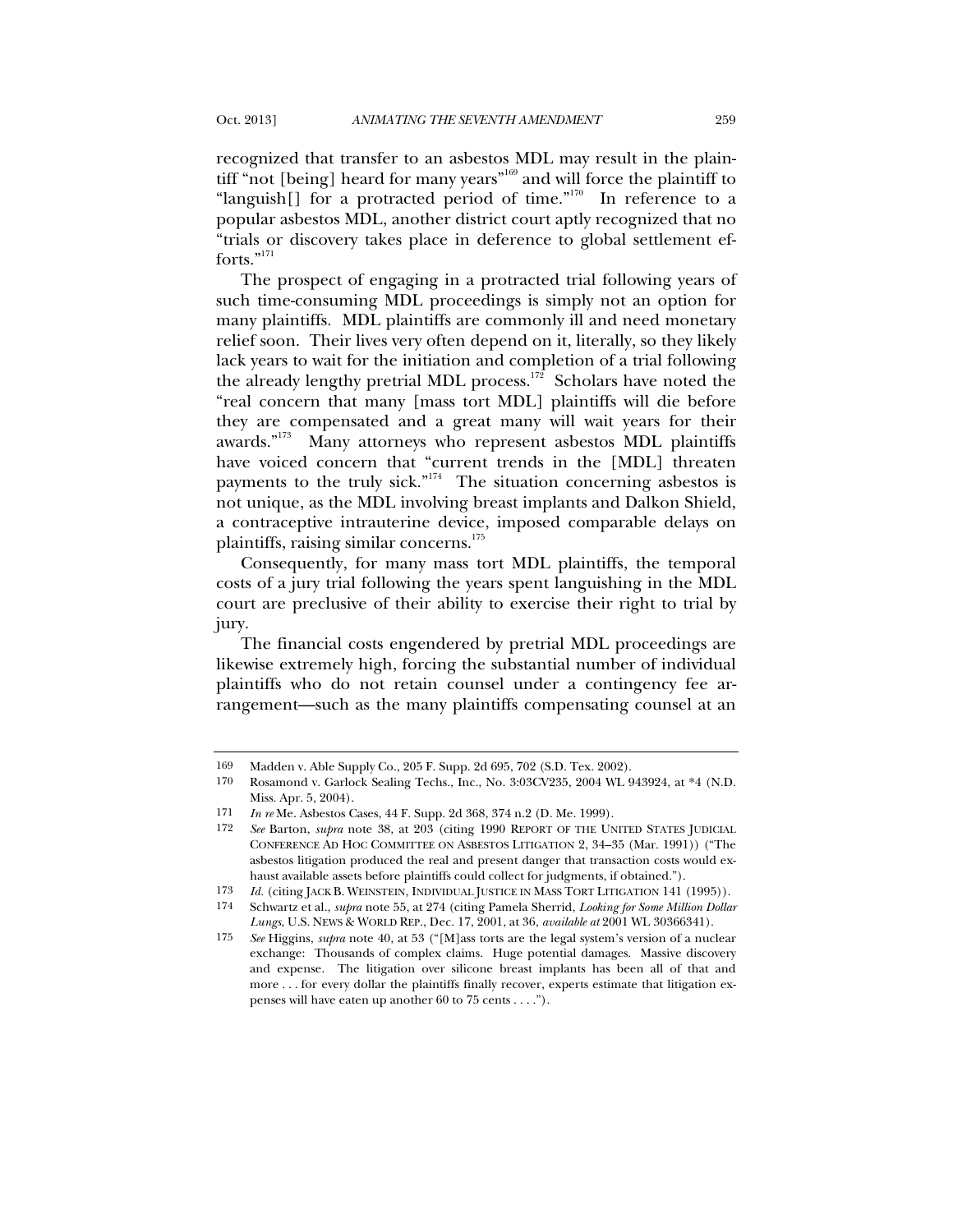hourly rate—to settle their claims and skip an expensive post-MDL trial.<sup>176</sup> These plaintiffs, many of whom simultaneously face steep medical bills, $177$  are thus effectively prohibited from pursuing post-MDL jury trial by MDL proceedings' sizable costs.<sup>178</sup> This is news to no one, as judges have long acknowledged MDL pretrial proceedings' prohibitive costs, particularly in the asbestos realm.<sup>179</sup>

The exorbitant expense of MDL proceedings engenders "the real and present danger that transaction costs w[ill] exhaust<sup>"180</sup> the parties' funds, forcing them into bankruptcy and stifling litigation. In fact, those few successful mass tort plaintiffs expend nearly twice the amount they recover on consolidated pretrial proceeding transaction costs, sending a clear signal to other mass tort plaintiffs to seek an economical resolution in the form of a convenient, net-positive settlement.<sup>181</sup> Much of this stems from the expenses associated with MDL's particularly protracted discovery proceedings; in MDL, it is

- 177 *See* Assaf Hamdani & Alon Klement, *The Class Defense*, 93 CALIF. L. REV. 685, 720 (2005) (stating that mass tort plaintiffs may owe "thousands of dollars in medical bills" allegedly stemming from the defendants' negligence).
- 178 *See supra* note 176 and accompanying text.
- 179 *See, e.g.*, *In re* Asbestos Sch. Litig., 104 F.R.D. 422, 433 (E.D. Pa. 1984), *rev'd in part*, *aff'd in part*, 789 F.2d 996 (3rd Cir. 1986) ("The bench, bar and public at large are only too well aware of the staggering costs that the asbestos personal injury litigation has generated.").
- 180 Barton, *supra* note 38, at 203 (citing 1990 REPORT OF THE UNITED STATES JUDICIAL CONFERENCE AD HOC COMMITTEE ON ASBESTOS LITIGATION 2, 34–35).
- 181 *See id.* at 202–03 ("[T]ransaction costs exceed the victims' recovery by nearly two to one . . . ." (citing 1990 REPORT OF THE UNITED STATES JUDICIAL CONFERENCE AD HOC COMMITTEE ON ASBESTOS LITIGATION 3)).

<sup>176</sup> *See* ROXANNE BARTON CONLIN & GREGORY S. CUSIMANO, 1 LITIGATING TORT CASES § 8:31 (2012) (noting that some mass tort plaintiffs compensate their attorneys at an hourly rate, and "[w]here counsel are compensated based on an hourly rate, the expenses associated with MDL practice are ultimately passed on to the client"); Farrell, *supra* note 31, at 161 ("[C]onsolidation has imposed a financial burden on plaintiffs in the aviation disaster cases by increasing the time and cost of preparation."); Samuel R. Gross & Kent D. Syverud, *Don't Try: Civil Jury Verdicts in a System Geared to Settlement*, 44 UCLA L. REV. 1, 8 (1996) (noting that rising civil litigation costs are "driv[ing] [parties] to skip all these expensive procedures and settle"). Although precise data concerning the portion of mass tort MDL plaintiffs retaining counsel pursuant to a contingency fee arrangement relative to those compensating counsel at an hourly rate, or pursuant to another scheme, are unavailable, it is certain that a substantial portion—likely a minority—are not operating under a contingency fee arrangement. As a result, they bear all the costs of MDL's pricey, protracted procedures. *See* CONLIN & CUSIMANO, *supra* (noting that some mass tort plaintiffs compensate counsel at an hourly rate); Herbert M. Kritzer, *Fee Arrangements and Negotiation*, 21 LAW & SOC'Y REV. 341, 343 (1987) ("The alternate method of fee calculation . . . is the so-called lodestar system in which the lawyer is compensated with an hourly rate, perhaps adjusted by some multiplier to reflect the quality of the work or the element of risk involved."); Judith Resnik et al., *Individuals Within the Aggregate: Relationships, Representation, and Fees*, 71 N.Y.U. L. REV. 296, 304 (1996) (implying that a portion of mass tort plaintiffs eschew contingency fee arrangements by asserting that "*[s]ome* claimants may have entered into contingency-fee contracts with individual lawyers." (emphasis added)).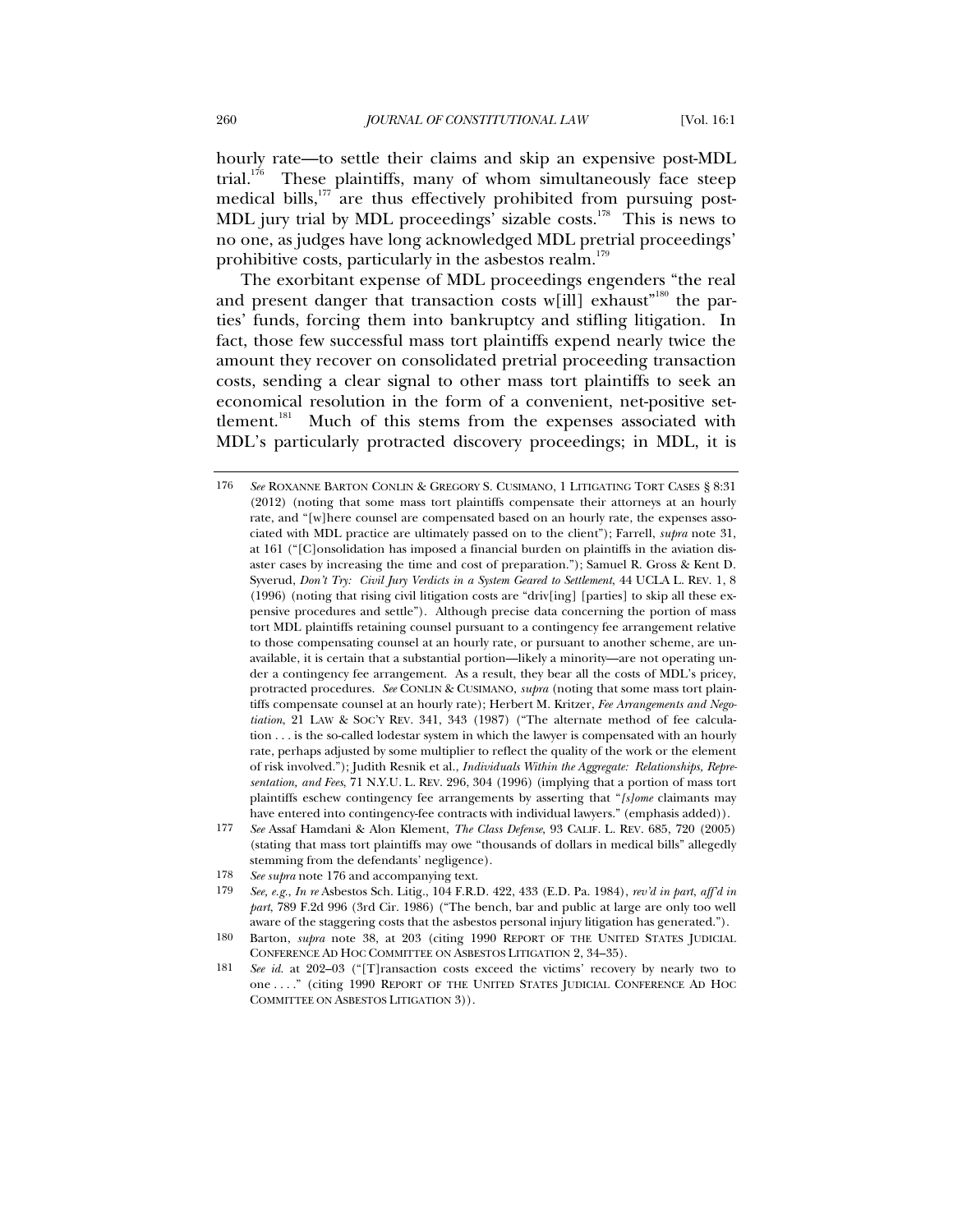not uncommon, for instance, for "[e]xpenses for a single deposition . . . [to] exceed  $$10,000.00$ ,"<sup>182</sup> a price often "passed on to the client."<sup>183</sup>

In the breast implants MDL, for example, for every dollar plaintiffs recovered, pre-trial expenses consumed another sixty to seventyfive cents.<sup>184</sup> Unsurprisingly, as a result of costs engendered by MDL, at least one implant maker filed for bankruptcy not long after the initiation of the implants  $MDL$ <sup>185</sup>

Further, in the asbestos MDL, successful plaintiffs recover "considerably less than a third"<sup>186</sup> of the "tens of billions that will be expended"<sup>187</sup> by the litigants on MDL's transaction costs. The transaction costs associated with litigating asbestos suits in the MDL court leave the successful asbestos plaintiffs "only thirty-nine cents of every asbestos dollar paid."188

Accordingly, for many mass tort MDL plaintiffs, the prospect of proceeding to post-MDL trial with its "attendant expense and unpredictability<sup>"189</sup> after already costly MDL proceedings is prohibitively uneconomical, if not financially impossible.

#### *B. The MDL Judiciary Abides by a "Settlement or Nothing" Approach*

The federal MDL judiciary's pervasive "settlement or nothing" approach also contributes to MDL plaintiffs' practical inability to exercise their right to trial by  $jury.<sup>190</sup>$ 

The past several decades have seen the culture of federal judging shift toward "an ideal of the managerial judge and away from a more neutral, judicial umpire and trial model." $10^{191}$  Pursuant to this new model, judges prioritize expediting and resolving parties' disputes over affording litigants access to an impartial forum to manage their litigation.<sup>192</sup> To do so, judges "experiment with schemes for speeding

<sup>182</sup> CONLIN & CUSIMANO, *supra* note 176, § 8:31 n.1.

<sup>183</sup> *Id.* § 8:31.

<sup>184</sup> *See* Barton, *supra* note 38, at 203 (citing Higgins, *supra* note 40, at 53).

<sup>185</sup> *See id.* (citing Higgins, *supra* note 40, at 53).

<sup>186</sup> JACK B. WEINSTEIN, INDIVIDUAL JUSTICE IN MASS TORT LITIGATION: THE EFFECT OF CLASS ACTIONS, CONSOLIDATIONS, AND OTHER MULTIPARTY DEVICES 23 (1995).

<sup>187</sup> *Id.*

<sup>188</sup> *Id.* 189 Erichson & Zipursky, *supra* note 159, at 270.

<sup>190</sup> *See id.* ("[MDL] creates the perfect conditions for an aggregate settlement: . . . judicial encouragement for a global settlement . . . ." (citing Byron G. Stier, *Jackpot Justice: Verdict Variability and the Mass Tort Class Action*, 80 TEMP. L. REV. 1013, 1056–66)).

<sup>191</sup> *See* KANNER, *supra* note 60, at 23 (citing Judith Resnik, *Managerial Judges*, 96 HARV. L. REV. 374 (1982)) (explaining this shift in judicial ideology).

<sup>192</sup> *See id.* (citing MANUAL FOR COMPLEX LITIGATION, *supra* note 45).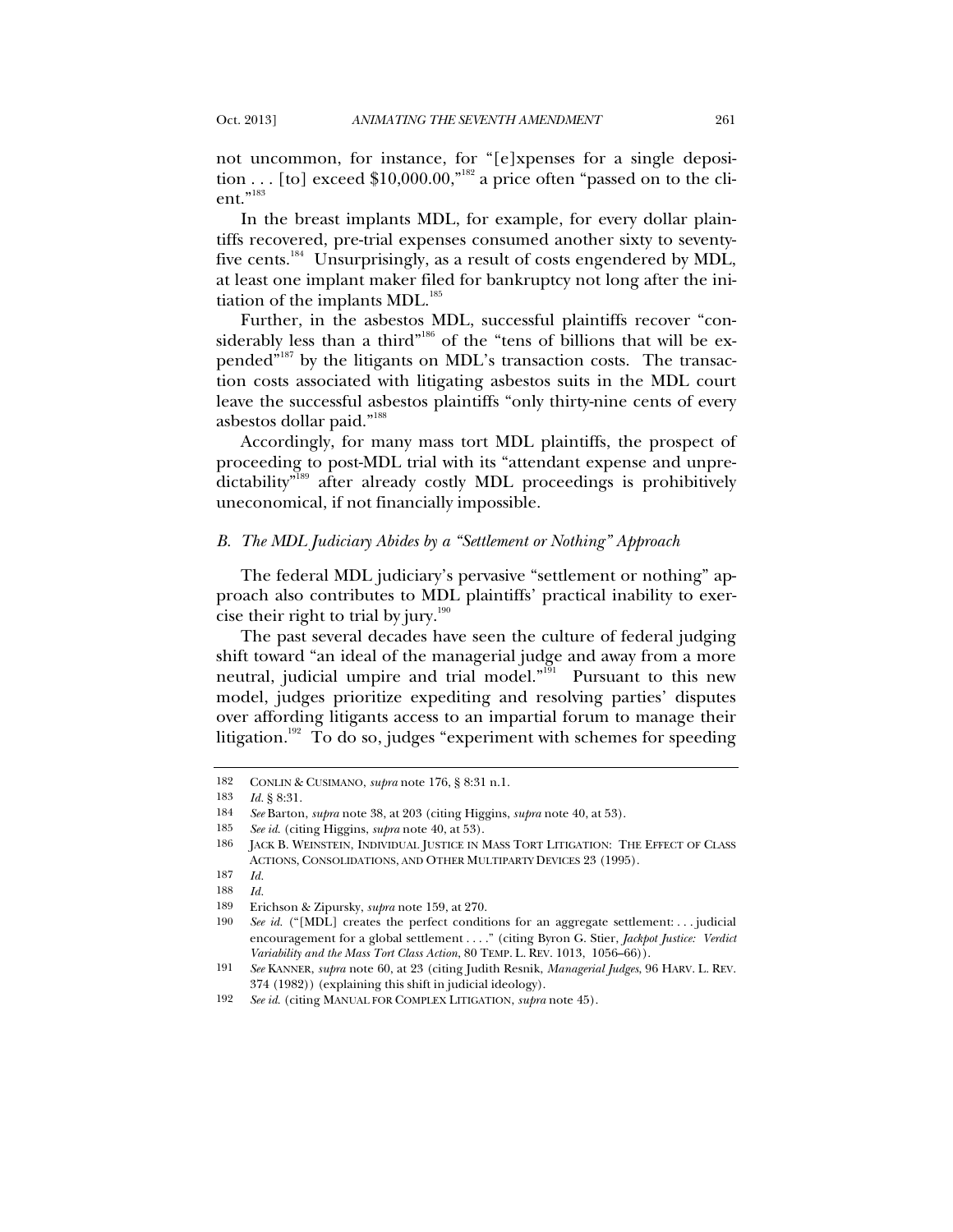the resolution of cases and for persuading litigants to settle rather than try cases whenever possible."<sup>193</sup>

This shift toward settlement as the ideal is particularly pervasive in the MDL courts; MDL judges—district court judges presiding over MDL proceedings—more so than those not overseeing MDL proceedings, consistently prioritize and push for plaintiffs to settle before the MDL court by verbally encouraging settlement and highlighting post-MDL trial's substantial costs.<sup>194</sup> They direct discovery to focus on information pertinent to settlement, prolong the already slow and expensive MDL proceedings to induce settlement, refer the parties to magistrate judges for settlement negotiations, appoint special managers and settlement counsel to support settlement, and aggressively utilize settlement conferences and firm trial dates to realize expeditious settlement.<sup>195</sup> This "settlement or nothing" attitude is "ingrained"<sup>196</sup> in many MDL judges, who view their role as "getting the parties to a claims process—a settlement—as quickly as possible."<sup>197</sup> Accordingly, scholars and judges have begun to recognize that MDL judges treat "the MDL process . . . only as a mechanism for reaching a settlement,"<sup>198</sup> and those litigants who acted lawfully and desire adjudication before a jury, but are nonetheless before an MDL court, can "no longer hope to prevail."<sup>199</sup> While the MDL judiciary's "settlement" or nothing" approach bolsters efficiency and economy, it is repug-

199 *Id.*

<sup>193</sup> Judith Resnik, *Managerial Judges*, 96 HARV. L. REV. 374, 379 (1982).

<sup>194</sup> *See* ANNOTATED MANUAL FOR COMPLEX LITIGATION § 13.11 (David Herr ed., 2009) ("[T]he judge can focus the parties' attention on the likely cost of litigating the case to conclusion, in fees, expenses, time, and other resources. Other helpful measures include scheduling settlement conferences, directing or encouraging reluctant parties, insurers, and other potential contributors to participate, suggesting and arranging for a neutral person to assist negotiations, targeting discovery at information needed for settlement, and promptly deciding motions whose resolution will lay the groundwork for settlement."); Richard J. Arsenault & J.R. Whaley, *Multidistrict Litigation and Bellwether Trials: Leading Litigants to Resolution in Complex Litigation*, 39 BRIEF 60, 61 (2009) (detailing MDL judges' "various techniques to promote settlement" (citing ANNOTATED MANUAL FOR COMPLEX LITIGATION, *supra*, § 13.1-.15)); Herrmann, *supra* note 166, at 45 ("Many [MDL] judges view their role as 'getting the parties to a claims process'—a settlement—as quickly as possible . . . . [T]he MDL process serves only as a mechanism for reaching a settlement."); Richard L. Marcus, *Cure-All for an Era of Dispersed Litigation? Toward a Maximalist Use of the Multidistrict Litigation Panel's Transfer Power*, 82 TUL. L. REV. 2245, 2277–79 (2008) (discussing the MDL judiciary's role in "settlement promotion" (citing *In re* Novak, 932 F.2d 1397, 1404 (11th Cir. 1991))).

<sup>195</sup> *See supra* note 194 and accompanying text.

<sup>196</sup> Herrmann, *supra* note 166, at 45.

<sup>197</sup> *Id.* (internal quotation marks omitted).

<sup>198</sup> *Id.*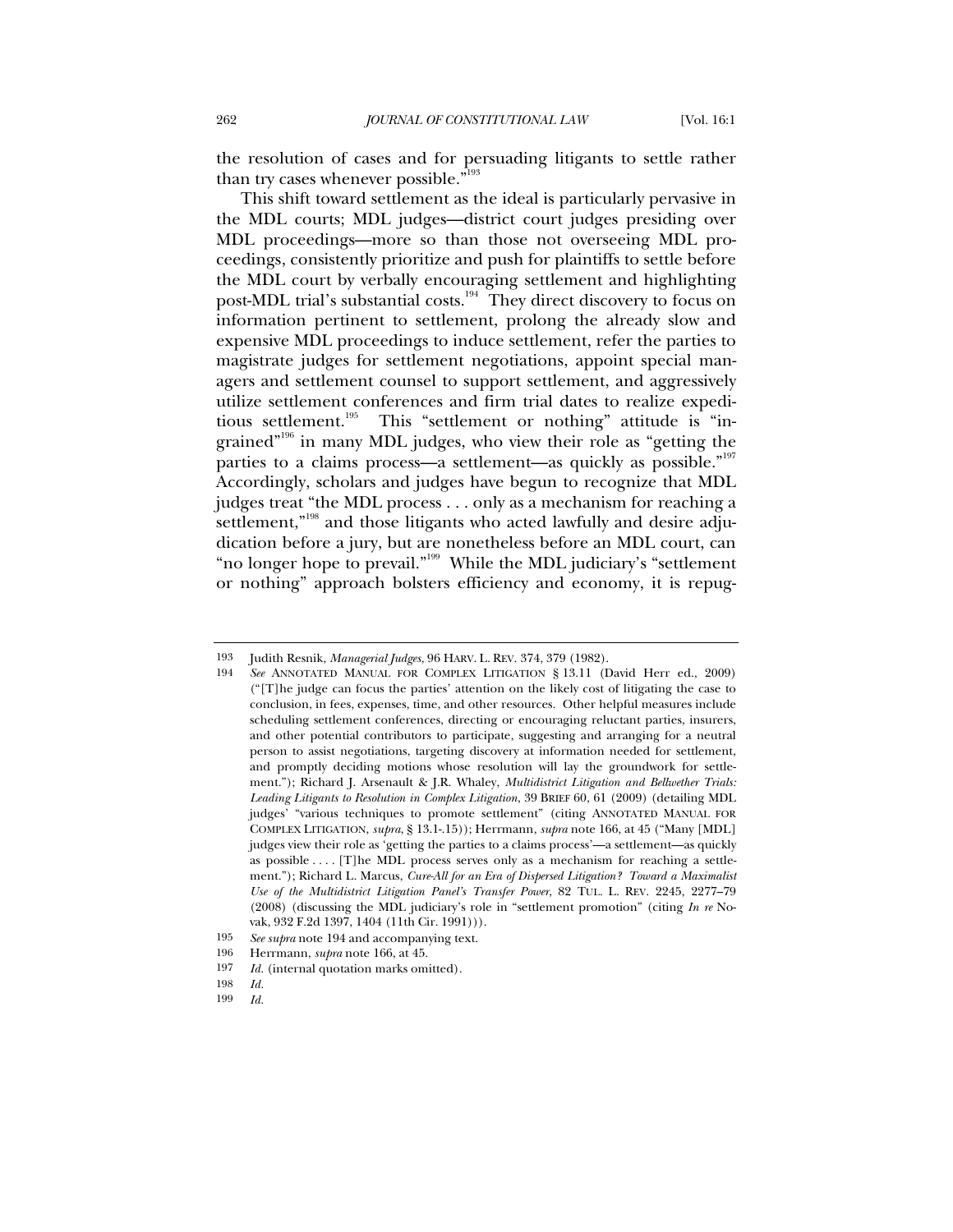nant in that it is partially responsible for many mass tort plaintiffs' inability to exercise their constitutional right to trial by jury.

Many who have recognized the judiciary's overwhelming support of MDL's function "as a means of achieving final, global [settlement] of mass . . . disputes"<sup>200</sup> have decried this "unfortunat[e]"<sup>201</sup> reality as productive of coercive "blackmail settlements."<sup>202</sup> Chief Judge Frank Easterbrook, for example, denounced what he perceives as the "model of the central planner"<sup>203</sup> underlying attitudes toward the settlement of aggregate litigation. The MDL courts' aggressive use of the judicial settlement conference to realize settlement, for instance, has been criticized as using "[t]he most controversial of all judicial management tools . . . stray[ing] furthest from the judiciary's traditional adjudicative role"204 by those opposed to MDL's current role as a "settlement promotion"<sup>205</sup> device. That nearly all MDL cases conclude in pretrial settlement $206$  thus comes as no surprise.

Accordingly, despite its furtherance of economy and efficiency, the federal judiciary's pressuring and prioritizing settlement is worrisome and should be critically addressed; this pervasive "settlement or nothing" approach works in tandem with the substantial costs associated with MDL proceedings and bellwether trials' inducement of settlement to practically preclude MDL plaintiffs from exercising their right to be heard by a jury.

#### *C. Bellwether Trials Induce and Accelerate MDL Settlement*

Bellwether trials, a practice pervasive in MDL and unique to aggregate litigation, facilitate, accelerate, and "supply a strong impetus for<sup>"207</sup> pretrial MDL settlement. Bellwethers afford parties to an MDL real world, settlement-inducing jury data concerning claim valuation, strategies and novel issues in the litigation, parties' strengths and weaknesses, probabilities of success, and the answers to important questions otherwise only answerable through the lessons of years of

<sup>200</sup> *In re* Zyprexa Prods. Liab. Litig. 238 F.R.D. 539, 542 (E.D.N.Y. 2006).

<sup>201</sup> Herrmann, *supra* note 166, at 45.

<sup>202</sup> *In re* Rhone-Poulenc Rorer, Inc., 51 F.3d 1293, 1298 (7th Cir. 1995) (quoting HENRY J. FRIENDLY, FEDERAL JURISDICTION: A GENERAL VIEW 120 (1973)).

<sup>203</sup> *In re* Bridgestone/Firestone, Inc., Tire Prods. Liab. Litig., 288 F.3d 1012, 1020 (7th Cir. 2002).

<sup>204</sup> Marcus, *supra* note 194, at 2277 (quoting Jonathan T. Molot, *An Old Judicial Role for a New Litigation Era*, 113 YALE L.J. 27, 43 (2003)) (internal quotation marks omitted).

<sup>205</sup> *Id.* at 2278–79 (citing Peter H. Schuck, *The Role of Judges in Settling Complex Cases: The Agent Orange Example*, 53 U. CHI. L. REV. 337, 358 (1986)).

<sup>206</sup> *See supra* note 156 and accompanying text.

<sup>207</sup> Fallon et al., *supra* note 59, at 2366.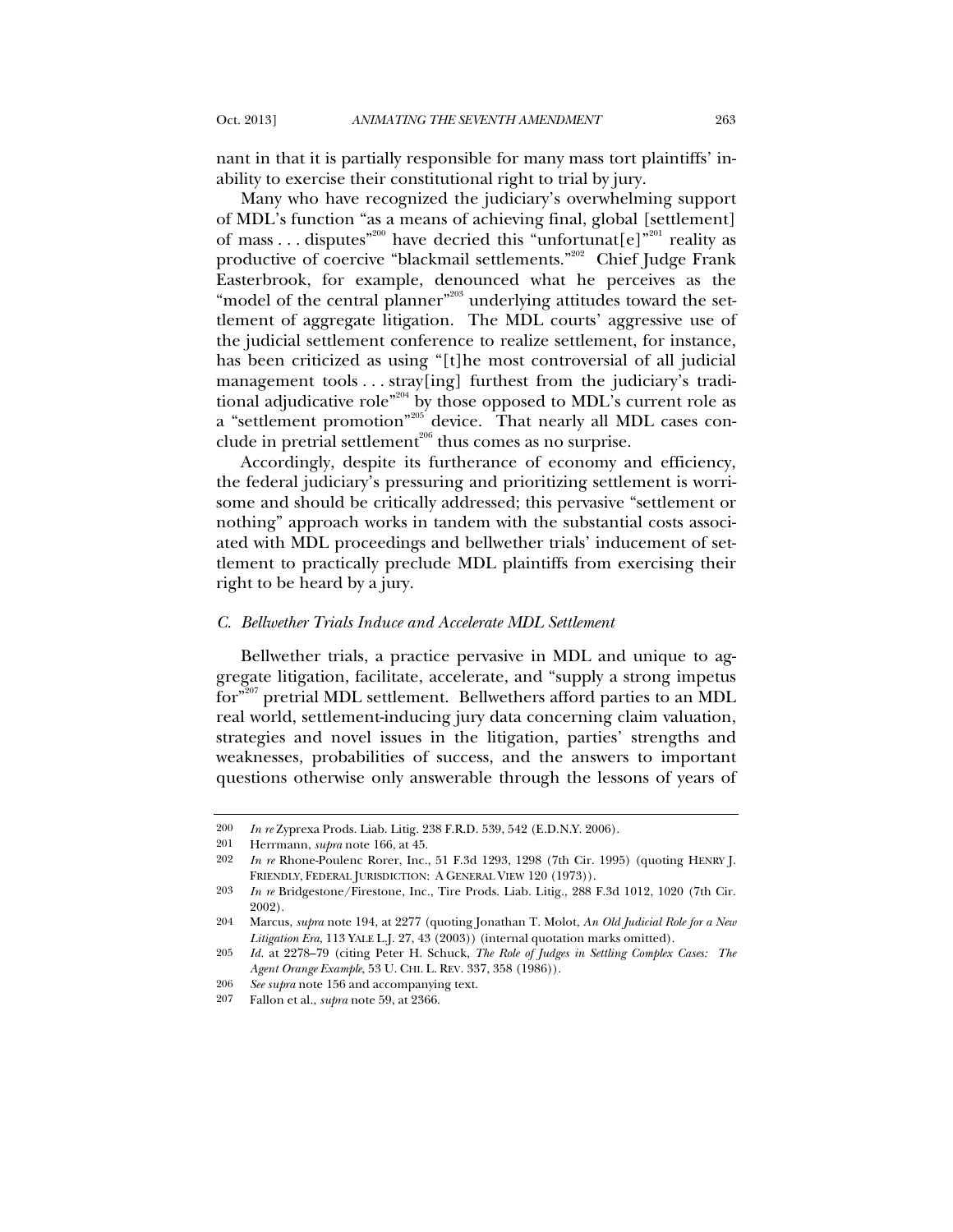mass tort litigation.<sup>208</sup> Bellwethers thus create a particularly "favorable" environment for global resolution through settlement,<sup>"209</sup> enable corporate defendants and MDL judges to employ particularly influential data and information to pressure plaintiffs and their PMCs to settle their tort claims, and, consequently, work in tandem with MDL proceedings' exorbitant costs and the MDL judiciary's "settlement or nothing" approach to effectively prohibit MDL plaintiffs from securing a trial by jury.

Given that a test run can never faultlessly duplicate a trial, a court management technique common to MDL is to try a small number of selected cases, affording the parties "an accurate picture of how different juries would view different cases across the spectrum of weak and strong cases that are aggregated."210 Such a case typically involves "facts, claims, or defenses that are similar to [those] presented in a wider group of related cases."<sup>211</sup> These "test cases" are known as bellwether trials. While the parties to an MDL can consent to be bound by the bellwether jury trial's verdict, doing so is uncommon.<sup>212</sup> Almost always, bellwether cases' judgments are only legally binding on those particular litigants involved.<sup>213</sup> The MDL court can select the cases that will serve as bellwether cases, or the MDL court may permit the parties to select a certain number of cases to serve as bellwethers.<sup>214</sup> Given the prevalence of bellwethers, "[s]ecuring parties' consent for these trials is now an important aspect of the MDL courts' management of cases."<sup>215</sup>

<sup>208</sup> *See id.* at 2325 ("[B]y injecting juries and fact-finding into multidistrict litigation, bellwether trials assist in the maturation of disputes by providing an opportunity for coordinating counsel to *organize* the products of pretrial common discovery, *evaluate* the strengths and weaknesses of their arguments and evidence, and *understand* the risks and costs associated with the litigation.").

<sup>209</sup> Arsenault & Whaley, *supra* note 194, at 61. *See* Bradt, *supra* note 11, at 790 ("[B]ellwether trials . . . provide important data about the value of the claims, perhaps leading to settlement discussions." (citing Elizabeth J. Cabraser, *The Class Action Counterreformation*, 57 STAN. L. REV. 1475, 1485 (2005))); Fallon et al., *supra* note 59, at 2325 ("[T]he bellwether process can precipitate global settlement negotiations and ensure that such negotiations do not occur in a vacuum, but rather in light of real-world evaluations of the litigation by multiple juries.").

<sup>210</sup> Edward F. Sherman, *Segmenting Aggregate Litigation: Initiatives and Impediments for Reshaping the Trial Process*, 25 REV. LITIG. 691, 697 (2006).

<sup>211</sup> Fallon et al., *supra* note 59, at 2325.

<sup>212</sup> *See* Sherman, *supra* note 210, at 696–97 (citing *In re* Air Crash Disaster at Stapleton Int'l Airport, 720 F. Supp. 1505 (D. Colo. 1989) (explaining the effects of bellwether judgments), *rev'd on other grounds*, 964 F.2d 1059 (10th Cir. 1992)).

<sup>213</sup> *See id.* at 697.

<sup>214</sup> *See id.*

<sup>215</sup> Bradt, *supra* note 11, at 789 (citing Lee et al., *supra* note 11, at 5).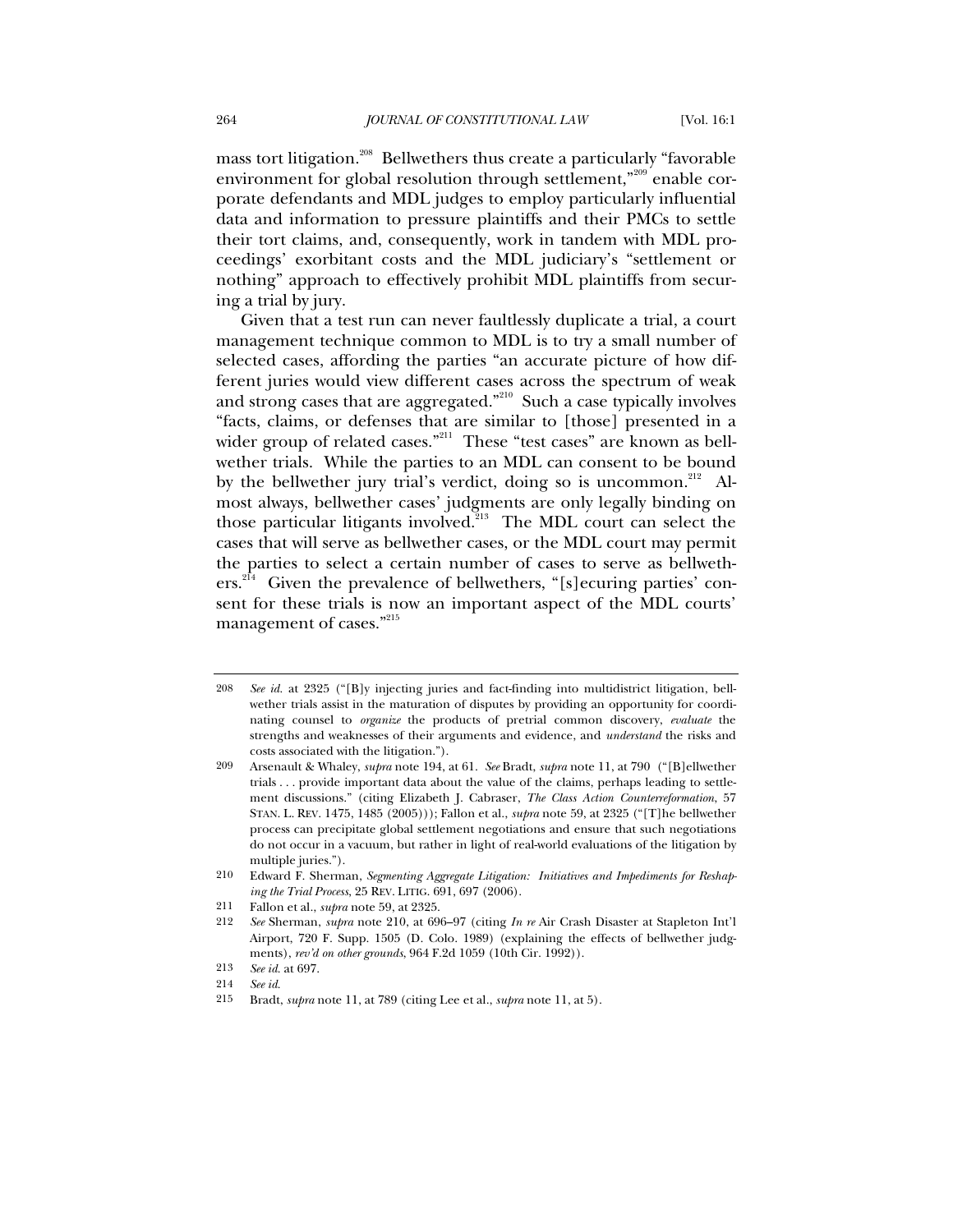The appeal, and vice, of bellwether trials stems from their inducement and acceleration of pretrial MDL settlement,<sup>216</sup> a function that bellwether trials are aimed at realizing.<sup>217</sup> Because bellwether trials comprise a representative sample of an MDL's cases, they yield important, reliable information concerning the strengths and weaknesses of the sides' cases and potential trial strategies, claim valuation, and probabilities of success before a jury, and enable the working through of novel issues in individual litigation "before either an aggregate trial or, much more likely, a global settlement."<sup>218</sup>

Bellwethers thus permit mass torts to "mature" without years of expensive litigation otherwise required for such maturity, providing the parties with informed answers to the questions that one must consider when evaluating settlement: "What does the liability picture look like? Are there comparative negligence issues? Is preemption or the exclusion of experts going to be in play? What are the ranges of damages? Will punitive damages be a factor? How long will it take to try cases, and at what cost? How many and what types of experts will be required? Will the cost to litigate any single case exceed potential recoveries?"219

Consequently, these "real-world evaluations of the litigation by multiple juries"<sup>220</sup> not only "anchor litigants' otherwise speculative and overly hopeful settlement claim valuations"<sup>221</sup> and "se[t] the stage for ... global resolution,"<sup>222</sup> but they, more importantly, enable corporate defendants and MDL judges to employ particularly accurate, influential data and information to pressure plaintiffs and their PMCs to settle their mass tort claims.<sup>223</sup> Accordingly, since bellwethers' emergence, scholars, litigants, attorneys, and judges commonly at-

<sup>216</sup> *See* Stier, *supra* note 190, at 1059–61 (citing Barbara J. Rothstein et al., *A Model Mass Tort: The PPA Experience*, 54 DRAKE L. REV. 621, 625 (2006)) (detailing bellwethers' inducement of settlement).

<sup>217</sup> *See* Fallon et al., *supra* note 59, at 2343 (explaining that bellwethers trials' goals are to serve as "indicators of future trends and catalysts for an ultimate resolution").

<sup>218</sup> Sherman, *supra* note 210, at 698; *see also* Bradt, *supra* note 11, at 790 ("Even though the results of these bellwether trials are not binding on parties who are not participants in the trials, they provide important data about the value of the claims, perhaps leading to settlement discussions." (citing Cabraser, *supra* note 209, at 1485)).

<sup>219</sup> *See* Arsenault & Whaley, *supra* note 194, at 61 (citing ANNOTATED MANUAL FOR COMPLEX LITIGATION, *supra* note 194, at § 22.314) (detailing the important pre-settlement legal questions for which bellwethers furnish reliable, informative answers).

<sup>220</sup> Fallon et al., *supra* note 59, at 2366.

<sup>221</sup> Stier, *supra* note 190, at 1059 (citing *In re* Rhone-Poulenc Rorer Inc., 51 F.3d 1293, 1298 (7th Cir. 1995)).

<sup>222</sup> Arsenault & Whaley, *supra* note 194, at 61.

<sup>223</sup> *See id*. at 61 (explaining how bellwethers are "used in mass torts to value cases and encourage settlement").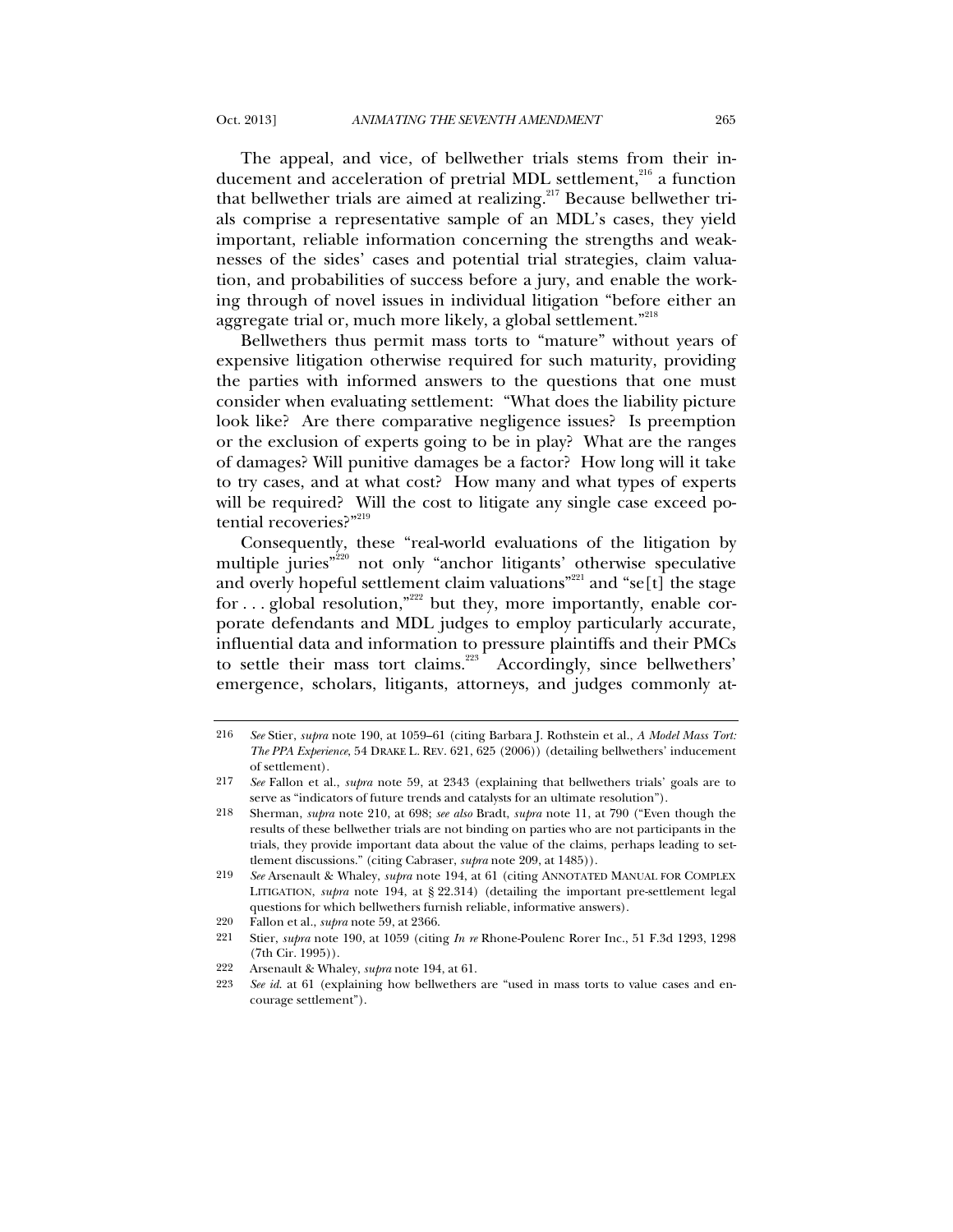tribute the realization of cases' global resolution to bellwethers' settlement-inducing efforts. $224$ 

Bellwethers also facilitate the settlement of those comparable claims not yet before an MDL court, as mass tort lawyers "keep careful track of verdicts and settlements in other cases, and this information provides the basis for considerable agreement as to the settlement value of individual cases."225 By "bringing fact-finding to the forefront of multidistrict litigation,"226 bellwethers facilitate the realization of settlement—both today and, in the case of comparable future cases, tomorrow.

Thus, despite the federal judiciary's admiration of bellwethers for the mechanism's support of judicial economy and efficiency, $227$  there exists at least one reason to be critical of the practice. Namely, bellwethers—by affording litigants real jury data concerning claim valuation, parties' strengths and weaknesses, probabilities of success, trial strategies, novel issues in the litigation, and answers to important questions otherwise only answerable through the lessons of years of litigation—accelerate and support defendants' and MDL courts' inducement of pretrial settlement. These bellwethers work in tandem with MDL's exorbitant costs and the MDL judiciary's "settlement or nothing" approach to practically preclude mass tort MDL plaintiffs from securing a post-MDL trial by jury.

# V. THE COURT'S PERMISSIVE SEVENTH AMENDMENT JURISPRUDENCE ENABLES THESE PRACTICES TO RELEGATE PLAINTIFFS' TRIAL-BY-JURY RIGHT

That a substantial majority of consumer and mass tort MDL plaintiffs are practically unable to exercise their constitutional right to trial by jury raises a number of serious questions and concerns. Principal, however, is the question of how the Court permitted the Seventh Amendment's jury trial guarantee to play second fiddle to the judiciary's preference for FAA-supported arbitration and MDL's efficiency and economy benefits.

This Part explores this question, analyzing the Court's Seventh Amendment trial-by-jury jurisprudence, a cluster of five cases in

<sup>224</sup> *See* Alexandra D. Lahav, *Recovering the Social Value of Jurisdictional Redundancy*, 82 TUL. L. REV. 2369, 2378 (2008) ("[I]n the absence of the bellwether procedure these cases would not have settled . . . .").

<sup>225</sup> Sherman, *supra* note 210, at 701 n.37.

<sup>226</sup> Fallon et al., *supra* note 59, at 2341–42.

<sup>227</sup> *See, e.g.*, *In re* Chevron U.S.A. Inc., 109 F.3d 1016, 1019 (5th Cir. 1997) (regarding bellwethers as a "sound" practice).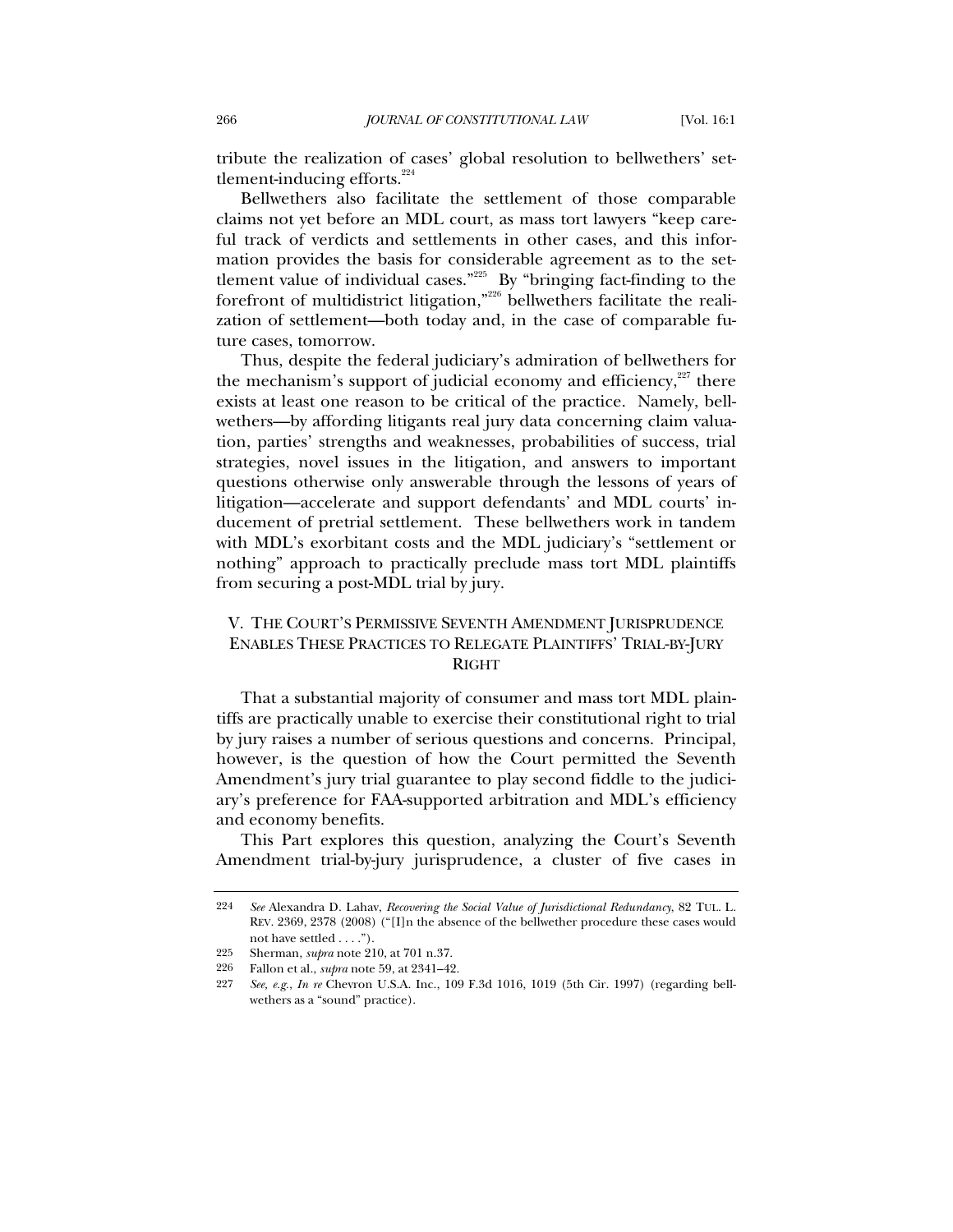which the Court considered five civil procedural innovations against the Seventh Amendment's trial-by-jury guarantee.<sup>228</sup> This Comment pays particular attention to the Court's mode of analysis concerning the meaning and substance of the Seventh Amendment's jury trial guarantee and how the contested procedures impact the guarantee.

This Part also provides an answer to this question: the Court has demonstrated a striking willingness to accept modern civil procedural innovations' impacts on the civil jury trial through formal rather than pragmatic Seventh Amendment analyses, focusing primarily on the threshold issue of power-shifting between the judge and jury and declining to craft a meaningful trial-by-jury jurisprudence that would provide us with an operative understanding of the right. Consequently, we lack a Seventh Amendment vocabulary with which to analyze procedures implicating or, in the case of FAA-supported arbitration agreements and MDL, conflicting with plaintiffs' exercise of their constitutional trial-by-jury rights, permitting the continued vitality of such procedures and their attendant infringements upon plaintiffs' right.

#### *A.* Dimick v. Schiedt *and Additur*

In 1934's *Dimick v. Schiedt*, the sole case in which the Court struck a procedure as inconsistent with the trial-by-jury guarantee, the Court considered whether the guarantee was consistent with additur, a judge's unilateral increase of a jury's damages award.<sup>229</sup> After the jury awarded the plaintiff five hundred dollars, the plaintiff moved for a new trial on the ground that the jury rendered an inadequate verdict.<sup>230</sup> The judge granted plaintiff's motion but stated that he would not enforce it if the defendant consented to an increase of the jury's damages award.<sup>231</sup> After the defendant consented to the increase and

<sup>228</sup> The Court decided several other cases interpreting the Seventh Amendment's reexamination clause and rendered one other decision dealing exclusively with the court's interpretation of complex patent claims. *See* Gasperini v. Ctr. for Humanities, Inc., 518 U.S. 415 (1996) (holding that New York's law controlling compensation awards for excessiveness or inadequacy can be given effect, consistent with the Seventh Amendment's reexamination clause, if the review standard set out in the New York statute is applied by the federal courts with appellate control of the trial court's ruling limited to review for "abuse of discretion"); Markman v. Westview Instruments, Inc., 517 U.S. 370 (1996) (holding that patent claim construction is a matter of law to be determined by the court). However, because these cases shed no further light on, and are largely impertinent to, the meaning and substance of plaintiffs' trial-by-jury right, they are not included in this analysis.

<sup>229</sup> *See* Dimick v. Schiedt, 293 U.S. 474 (1934).

<sup>230</sup> *Id.* at 475.

<sup>231</sup> *Id.* at 475–76.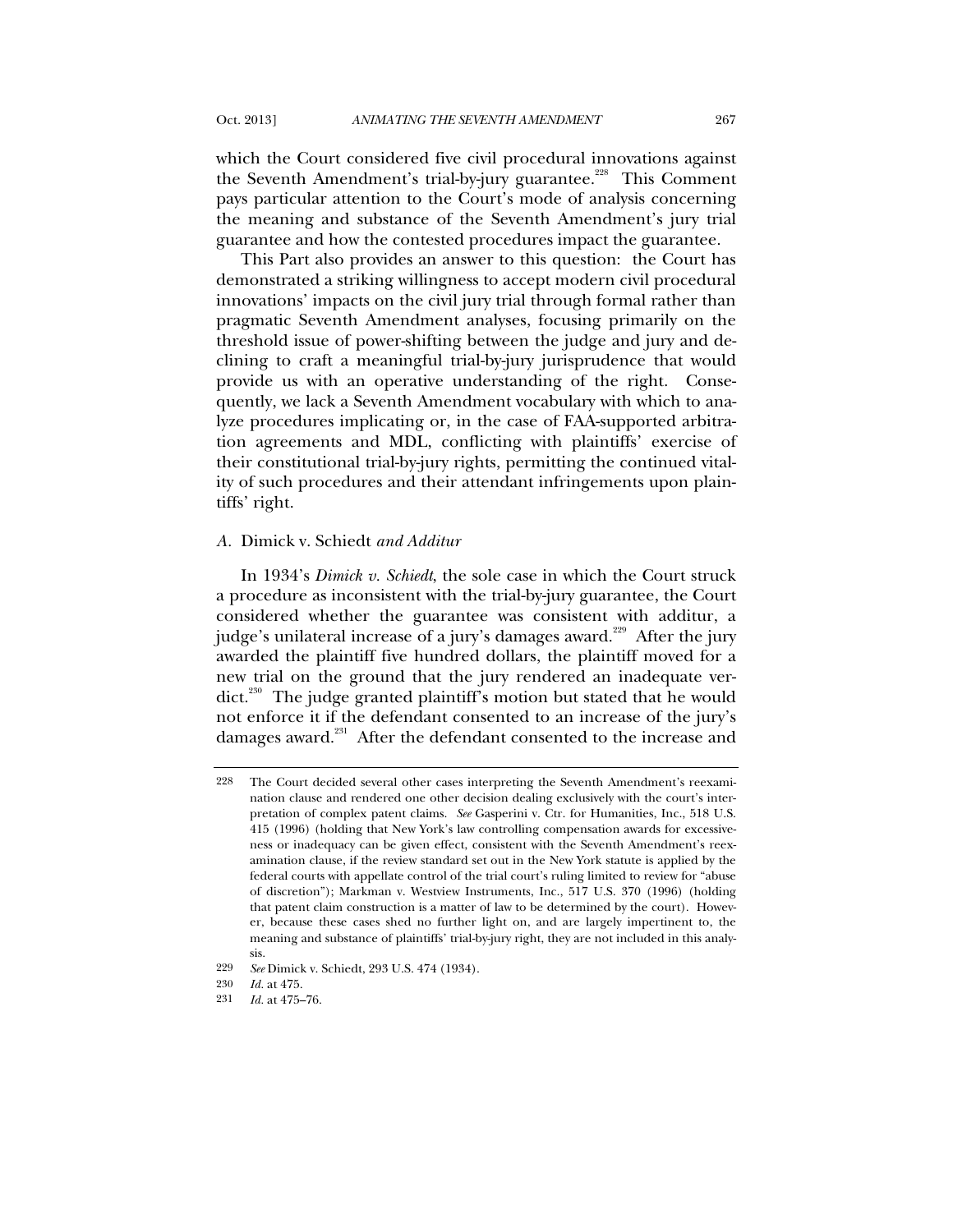the Court resultantly denied plaintiff's motion, the plaintiff appealed.<sup>232</sup> The appellate court reversed, deeming the trial-by-jury guarantee inconsistent with additur.<sup>233</sup>

In evaluating and ultimately affirming the unconstitutionality of additur, the Court launched a brief analysis of, first, whether additur or an analogous procedure existed at common law. It found that an "authoritative decision sustaining the power of an English court to [employ additur]"234 or an analogous procedure did not exist. In fact, the common law rules "forbade the court to *increase* the amount of damages awarded by a jury."235 Consequently, the court explained that, because the Seventh Amendment's trial-by-jury right "has in effect adopted the rules of the common law,"236 additur must be stricken, as "[t]o effectuate any change in these rules is not to deal with the common law, *qua* common law, but to alter the Constitution."<sup>237</sup>

Despite its conclusion condemning additur, the Court declined to discuss its meaning or substance, any trial-by-jury policy concerns, or even how, exactly, additur infringed upon the right such that the procedure was unconstitutional. The Court's only statement concerning additur's practical inconsistency with the trial-by-jury guarantee was that, when additur is employed, "no jury . . . ever passe[s] on the increased amount."<sup>238</sup> From this, we can infer that the Court reasoned that an increase to a jury's damages award, an issue of "fact," is impermissible because the jury never considered awarding an amount more than it actually awarded in damages. A court-ordered increase in the damages award would therefore constitute a court impermissibly serving as finder of fact by independently determining damages.

Not only is this reasoning unconvincing, as the Court fails to substantiate why it is valid to assume that a jury never considered a damages award larger than it actually awarded, but it sheds no light on the meaning or substance of the trial-by-jury guarantee that additur supposedly infringes upon.

The Court then focused on "the controlling distinction between the power of the court and that of the jury," $239$  though it spoke exclusively to the former. In a relatively lengthy discussion, the Court de-

<sup>232</sup> *See id.* at 476.

<sup>233</sup> *See id.*

<sup>234</sup> *Id.* at 476–77.

<sup>235</sup> *Id.* at 482.

<sup>236</sup> *Id.* at 487.

<sup>237</sup> *Id.*

<sup>238</sup> *Id.* at 485. 239 *Id.* at 486.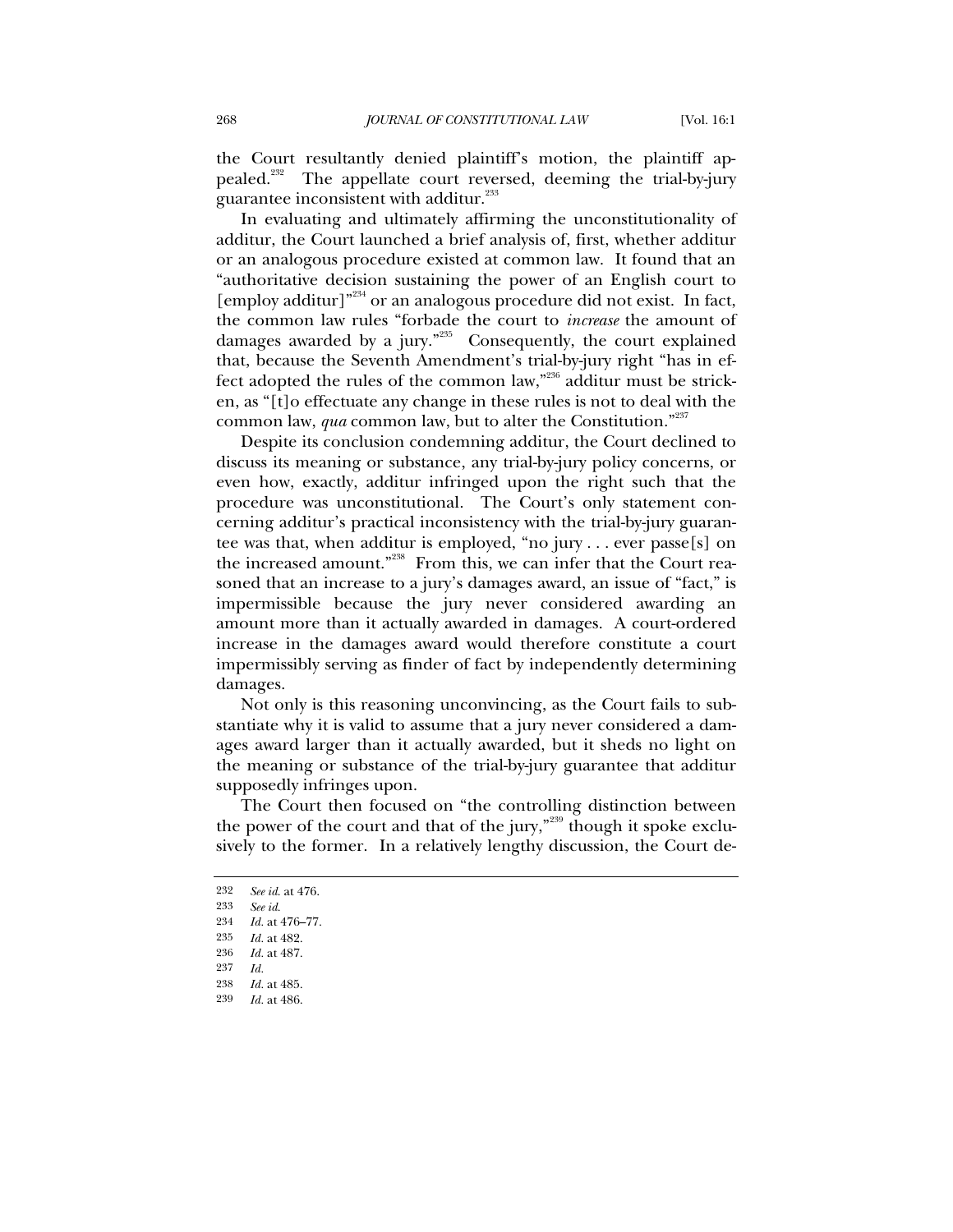tailed the contours of a judge's authority concerning a jury's damages award, which is quite expansive: judges are empowered to, for example, decrease, but not increase, a jury's damages award, as such a practice was permitted at common law.<sup>240</sup>

However, the Court, again, failed to delineate or even allude to the substance or meaning of the trial-by-jury right, nor did the Court address the jury's substantive powers or their preservation, stating only that "the jury... [has] the power... to determine the facts," such as damages. Nonetheless, despite the Court's formidable authority and its failure to lay out how additur infringed upon the trialby-jury right, the Court reiterated that, because courts were prohibited from increasing damages awards at common law, additur was an unconstitutional practice, and struck it accordingly. $242$ 

## *B.* Gasoline Products Co. v. Champlin Refining Co. *and a Partial New Trial on Separable Legal Issues*

In 1931's *Gasoline Products Co. v. Champlin Refining Co.*, the Court considered whether the Seventh Amendment's trial-by-jury guarantee was consistent with a court's ordering of a partial new trial to determine damages following a jury's verdict on damages and liability.<sup>243</sup> The plaintiff brought suit against the defendant to recover contractual royalties.<sup>244</sup> After the jury rendered its verdict, the appellate court reversed and ordered a new trial, but restricted it to the determination of damages, not liability, as the first jury had properly decided the latter. $245$  The plaintiff appealed, arguing that the withdrawal from consideration by the new jury of his liability was a denial of his right to trial by jury. $246$ 

The Court began its brief evaluation of a partial new trial on separable legal issues by employing its historical approach, finding that, although the practice did not exist at common law, several eighteenth-century state legislatures codified the practice. $247$  Given this inconsistency, the Court proceeded to examine whether this practice left intact the substance of the Seventh Amendment, as "the Constitu-

<sup>240</sup> *Id.*

<sup>241</sup> *Id.*

<sup>242</sup> *Id.* at 487–88.

<sup>243</sup> 283 U.S. 494 (1931).

<sup>244</sup> *Id.* at 495.

<sup>245</sup> *Id*. at 496–97.

<sup>246</sup> *Id.* at 497.

<sup>247</sup> *Id*. at 497–98.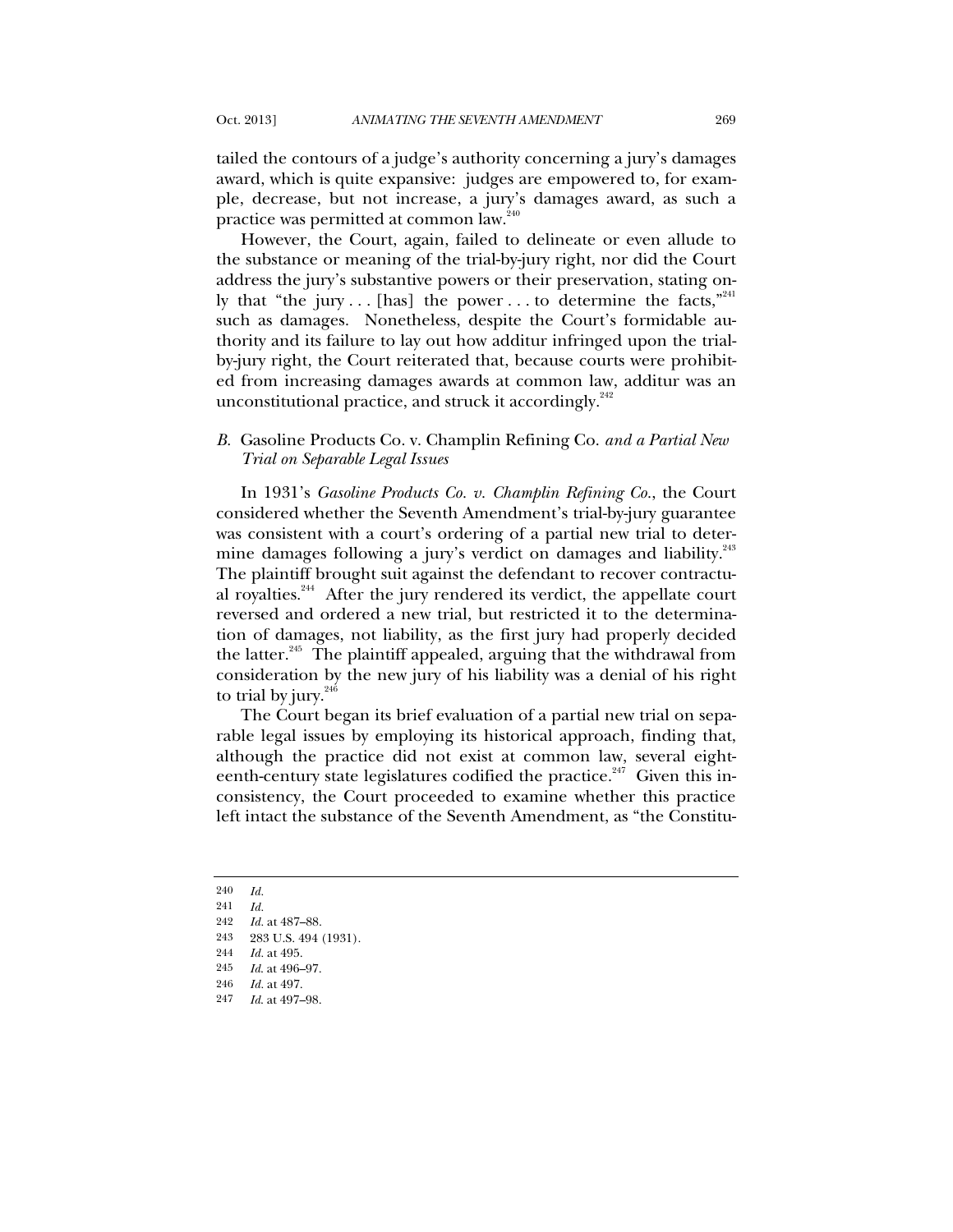tion is concerned, not with form, but with substance."<sup>248</sup> As expected, however, the Court said almost nothing about the substance of or policies underlying the Seventh Amendment's trial-by-jury guarantee, except that "[a]ll of vital significance in trial by jury is that issues of fact be submitted $^{249}$  to the jury, and the issue of damages is one of  $fact.<sup>250</sup>$ 

Unsurprisingly, without detailing the partial new trial's impact on the right to trial by jury, the Court proceeded to uphold the partial new trial as consistent with the trial-by-jury right. "[W]here the requirement of a jury trial has been satisfied by a verdict according to law upon one issue of fact"<sup>251</sup> and a separable issue must be retried, the Seventh Amendment does not require the entire case to be retried, but permits the Court to submit to a new jury just the separable issue. The Court reasoned that, in such cases, all of the "issues of  $fact^{9252}$  are inevitably submitted to a jury.

The Court's analysis is unsatisfying. Not only did the Court again decline to define or even discuss the substance of or policies behind the right to trial by jury, but it failed to consider how a partial new trial on a separable legal issue may practically impact or interact with the Seventh Amendment's jury-trial guarantee and the jury's ability to serve as finder of fact. For example, the Court did not offer any guidelines concerning when courts may, consistent with the trial-byjury guarantee, usurp a jury's verdict by ordering a new trial on a particular issue, and instead simply noted that the practice may be employed where the issue to be retried is "distinct and separable."<sup>253</sup>

Relatedly, and perhaps of greater consequence, the Court did not consider the potential for liberal employment of this practice to lead to judicial abuse or overreaching—namely, a court's using this practice to effectively dispose of jury verdicts concerning separable issues with which it disagreed. Given that this practice affords courts measurable latitude concerning the practical impact of jury verdicts, one would reasonably expect the Court to grapple with such issues instead of focusing exclusively on whether the practice formally respected the Seventh Amendment's command that "issues of fact be submitted"<sup>254</sup> to the jury. However, clearly, one would be disappointed.

<sup>248</sup> *Id.* at 498.

<sup>249</sup> *Id.*

<sup>250</sup> *Id.* at 498–99.

<sup>251</sup> *Id.* at 499.

<sup>252</sup> *Id.* at 498.

<sup>253</sup> *Id.* at 500 (citing Norfolk S. R.R. v. Ferebee, 238 U.S. 269, 274 (1915)).

<sup>254</sup> *Id.* at 498 (citing Herron v. S. Pac. Co., 283 U.S. 91 (1931).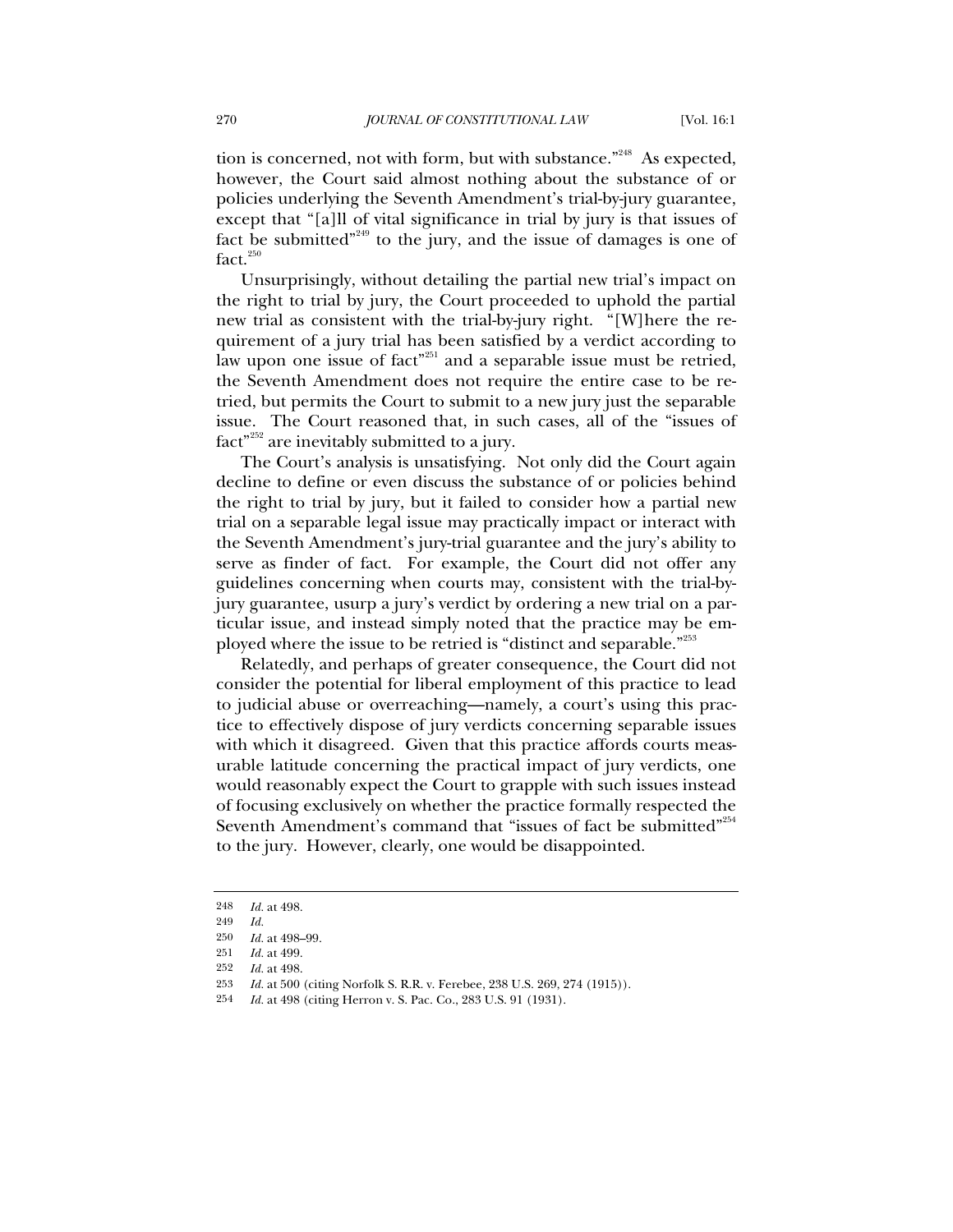### *C.* Fidelity & Deposit Co. v. United States *and Summary Judgment*

In 1902's *Fidelity & Deposit Co. v. United States*, the Court considered the constitutionality of the predecessor to summary judgment.<sup>255</sup> The plaintiff brought suit against the defendant to recover a sum owed to the plaintiff pursuant to a contract.<sup>256</sup> Plaintiff filed a motion "for judgment, under the seventy-third rule, for failure of the defendant to file with his plea a sufficient affidavit of defence."257 This motion permitted the court to enter judgment for the plaintiff if two conditions were met: the plaintiff filed an affidavit stating the cause of action and recovery owed, and the defendant failed to, with his plea, file an affidavit in response detailing why plaintiff should not be permitted to recover.<sup>258</sup> The defendant argued that this practice deprived him of his right to trial by jury.<sup>259</sup>

In upholding the summary-judgment-like practice, the Court embarked on yet another brief, formalistic Seventh Amendment analysis. Expectedly, the Court quickly established that the practice was consistent with the courts' historical practice, presaging the Court's decision to deem it constitutional. $^{260}$ 

However, in an initially promising move, the Court proceeded to analyze the relationship between the trial-by-jury guarantee and the summary-judgment-like practice.<sup>261</sup> Disappointingly, though, this analysis consisted entirely of the following three perplexing, uninformative assertions:

[The summary-judgment-like procedure] prescribes the means of making an issue. The issue made as prescribed, the right of trial by jury accrues. The purpose of the . . . [procedure] is to preserve the court from

259 *See Fid. & Deposit Co.*, 187 U.S. at 318.

<sup>255</sup> *See* Parklane Hosiery Co. v. Shore, 439 U.S. 322, 336 (1979) ("[S]ummary judgment does not violate the Seventh Amendment." (citing Fid. & Deposit Co. v. United States, 187 U. S. 315, 319–21 (1902))). *But see* Thomas, *Why Summary Judgment Is Unconstitutional*, *supra* note 8, at 164 ("The Supreme Court and scholars were wrong to have cited *Fidelity* as the case that established the constitutionality of summary judgment, because the procedure in *Fidelity* did not resemble summary judgment.").

<sup>256</sup> *See Fid. & Deposit Co.*, 187 U.S. at 316.

<sup>257</sup> *Id.* at 318 (internal quotation marks omitted).

<sup>258</sup> *See* Thomas, *Why Summary Judgment Is Unconstitution*al, *supra* note 8, at 165 (citing *Fid. & Deposit Co.*, 187 U.S. at 318–19) (explaining this motion). Like its progeny, the summary judgment motion, this motion asks for the court to issue a verdict, rather than proceed to trial by jury, where the court determines that no dispute of material fact exists in the case.

<sup>260</sup> *See id.* at 319 ("The rule was formerly number 75 and has existed a long time. The Court of Appeals of the District has sustained its validity in a number of cases. This court also sustained its validity in *Smoot v. Rittenhouse*, decided January 10, 1876.").

<sup>261</sup> *See id.* at 319–20.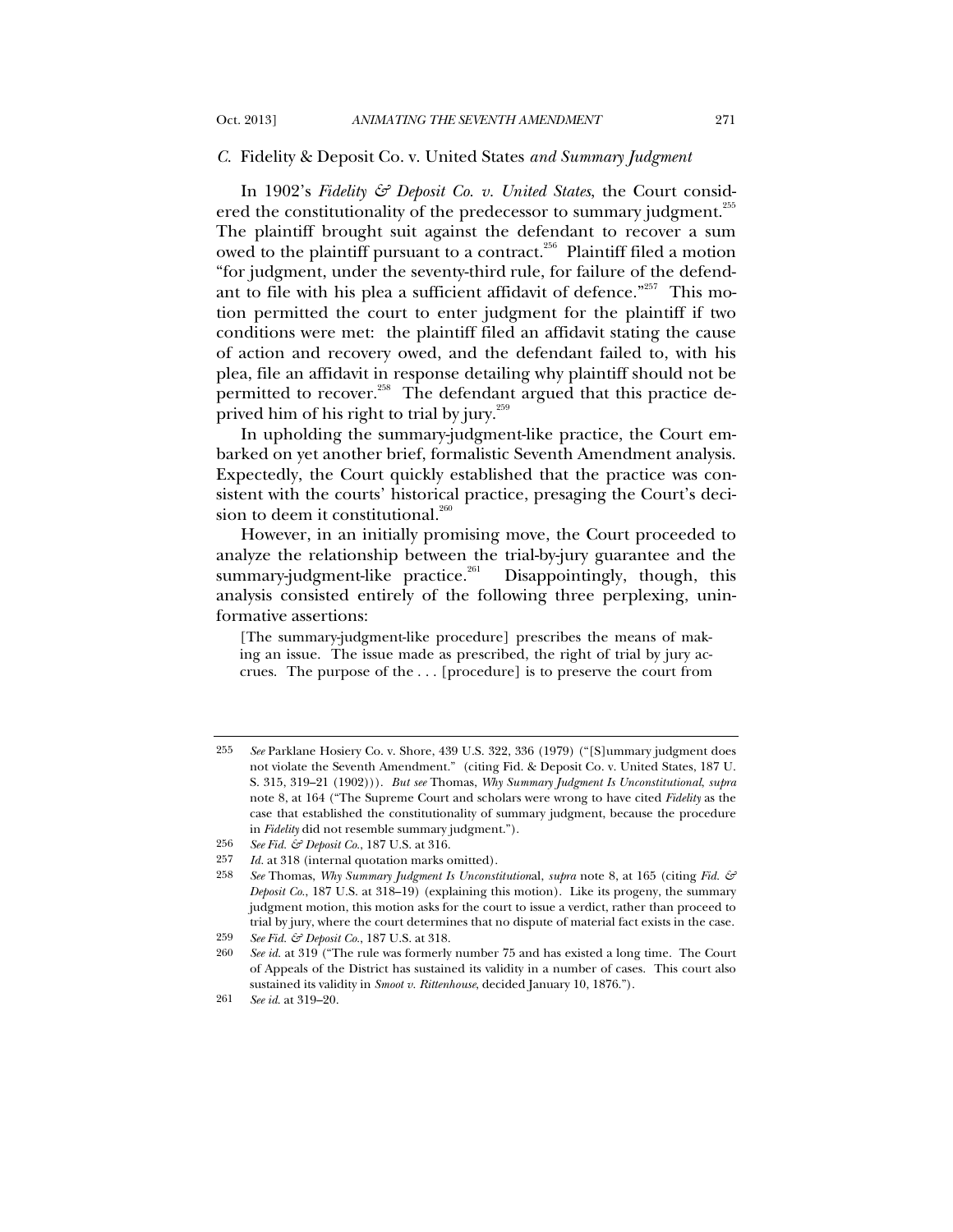frivolous defences [sic] and to defeat attempts to use formal pleading as means to delay the recovery of just demands.<sup>2</sup>

The Court's analysis indicates that it was seemingly moved to uphold the summary-judgment-like practice because it determined that the practice protected the courts from frivolous defenses and merely framed, rather than permitted the court to decide upon, the issues, thus remaining formally consistent with the Seventh Amendment's mandate that issues of fact be submitted to the jury. $263$ 

This reasoning defies logic. Permitting courts to enter judgments where they deem a party's defense "frivolous" is not a framing of the issues, but an effective judicial determination of them based on a court's assessment of the facts in dispute. It is also strikingly reminiscent of the superficial reasoning underlying MDL's continued vitality—namely, that MDL furthers judicial and litigant economy and efficiency while remaining formally consistent with the trial-by-jury guarantee, as cases are theoretically, but not actually, remanded to their home districts at the close of centralized pretrial proceedings.

Disappointingly, as is indicated by the Court's silence concerning the import of the trial-by-jury right and the summary-judgment-like practice's impact on the right, the Court failed to offer us any understanding, operative or otherwise, of the trial-by-jury right or its underlying policy concerns. That the Court was not even perturbed by the summary-judgment-like practice is surprising, as the practice clearly affords the courts discretion to enter judgment for one of the parties exclusively based on its determination of the facts, constituting a clear deprivation of plaintiffs' right to secure a jury to serve as factfinder. Nonetheless, the Court seemingly had no qualms about unconditionally deeming the practice consistent with the trial-by-jury guarantee, paving the way for summary judgment to become the procedural mainstay that it is today.

# *D.* Baltimore & Carolina Line, Inc. v. Redman *and Judgment Notwithstanding the Verdict*

The Court, in 1935's *Baltimore & Carolina Line, Inc. v. Redman*, considered the relationship between the trial-by-jury guarantee and judgment notwithstanding the verdict, the practice of reserving legal questions arising during trials and subjecting the jury verdict to the court's ultimate ruling on the legal questions reserved. The plaintiff

<sup>262</sup> *Id.* at 320 (alteration in original). The Court supplemented its analysis by detailing the rule's historic employment by the courts. *See id.* at 319–20.

<sup>263</sup> *See id.* at 320.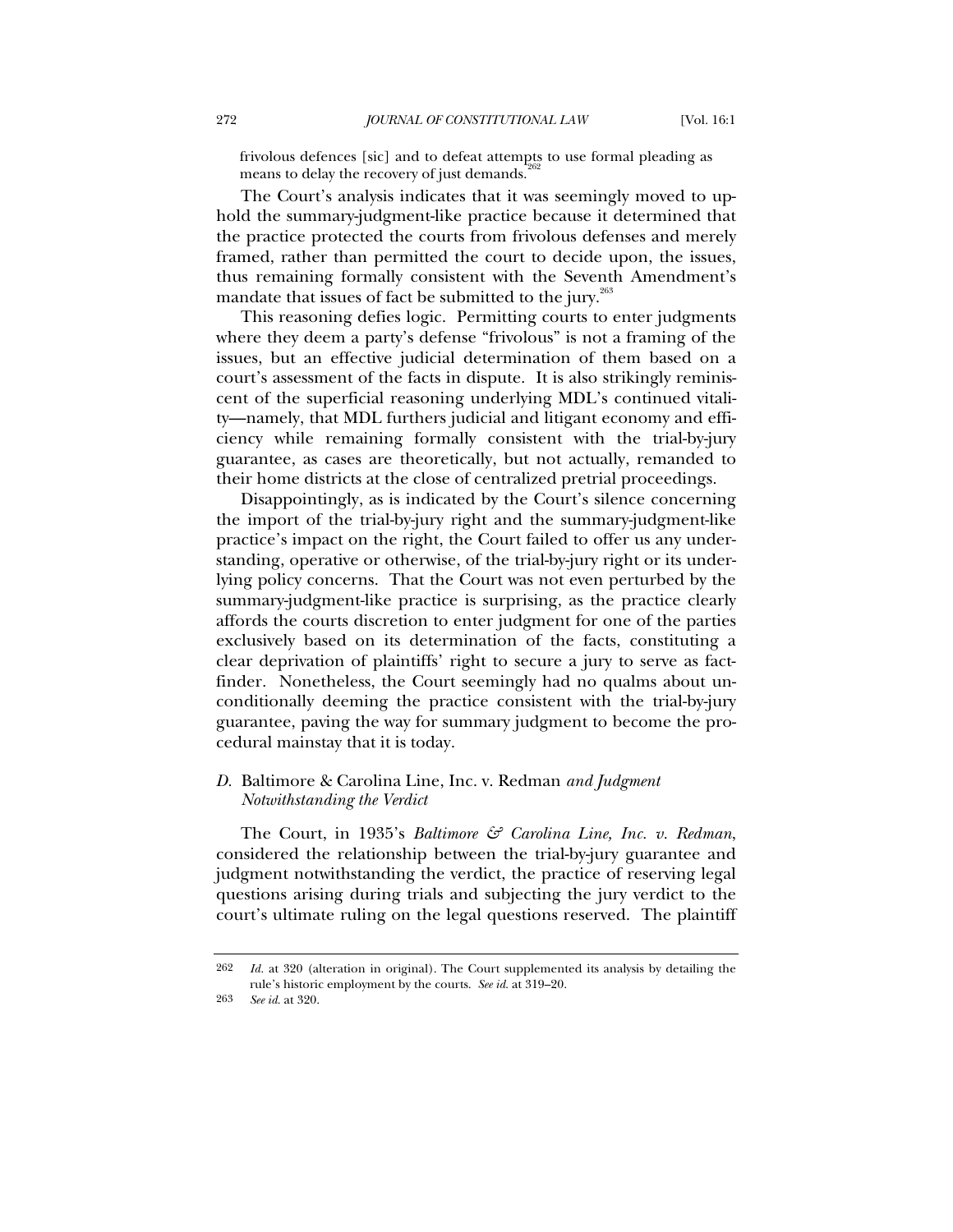sued the defendant to recover damages for personal injuries.<sup>264</sup> At trial, the defendant moved for dismissal of the action and a directed verdict.<sup>265</sup> The trial court reserved its decisions on both motions and submitted the case to the jury, whose verdict would be subject to the court's rulings on the legal issues in the motions reserved. $266$  The jury subsequently returned a verdict for the plaintiff, and the court denied both reserved motions.<sup>267</sup> The appellate court reversed and ordered a new trial, questioning the constitutionality of the practice of judgment notwithstanding the verdict.<sup>268</sup>

Sustaining the constitutionality of the practice in yet another brief decision, the Court quickly determined that "[a]t common law there was a well-established practice of [employing judgment notwithstanding the verdict]."269 Thus, the Court emphatically upheld the practice, holding that it "undoubtedly was well established when the Seventh Amendment was adopted."<sup>270</sup>

This time, however, the Court supplemented its formalistic opinion upholding the practice of judgment notwithstanding the verdict with a modicum of coherent reasoning.<sup>271</sup> The Court explained that, pursuant to the practice, courts only determine questions of law, such as "whether the evidence was sufficient or otherwise, $^{272}$  not questions of fact, so, as a result, the practice is respectful of plaintiffs' "right to have the issues of fact determined by a jury."<sup>273</sup> This is the Court's sole pronouncement of the trial-by-jury right's meaning.

Nonetheless, the Court's opinion is once again disappointing; it declined to detail the substance or policy behind the trial-by-jury right, simply noting, again, that juries are responsible for determining facts, $2^{74}$  a vague assertion that the Court often reiterates. Instead, the Court chose to return to its focus on "the common-law distinction between the province of the court and that of the jury," $275$  though on-

<sup>264</sup> Balt. & Carolina Line, Inc. v. Redman, 295 U.S. 654, 656 (1935).

<sup>265</sup> *Id.*

<sup>266</sup> *Id.*

<sup>267</sup> *Id.*

<sup>268</sup> *Id.*

<sup>269</sup> *Id.* at 659.

<sup>270</sup> *Id.* at 660*.*

<sup>271</sup> The Court also dedicated a substantial portion of its opinion to distinguishing the legally significant facts of the instant case from those of *Slocum v. New York Life Insurance Co. See id.* at 657–59, 661.

<sup>272</sup> *Id.* at 659.

<sup>273</sup> *Id.* at 658.

<sup>274</sup> *Id.* The Court also made several impertinent assertions concerning the reexamination clause. *See id.*

<sup>275</sup> *Id.* at 657.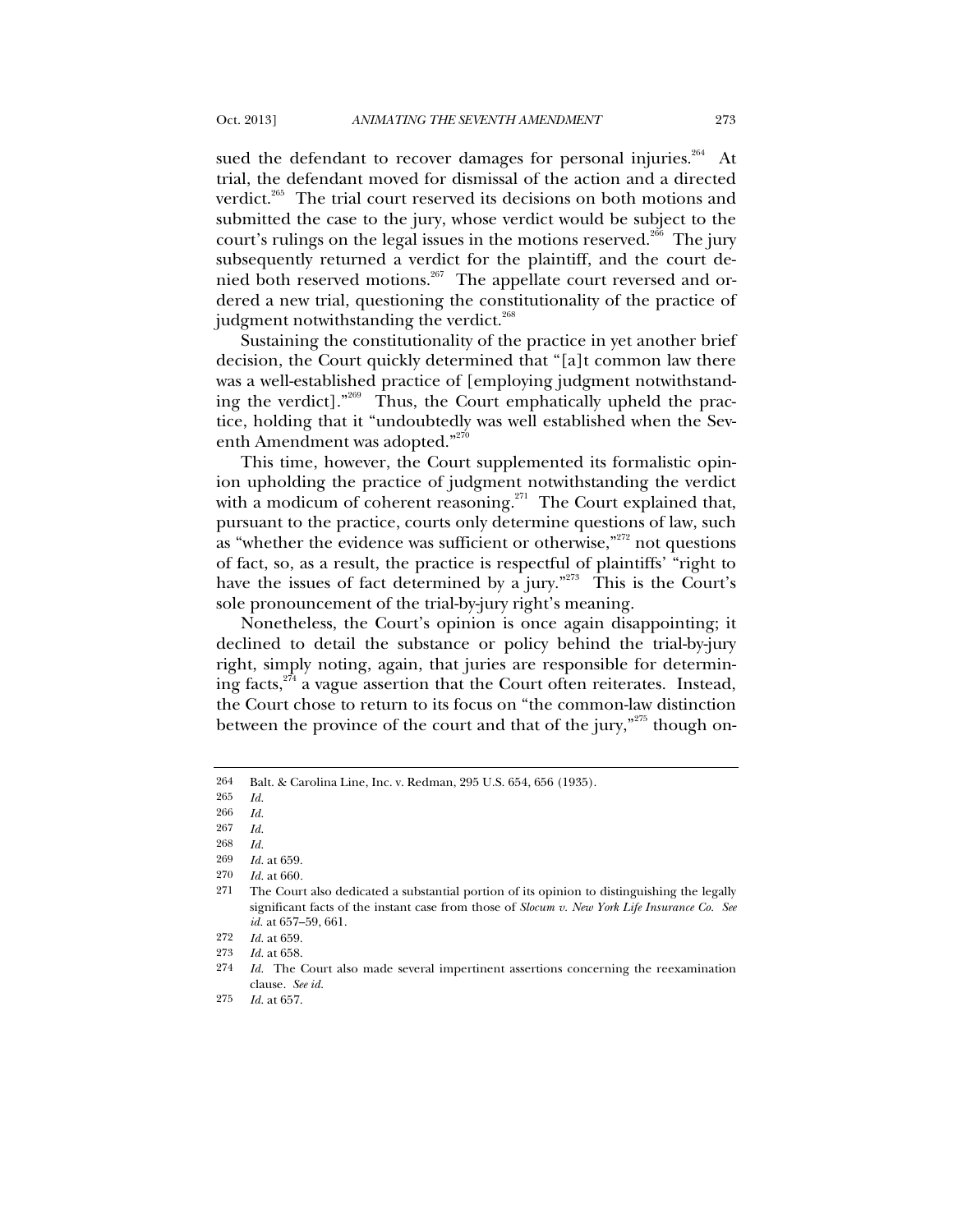ly detailing the former, explaining, in sum, that courts have ample authority to determine all questions of law regardless of the form in which they emerge or when the Court decides to render such determinations, including, as was the case in *Baltimore & Carolina Line*, after the jury rendered its findings of fact. $276$ 

Relatedly, the Court afforded no attention to the pragmatic impact of the practice being upheld, focusing instead on the practice's formal consistency with the notion that it only enables the court to rule on questions of law, leaving questions of fact to the jury.<sup>277</sup> For example, the Court failed to define or discuss if or when this practice's employment would infringe upon a jury's ability to determine questions of fact. Given that the practice permits courts to effectively overrule jury verdicts by deciding that, after the jury renders its verdict, the party for whom the jury ruled failed to supply sufficient evidence, such a concern seems warranted. Nonetheless, the Court was evidently unconcerned by such prospects, convinced, instead, to enshrine the practice by virtue of its formal consistency with the Seventh Amendment's command that "issues of fact [be] determined by a jury."278

### *E.* Galloway v. United States *and Directed Verdict*

Finally, the Court, in 1943's *Galloway v. United States*, evaluated the directed verdict, the procedure by which a court orders a verdict before the jury renders its own, employed where a court determines that a party has produced insufficient evidence such that no reasonable jury could find in his favor.<sup> $279$ </sup> The plaintiff sued the government, and the trial court issued a directed verdict in the defendant's favor.<sup>280</sup> The appellate court affirmed, rejecting the plaintiff's argument that the directed verdict violated his trial-by-jury right.<sup>281</sup>

The Court took little time to unconditionally uphold the directed verdict, finding that several analogous procedures, through which the

<sup>276</sup> *Id.* at 657–60.

<sup>277</sup> *See id.* at 658–59 ("The trial court expressly reserved its ruling on the defendant's motions to dismiss and for a directed verdict, both of which were based on the asserted insufficiency of the evidence to support a verdict for the plaintiff. Whether the evidence was sufficient or otherwise was a question of law to be resolved by the court . . . . At common law there was a well established practice of reserving questions of law arising during trials by jury and of taking verdicts subject to the ultimate ruling on the questions reserved  $\dots$ .").

<sup>278</sup> *Id.* at 658.

<sup>279</sup> This procedure is commonly known as judgment as a matter of law.

<sup>280</sup> Galloway v. United States, 319 U.S. 372, 373 (1943).

<sup>281</sup> *Id.*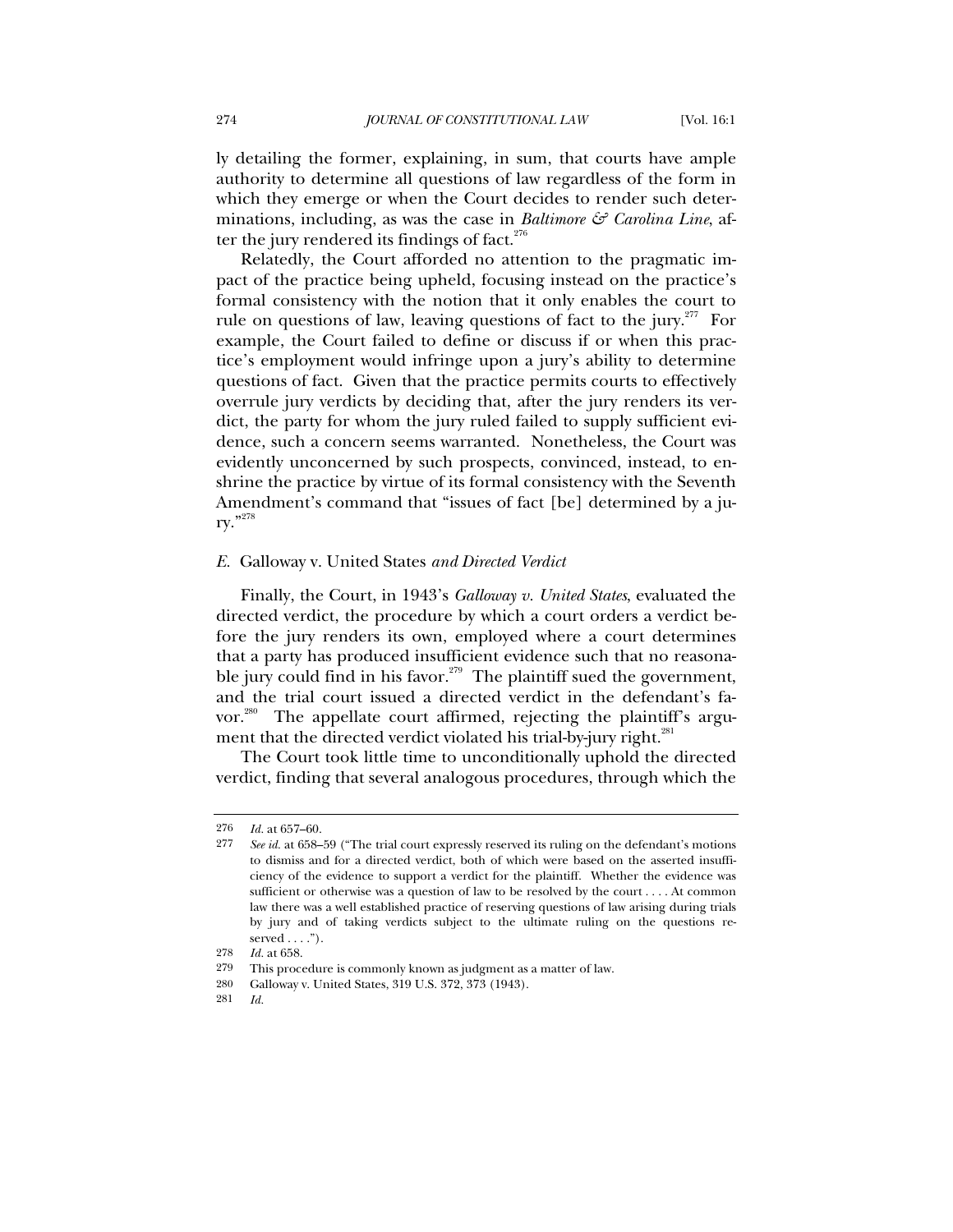court "weighed the evidence, not only piecemeal but *in toto* for submission to the jury,"<sup>282</sup> existed at common law. Consequently, pursuant to its historical approach, the Court deemed the practice constitutional, stating that the plaintiff's "objection therefore comes too  $late."$ 

Despite this, the Court, in an initially promising move, embarked upon an evaluation of the relationship between the trial-by-jury guarantee and the directed verdict. $^{284}$  However, yet again, the Court failed to offer any insight concerning the substance, meaning, or policy behind the Seventh Amendment's trial-by-jury guarantee, instead supporting its conclusion that the right to trial by jury and the directed verdict are consistent by detailing historical evidence for its assertion that "[t]he jury was not absolute master of fact in 1791. Then, as now, courts excluded evidence for irrelevancy and relevant proof for other reasons."285 The Court likewise, though expectedly, failed to define or even discuss what qualified as "fact," nor did it delineate why "evidence" was somehow a non-factual issue over which the courts, and not the jury, possessed authority.

The rest of the Court's analysis consisted primarily of discussion concerning the costly, perverse results that would stem from prohibiting the courts from rendering a judgment where they determine that a party has produced insufficient evidence such that no reasonable jury could find in his favor, and, unsurprisingly, the power of the courts—particularly their ability to enter judgments for a party where the court is unsatisfied with "the legal sufficiency" of the evidence supporting one side's case.<sup>286</sup> The Court concluded that because, now and at common law, a court could issue a directed verdict where it determined that a party failed to produce sufficient evidence to support his or her case such that a reasonable jury could not rule in his or her favor, a court's issuance of a directed verdict reflected its determination of a legal, rather than factual, question and was consequently consistent with the Seventh Amendment.<sup>287</sup>

The Court's reasoning is unsatisfyingly formalistic and shortsighted, as it ignores the practical realities and dangers engendered by affording the courts free reign to issue decisions on "legal ques-

<sup>282</sup> *Id.* at 390. The Court spent nearly the entirety of the opinion preceding this determination by detailing the factual issues in dispute.

<sup>283</sup> *Id.* at 389.

<sup>284</sup> *Id.* at 389–96.

<sup>285</sup> *Id.* at 390.

<sup>286</sup> *Id.* at 389–90, 392–93.

<sup>287</sup> *Id.* at 389–93, 396.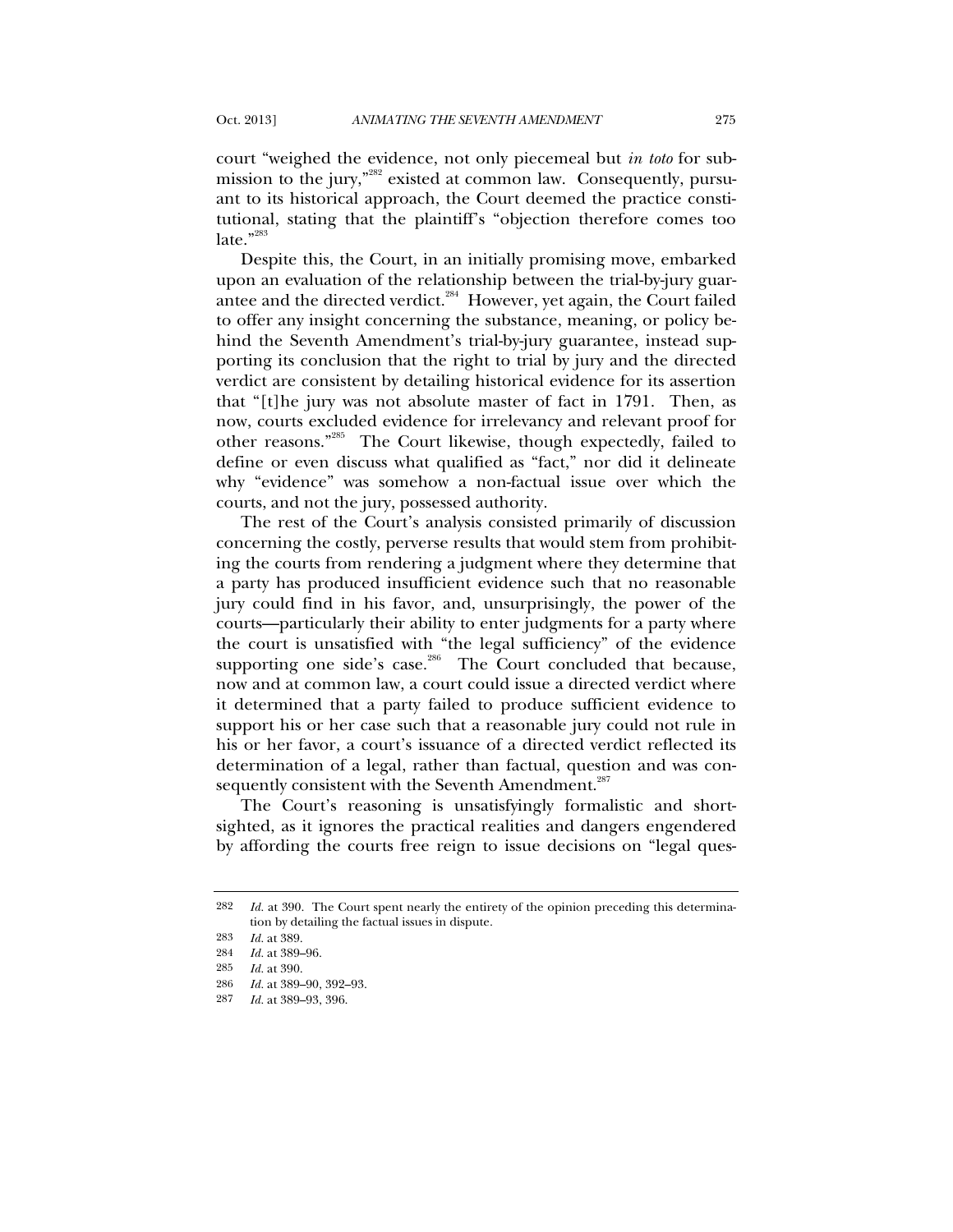tions" that, in effect, preclude juries from deciding facts. For instance, a court may assert that because the evidence is allegedly "insufficient," no reasonable jury would rule for a particular party and, accordingly, issue a directed verdict preventing the jury from exercising its authority to rule on any of the case's factual issues. A court may even be tempted to issue a directed verdict if it believes further litigation to be wasteful or unnecessary. The Court did not even address this deleterious practical reality, or any others, but was seemingly secure in its decision that the practice's constitutionality was evinced by its analogous common law antecedents and formal consistency with the Court's holding that the jury is the trier of fact. Accordingly, the Court noted that, concerning such abuse stemming from its refusal to craft "standards of proof"<sup>288</sup> defining when courts may employ directed verdicts and effectively prevent juries from serving as fact-finders, "the obvious remedy is by correction on appellate review."289

This conclusion is an unconvincing one, especially given the delay, costs, and uncertainty of appellate review weighed against the constitutional nature of the right being infringed. Conversely, what is truly "obvious" is that, as illustrated by its consistent refusal to define or detail the trial-by-jury right, the Court is unconcerned with plaintiffs' Seventh Amendment right, paving the way for procedural innovations that are formally but not practically consistent with preserving plaintiffs' ability to secure a jury to serve as finder of fact—such as MDL and FAA-supported individual arbitration agreements—to compel plaintiffs to relinquish their constitutional right to trial by jury. This contravenes the "fundamental principle of American law that every person is entitled to his or her day in court."290

## VI. THE COURT SHOULD RESUME AN ACTIVE ROLE IN THE FIELD OF SEVENTH AMENDMENT JURISPRUDENCE

## *A. A Critical Glance at the Court's Conception of the Constitutional Right to Trial by Jury*

Consumer and mass tort MDL plaintiffs' practical inability to exercise their Seventh Amendment right to trial by jury should have sparked a discussion among the members of the federal judiciary on, at a minimum, two consequential issues: whether (1) corporations'

<sup>288</sup> *Id.* at 395.

<sup>289</sup> *Id.*

<sup>290</sup> Tice v. Am. Airlines, Inc., 162 F.3d 966, 968 (7th Cir. 1998).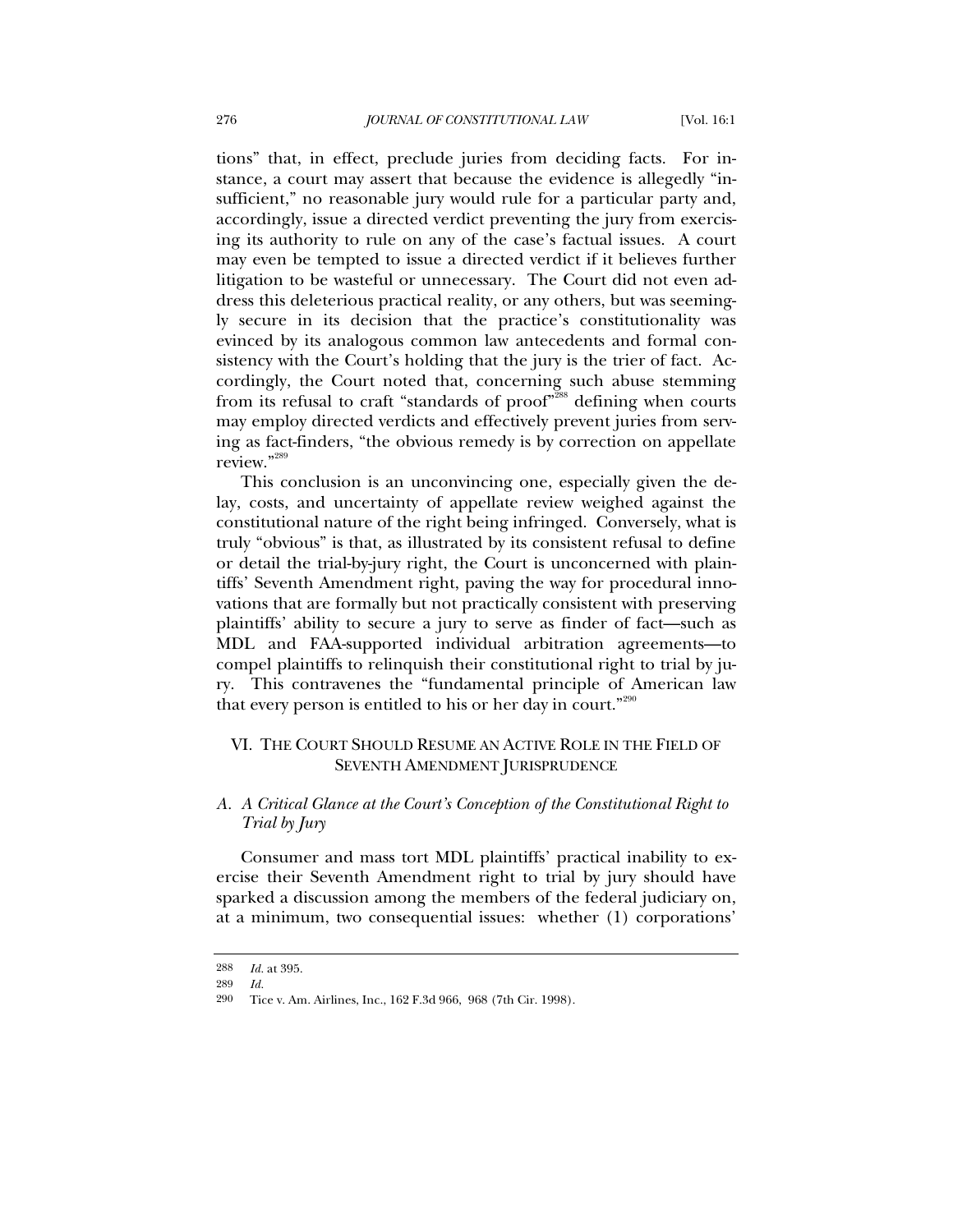use of deceptively worded and inconspicuous adhesive arbitration agreements binding unknowing, unsophisticated consumers to individual arbitration and (2) the courts' employment of a pretrial centralization process that effectively compels nearly all mass tort plaintiffs to settle their claims are consistent with consumers' and mass tort plaintiffs' "fundamental"<sup>291</sup> constitutional right to trial by jury. However, the reality is that it has not. Neither courts, nor legislators, nor policymakers have acknowledged the tension between binding, FAAsupported individual arbitration agreements, MDL, and consumer and mass tort plaintiffs' compulsively relinquished right to trial by jury, and, instead, remain content with these practices' formal—rather than practical—consistency with the Seventh Amendment.<sup>292</sup>

A principal reason why courts, legislators, and policymakers have failed to address this tension is clear: the Court's scant Seventh Amendment jurisprudence is extraordinarily permissive of civil procedural innovations' impacts on the jury trial right, consistently upholding procedures provided that they are formally consistent with the Court's undefined conception of the jury's role as decider of "issues of fact."<sup>293</sup> In none of its trial-by-jury cases has the Court defined or detailed the substance of the trial-by-jury right, the meaning of "fact," or any trial-by-jury policy concerns. Instead, it has focused almost exclusively on practices' formal consistency with the Seventh Amendment—the idea that they leave intact some chance that a jury be permitted to determine issues of fact—and the expansive powers of the trial judge. Operating under such a guise, the Court has upheld nearly all procedural innovations against trial-by-jury challenges, signaling to legislators, policymakers, jurists, and the public that the constitutional right to trial by jury is not a consequential, substantive one, but an illusory, formal one that need not concern, in the case of FAA-supported arbitration agreements and MDL, corporate defendants or MDL courts.

Consequently, we also have no operative Seventh Amendment vocabulary with which to evaluate procedural innovations that impact

<sup>291</sup> Aetna Ins. Co. v. Kennedy, 301 U.S. 389, 393 (1937) (citing Hodges v. Easton, 106 U.S. 408, 412 (1882)).

<sup>292</sup> *See* Sternlight, *supra* note 28, at 670 ("[C]ourts, legislators, policymakers, and the public have paid very little attention to the direct tension between mandatory binding arbitration and the right to a jury trial."). Jurists' and legislators' failure to acknowledge the tension between MDL and the trial-by-jury right is evinced by the absence of scholarly, congressional, and jurisprudential attention to the issue.

<sup>293</sup> Gasoline Prods. Co. v. Champlin Refining Co., 283 U.S. 494, 498 (1931) (identifying the "vital significance" in trial by jury of ensuring that issues of fact are submitted to the jury with instructions and guidance (citing Herron v. S. Pac. Co., 283 U.S. 91 (1931))).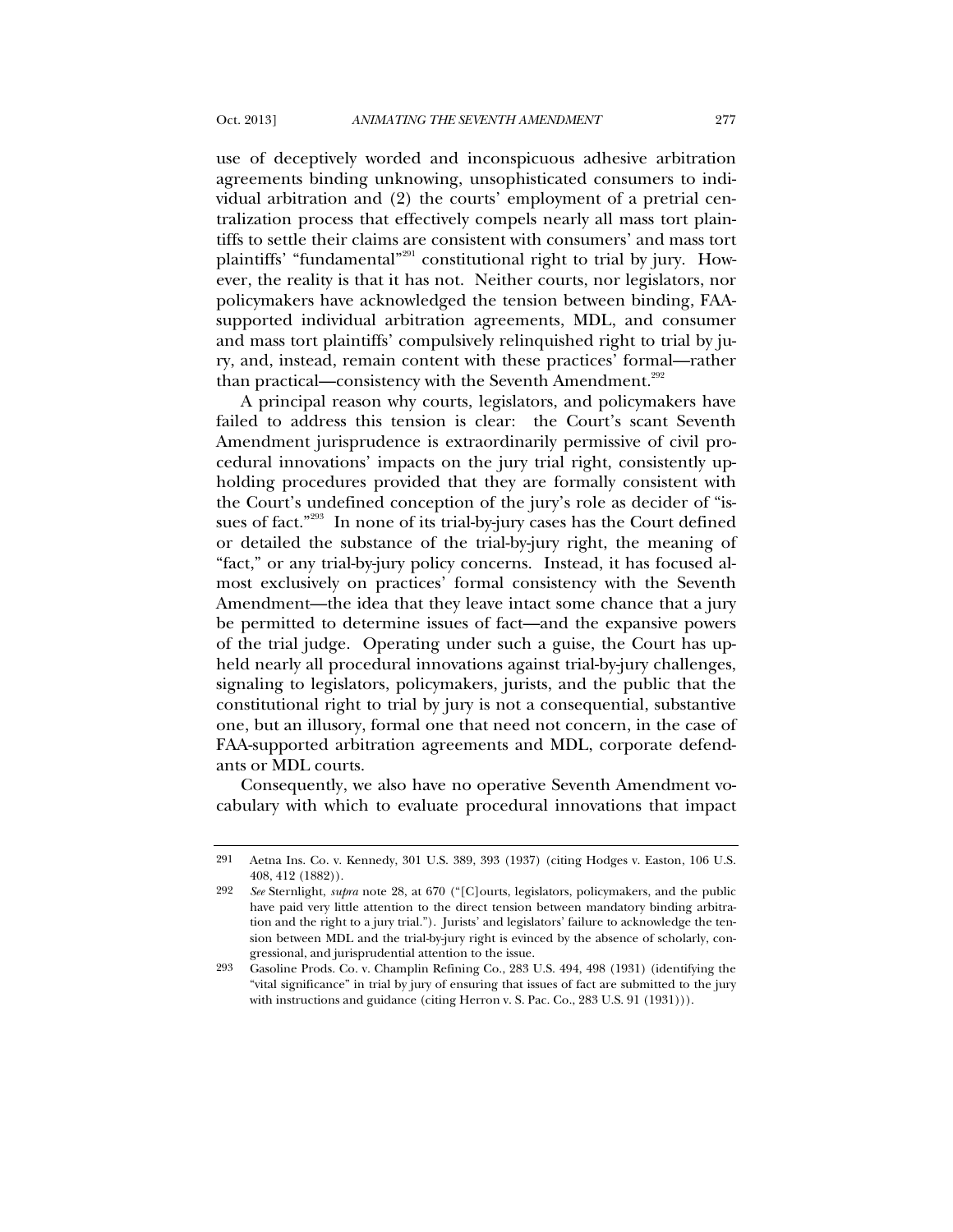plaintiffs' trial-by-jury rights. Despite rendering numerous decisions concerning the constitutional right to trial by jury, the only pertinent jurisprudential proclamation in our arsenal is that juries are to determine "issues of fact;" yet the Court has failed to define or detail its sole statement of consequence. Thus, the Court has given us no method of critically evaluating whether the practical impact of any given procedural innovation leaves intact plaintiffs' constitutional right to trial by jury, and has instead signaled that procedures are permissible where they formally permit plaintiffs some chance that a jury will be able to determine "issues of fact."

The question of why the Court decided to go down the path of diluting and ignoring plaintiffs' Seventh Amendment right to trial by jury is a more difficult one with which to grapple. However, this analysis of the Court's right-to-trial-by-jury jurisprudence suggests a likely reason for the Court's longtime retreat to its formalistic, largely undefined conception of the jury trial guarantee: if the Court resumed an active role in the field and afforded us an operative understanding of plaintiffs' constitutional right to trial by jury, it would be forced to strike many, if not most, of the civil procedural innovations pervasive among federal courts today.

Many of these procedural innovations, even aside from FAAsupported adhesive arbitration agreements and MDL, share a tenuous connection with plaintiffs' right to trial by jury as is, one that would certainly deteriorate if the Court was forced to define and afford substance to plaintiffs' jury trial right. Although not the subject of this Comment, these procedures undoubtedly include the motion to dismiss, summary judgment, and remittitur; as for their practical impacts on plaintiffs' trial-by-jury rights, these procedures have garnered substantial scholarly criticism.<sup>294</sup>

Alternatively, the Court could attempt to craft distinctions concerning the extent to which a practice may, consistent with the constitutional right to trial by jury, impede plaintiffs' access to a jury that would preserve many of its procedural innovations. However, such an endeavor would be untenable and incredibly challenging to effec-

<sup>294</sup> *See* Thomas, *Why the Motion to Dismiss Is Now Unconstitutional*, *supra* note 8, at 1890 ("The motion to dismiss is fast becoming the new summary judgment motion and with this movement, the civil jury trial continues to disappear." (citing Thomas, *Why Summary Judgment Is Unconstitutional*, *supra* note 8, at 141)); Thomas, *Re-Examining the Constitutionality of Remittitur Under the Seventh Amendment*, *supra* note 8, at 734 ("[R]emittitur in fact does impinge the plaintiff's right to a jury trial and is thus unconstitutional."); Thomas, *Why Summary Judgment Is Unconstitutional*, *supra* note 8, at 139–40 ("[N]o procedure similar to summary judgment existed under the English common law and . . . summary judgment violates the core principles or 'substance' of the English common law.").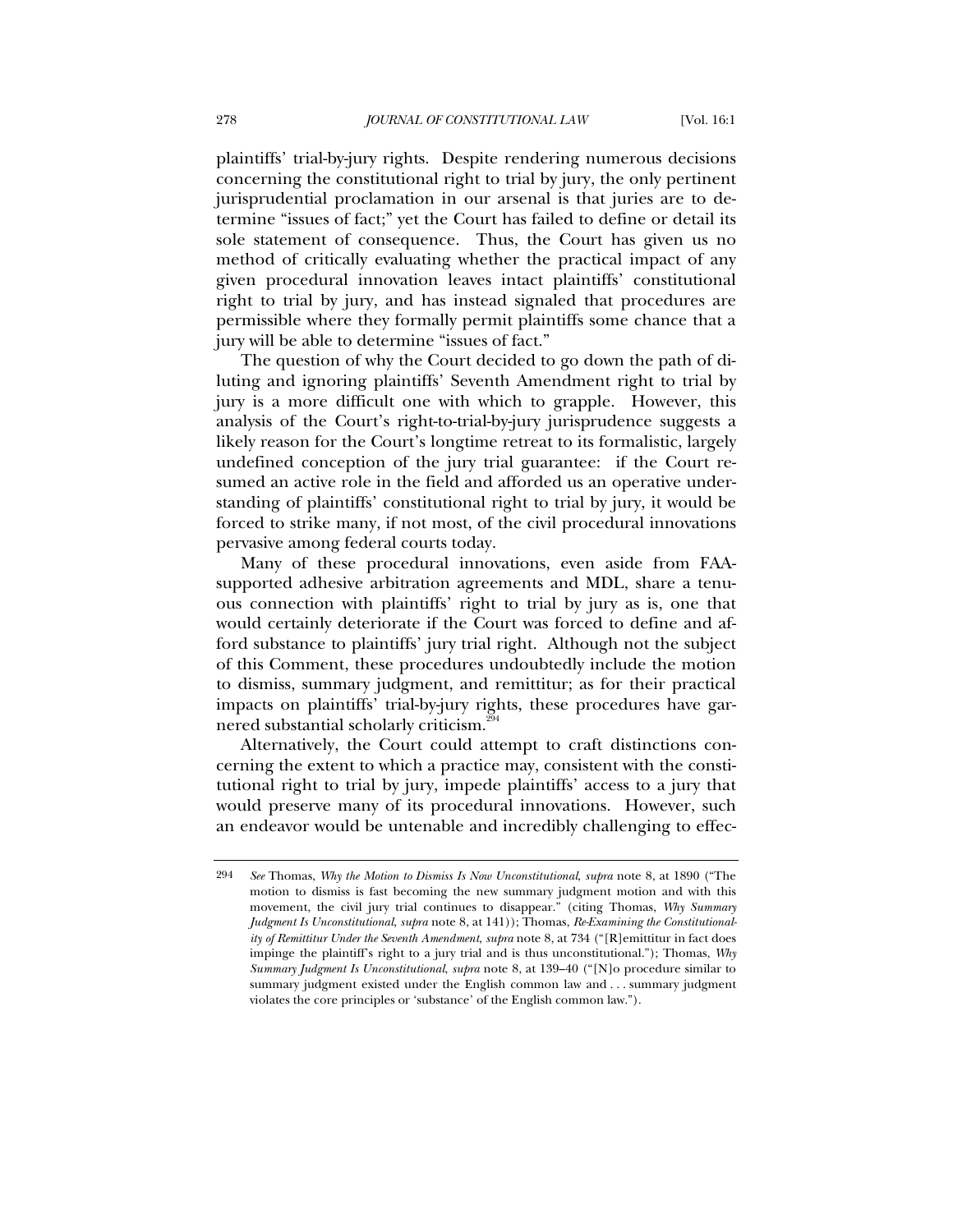tuate, as several of these procedures, such as FAA-supported arbitration agreements and MDL, preclude most affected plaintiffs from ever exercising their trial-by-jury right. In any case, the prospects of striking centuries of judicial approval and practice or crafting a new body of trial-by-jury jurisprudence are dim, and are the likely culprits behind the Court's permissive, formalistic trial-by-jury jurisprudence.

However, upon directly confronting the tension between FAAsupported arbitration agreements, MDL, and consumer and MDL mass tort plaintiffs' Seventh Amendment right to trial by jury, one sees that the tension must be taken seriously: the Seventh Amendment's trial-by-jury guarantee should play an operative role in consumer and mass tort MDL litigation, particularly in the majority of cases in which unclear, inconspicuous FAA-supported adhesive arbitration agreements lock unknowing, uneducated, and unsophisticated consumer plaintiffs into binding individual arbitration, preventing them from exercising their trial-by-jury right, and in those cases in which MDL's costs, the MDL judiciary's "settlement or nothing" approach, and the impact of bellwethers preclude mass tort plaintiffs from securing a trial by jury.

The monumental importance of the Seventh Amendment to the Framers demands this result.<sup>295</sup> The Framers, who remembered that the jury was the hard-fought "choice of the founders,"296 recognized the prospect that the "fundamental"<sup>297</sup> jury trial right may, in some cases, be inefficient or cumbersome but nevertheless "felt that jury rights were of central importance,"298 and included them in the Bill of Rights accordingly. To permit the Court to circumvent this critical constitutional right through its extraordinarily formalistic, permissive trial-by-jury jurisprudence is to effectively relegate the Framers' constitutional mandate, an ironic move for a Court that is seemingly so deeply concerned with preserving the Seventh Amendment status quo as of 1791.

Moreover, and perhaps more importantly, ignoring this tension and effectively marginalizing consumer and MDL mass tort plaintiffs' trial-by-jury rights engenders a number of practical dangers. Princi-

<sup>295</sup> *See supra* Part II.A.

<sup>296</sup> Suja A. Thomas, Professor of Law, Before and After the Summary Judgment Trilogy, Keynote Speech at the Seattle University School of Law Colloquium on the 25th Anniversary of the Summary Judgment Trilogy: Reflections on Summary Judgment, Univ. of Ill. Coll. of Law (April 11, 2012), *in* 43 LOY. U. CHI. L.J. 499, 512.

<sup>297</sup> Aetna Ins. Co. v. Kennedy, 301 U.S. 389, 393 (1937) (citing Hodges v. Easton, 106 U.S. 408, 412 (1882)).

<sup>298</sup> Kenneth S. Klein, *The Myth of How to Interpret the Seventh Amendment Right to a Civil Jury Trial*, 53 OHIO ST. L.J. 1005, 1007 (1992).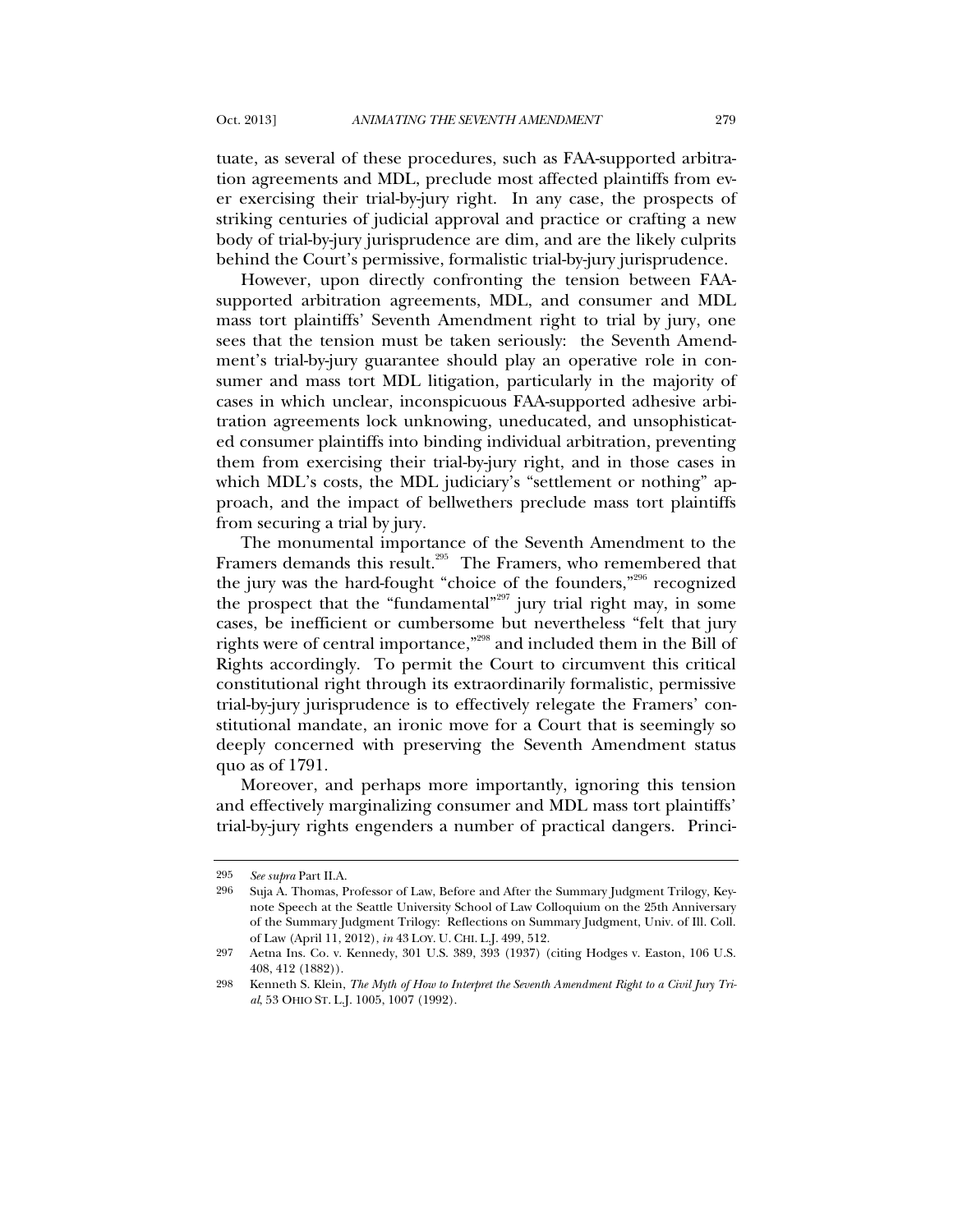pally, it threatens many of the litigant and societal interests that the Seventh Amendment is thought to protect, a more tangible reason mandating that the Court take an active role in the field of Seventh Amendment jurisprudence by affording the trial-by-jury right a substantive meaning and properly addressing the tension between FAAsupported arbitration agreements, MDL, and consumer and MDL mass tort plaintiffs' Seventh Amendment right.

## *B. The Practical Dangers of Marginalizing Prospective Consumer and Mass Tort Plaintiffs' Seventh Amendment Right*

That prospective consumer and mass tort MDL plaintiffs lack the leverage that a genuine threat of trial provides is chief among the practical dangers sparked by the Court's failure to address the tension between FAA-supported arbitration agreements, MDL, and affected plaintiffs' Seventh Amendment right.299 In the absence of such leverage, these plaintiffs lack the threat necessary to bring about fairer, more even-handed settlements from corporate defendants,<sup>300</sup> as MDL settlements are negotiated with the mutual understanding that, per the court's encouragement, global settlement, not a protracted public trial, will result, and private arbitral settlement discussions pursued by those few consumer plaintiffs who pursue individual binding arbitration are guided by all parties' certainty that a public trial cannot occur.<sup>301</sup> Consequently, corporate defendants have less incen-

<sup>299</sup> *See* Lahav, *supra* note 156, at 593 ("The significance of the reliance on settlement to resolve mass tort litigation is twofold. First, individual litigants will not have the leverage that a realistic threat of trial provides." (citing Steven Shavell, *The Fundamental Divergence Between the Private and the Social Motive to Use the Legal System*, 26 J. LEGAL STUD. 575, 607  $(1997))$ .

<sup>300</sup> *See* Stephen B. Burbank & Stephen N. Subrin, *Litigation and Democracy: Restoring A Realistic Prospect of Trial*, 46 HARV. C.R.-C.L. L. REV. 399, 401 (2011) ("Without the realistic possibility of a trial, settlements in large measure reflect and discount the costs of discovery and trial. As a result, some plaintiffs receive less than the value of their cases if tried on the merits . . . ." (citing ROBERT P. BURNS, THE DEATH OF THE AMERICAN TRIAL, 40–68, 112–35 (2009)); Michael D. Green, *The Paradox of Statutes of Limitations in Toxic Substances Litigation*, 76 CALIF. L. REV. 965, 989 n.112 (1988) ("The backdrop of trial—and the likely outcome there—is a significant influence on the negotiation-settlement process." (citing Marc S. Galanter, *Reading the Landscape of Disputes: What We Know and Don't Know (And Think We Know) About Our Allegedly Contentious and Litigious Society*, 31 UCLA L. REV. 4, 32– 34 (1983))); Geoffrey P. Miller, *Some Agency Problems in Settlement*, 16 J. LEGAL STUD. 189, 192–93 (1987) (explaining the economics behind the settlement-encouraging effect that the backdrop of potential litigation has on settlement negotiations); Steven Shavell, *The Fundamental Divergence Between the Private and the Social Motive to Use the Legal System*, 26 J. LEGAL STUD. 575, 607 (1997) ("[T]he most important justification for . . . trials is . . . to provide victims with the threat necessary to induce settlements.").

<sup>301</sup> *See supra* Part IV; *supra* note 22 and accompanying text.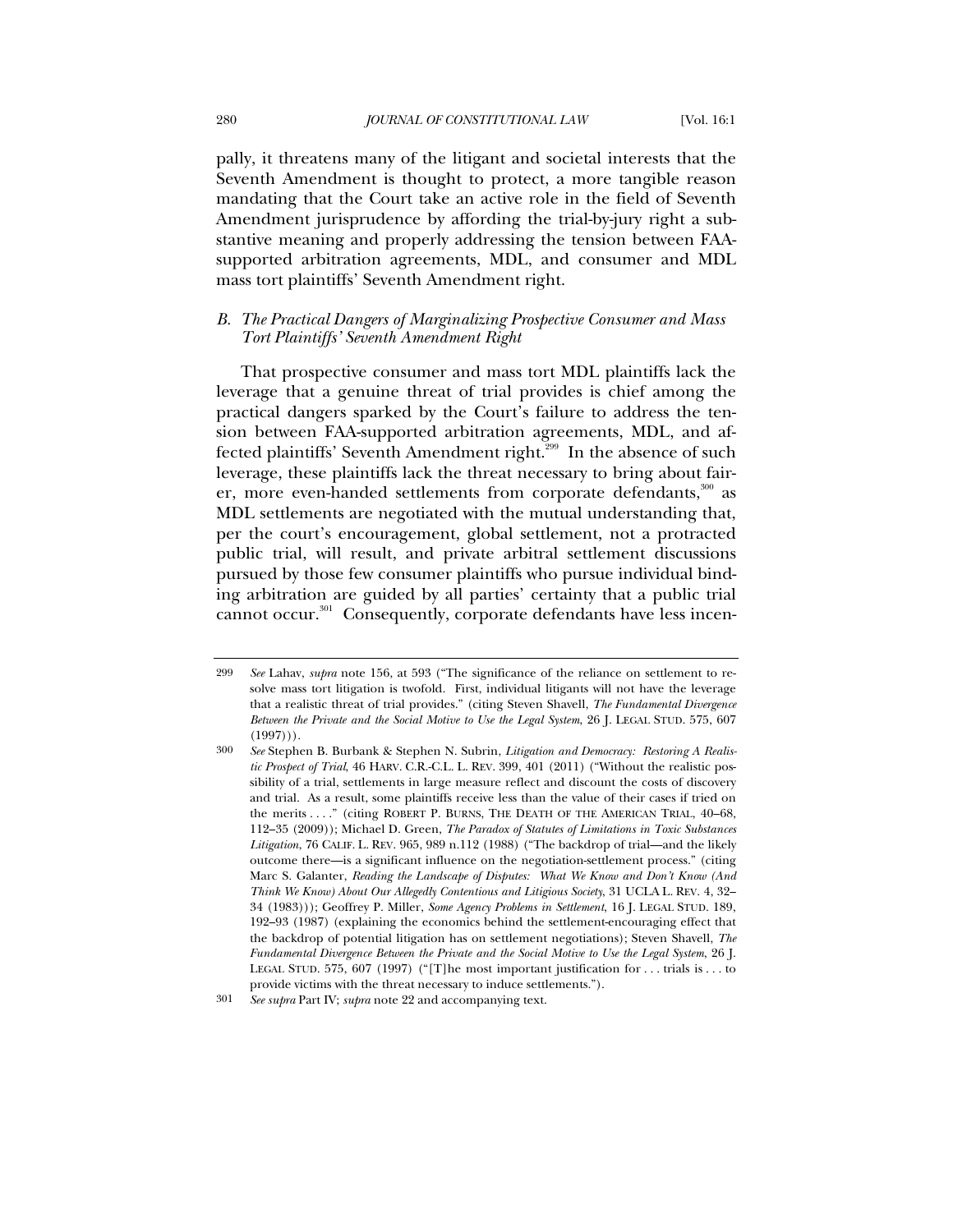tive to offer consumer and mass tort plaintiffs the sizable settlements that they would have considered if negotiations occurred against the backdrop of a public, costly, and protracted trial.<sup>302</sup> This is not only antidemocratic,<sup>303</sup> but it has a propensity to produce fewer, smaller settlements that may inadequately compensate consumer plaintiffs and mass tort victims. $304$ 

Moreover, arbitrations' and MDL's reliance on settlement and private arbitral proceedings, respectively, are also consequential. When binding arbitration and MDL are employed, the twin principles behind the right to trial by jury, democracy and impartiality, are violated.<sup>305</sup>

These practices violate the principles of democracy underpinning the trial-by-jury right because, when arbitration or MDL is employed, arbitrators or lawyers—not jurors, whose verdicts are thought to constitute the exercise of democracy within our judicial system—reach settlement or determine liability privately, with limited judicial oversight, and records of their discussions or proceedings are inaccessible to the public.<sup>306</sup> Consequently, these practices are practically inconsistent with the jury trial right's democracy principle. $307$  Although seemingly intangible, the antidemocratic nature of these practices is consequential because, "[s]ince the founding of our country, trials in open court resulting in decisions by either a judge or jury have been thought to be constitutive of American democracy."<sup>308</sup> The democra-

<sup>302</sup> *See supra* note 300 and accompanying text.

<sup>303</sup> *See infra* note 306 and accompanying text.

<sup>304</sup> *See supra* note 300 and accompanying text.

<sup>305</sup> *See* Lahav, *supra* note 156, at 593 ("The significance of the reliance on settlement to resolve mass tort litigation is twofold . . . . [T]he current regime violates both of the principles that animate the right to a jury trial.").

<sup>306</sup> *See* 2 WILLIAM M. HANNAY, LAWS OF INTERNATIONAL TRADE, § 70:15 (2013) ("[A]rbitration is a private process. Unlike court proceedings, arbitration proceedings do not become part of the public record and are generally not public events."); Burbank & Subrin, *supra* note 300, at 401 ("Since the founding of our country, trials in open court resulting in decisions by either a judge or a jury have been thought to be constitutive of American democracy . . . . This right to be heard, the core of due process of law, has been integral to democratic thought and institutions at least since the English Magna Carta in the thirteenth century." (citing BURNS, *supra* note 300, at 40–68, 112–35); Lahav, *supra* note 156, at 593 ("[J]uries do not determine damages in settled cases and individual plaintiffs are not ordinarily involved in negotiations. Instead, lawyers (in some cases with judicial oversight) determine damages awards privately. Settlement is undemocratic because lawyers reach settlement privately with limited judicial or client oversight."); Jack B. Weinstein, *Ethical Dilemmas in Mass Tort Litigation*, 88 NW. U. L. REV. 469, 511 (1994)) ("[I]t is almost impossible to settle many mass tort cases without a secrecy agreement.").

<sup>307</sup> *See supra* note 306 and accompanying text.

<sup>308</sup> Burbank & Subrin, *supra* note 300, at 401 (citing BURNS, *supra* note 306, at 40–68, 112– 35).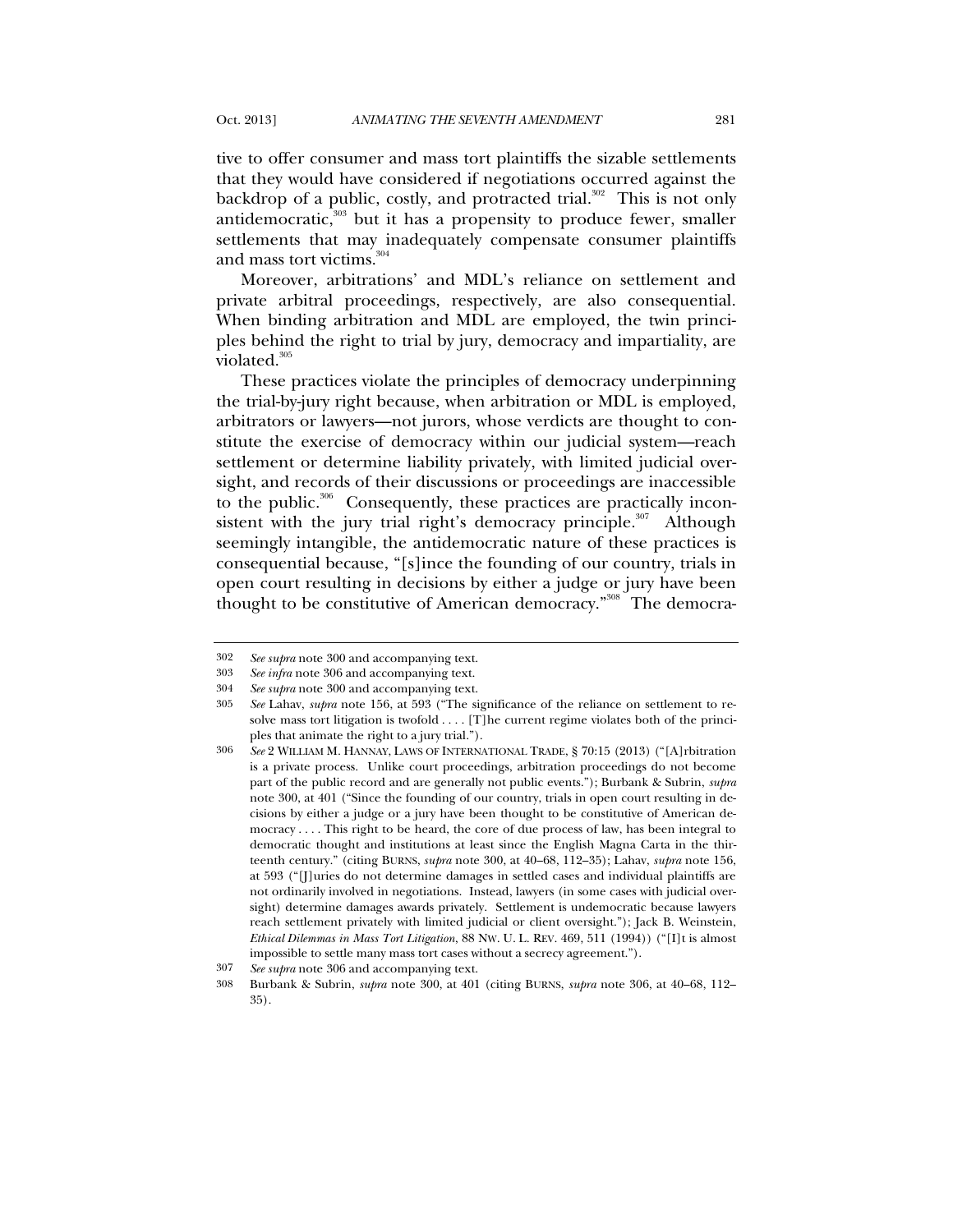cy principle ensures that "each of us has had the opportunity to see that the laws our representatives have chosen to replace the state of nature are more than empty promises (or threats)," $309$  so their curtailment by FAA-supported arbitration agreements and MDL is not a phenomenon to be ignored.

Furthermore, these practices contravene the trial-by-jury right's impartiality underpinning by supporting bias and facilitating corruption, as MDL's decision makers—lawyers and judges—as well as arbitration's decision makers—individual arbitrators—often have systemic interests at odds with those of the individual plaintiffs.<sup>310</sup> For instance, MDL judges have "the interest of reducing their dockets and may become inured to the plight of plaintiffs."<sup>311</sup> MDL lawyers, too, often have their own interests that conflict with those of plaintiffs; for instance, these lawyers have been known to "be tempted to trade some clients off against others to resolve large numbers of cases collectively."312 Likewise, because corporations will attempt to select an arbitrator who is "at least unconsciously biased toward the company,"313 arbitral decision makers are often biased toward corporate interests and, consequently, decrease plaintiffs' potential payout, where they choose to find corporate liability at all.<sup>314</sup> To realize this end, corporations' adhesive arbitration agreements "frequently provide that the arbitrator shall be a current or former manager from the company's field of business."<sup>315</sup> Expectedly, consumer efforts to prove bias and overturn partial arbitrators' decisions have been met with judicial opposition, as federal courts have repeatedly held that even the selection of a manager from a particular industry does not constitute evidence of bias.<sup>316</sup>

This bias and partiality is not only repugnant to the democracy and impartiality principles underlying our Seventh Amendment right, but, as they are facilitative of corrupt decision making, they

<sup>309</sup> *Id.*

<sup>310</sup> *See* Lahav, *supra* note 156, at 593 (citing Weinstein, *supra* note 306, at 521–23) (explaining the conflicts of interest present among MDL attorneys and judges).

<sup>311</sup> *Id.*

<sup>312</sup> *Id.* (citing Weinstein, *supra* note 306, at 521–23).

<sup>313</sup> Jean R. Sternlight, *Panacea or Corporate Tool?: Debunking the Supreme Court's Preference for Binding Arbitration*, 74 WASH. U. L.Q. 637, 684 (1996).

<sup>314</sup> *See id.* ("Large companies will also attempt to select a decision maker likely to decrease their likely payout.").

<sup>315</sup> *Id.* (citing Bakri v. Cont'l Airlines, Inc., No. CV92-34876 SVW(K), 1992 WL 464125, at \*1 (C.D. Cal. Sept. 24, 1992)).

<sup>316</sup> *See id.* (citing Gilmer v. Interstate/Johnson Lane Corp., 500 U.S. 20, 30 (1991)).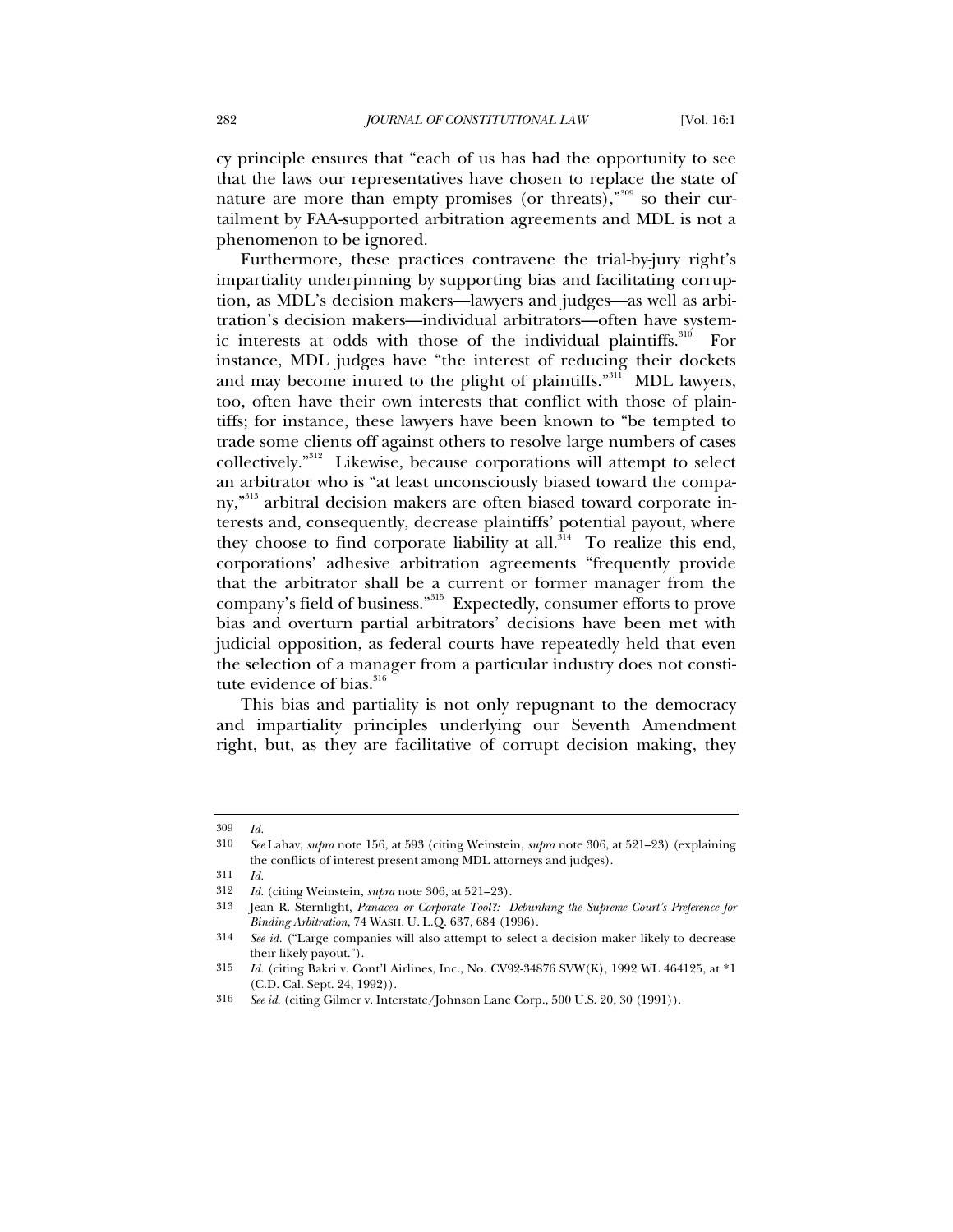stand as measurable impediments to the fair adjudication of victims' and consumer plaintiffs' claims.

Furthermore, FAA-supported arbitration agreements and MDL are also obstacles to the development of legal and normative contract and mass tort standards. Legal and normative standards concerning negligence, evidence, punitive damages, and other issues at play in contract and mass tort actions, the subject of most FAA-supported arbitral and mass tort MDL actions, develop "based on the experience of trials,"317 through litigants' successes and failures before a judge and jury.<sup>318</sup> The loss of contract and mass tort trials stemming from FAA-supported arbitration agreements and MDL "removes this grounding experience, leaving the standards open."319 However, we need trials to ground contracts' and mass torts' legal and "normative standards—to make them sufficiently clear that persons can abide by them in planning their affairs."320 Consequently, the repercussions of the absence of trials' "standard-setting effect[s]," $321$  although likely unseen and intangible today, will result in a profound legal and normative gap tomorrow, largely to the detriment of those consumer and mass tort plaintiffs fortunate enough to exercise their jury trial right.

Additionally, FAA-supported arbitration agreements and MDL, by nullifying the threat of an individual or class-based jury trial, also reduce the incentive for corporate defendants to minimize reckless behavior.

Corporate defendants employing adhesive, FAA-supported arbitration agreements or before an MDL court know they do not need to be concerned with a protracted, public, individual or class-based trial, which scholars and jurists have found play a vital role in deterring corporate wrongdoing.<sup>322</sup> They can, instead, rest assured know-

<sup>317</sup> Patrick Higginbotham, *So Why Do We Call Them Trial Courts?*, 55 SMU L. REV. 1405, 1419 (2002).

<sup>318</sup> *See* Burbank & Subrin, *supra* note 300, at 401–02 ("[L]egal norms need community input for the decisions applying them to be accepted by that community. Issues such as negligence, intentional discrimination, material breach of contract, and unfair competition are not facts capable of scientific demonstration . . . . [T]hey are concepts mixing elements of fact and law that become legitimate behavioral norms when the citizenry at large, acting through jury representatives, decides what the community deems acceptable.").

<sup>319</sup> Higginbotham, *supra* note 317, at 1419.

<sup>320</sup> *Id.* at 1423.

<sup>321</sup> Gross & Syverud, *supra* note 176, at 4.

<sup>322</sup> *See* Gilles, *supra* note 20, at 378 ("[T]he threat of class action liability plays a vital role in deterring corporate wrongdoing . . . . [S]ound public policy requires collective litigation be available for small-claim plaintiffs who would not have the incentive or resources to . . . deter wrongdoing in one-on-one proceedings." (citing David Rosenberg, *Decoupling*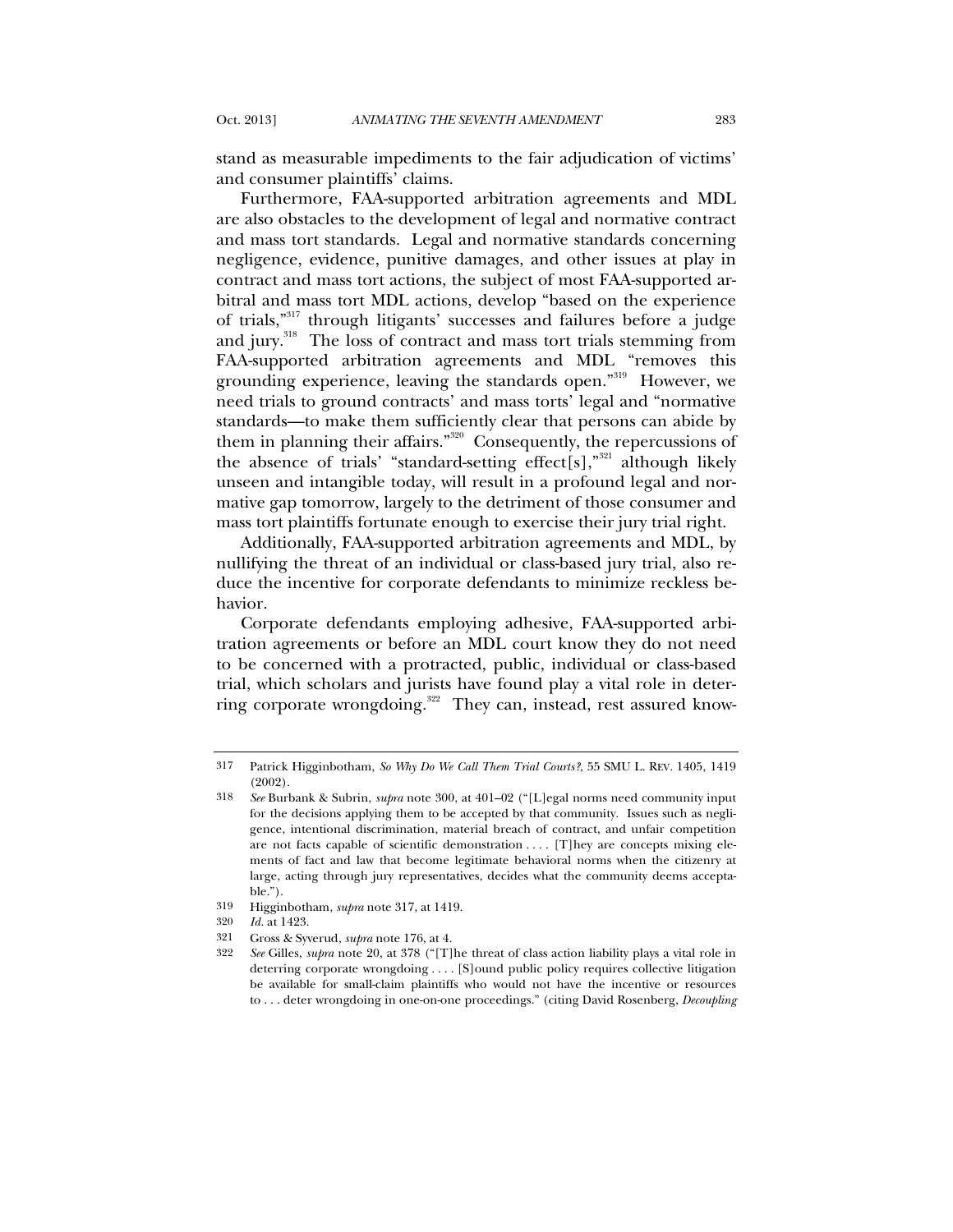ing that, if victims or consumer plaintiffs seek to hold them responsible, the most they reasonably have to fear is a private settlement. Because arbitration occurs privately and mass tort MDL attorneys cloak settlement discussions and discovery with comprehensive protective orders, arbitral and MDL proceedings' findings are not subject to public scrutiny, so the public will never know whether the victims' or consumer plaintiffs' allegations are meritorious and whether the defendants truly engaged in reckless, harmful, or illegal behavior,<sup>323</sup> measurably diminishing corporations' motivation to curb such behavior.<sup>324</sup> Consequently, not only is the status quo's absence of trials harmful to future plaintiffs, victims, and society at large, but it contravenes a primary principle underlying America's civil justice system: our civil justice system seeks not only to compensate the victim, but also to "deter companies from harming in the first place."<sup>325</sup>

Finally, corporations are able to use adhesive, FAA-supported arbitration agreements as a claim-suppression device, inhibiting consumers from seeking legal adjudication and redress for the wrongful acts undertaken by corporate defendants. Evidence not only shows that mandatory arbitration stifles consumer plaintiffs' claims,<sup>326</sup> but also that FAA-supported adhesive class arbitration waivers, by effectively

*Deterrence and Compensation Functions in Mass Tort Class Actions for Future Loss*, 88 VA. L. REV. 1871, 1906 n.62 (2002))).

<sup>323</sup> *See* HANNAY, *supra* note 306, at § 70:15 ("[A]rbitration is a private process. Unlike court proceedings, arbitration proceedings do not become part of the public record and are generally not public events."); Joseph F. Anderson, Jr., *Where Have You Gone, Spot Mozingo? A Trial Judge's Lament Over the Demise of the Civil Jury Trial*, 4 FED. CTS. L. REV. 99, 116 (2010) ("The time for the public to scrutinize what actually happened in this case is after the facts have been developed in the process of adversary litigation. Unfortunately, if this case plays out as most cases do, the public will never know if [litigant's] sensationalized allegations are true. This is because the attorneys will attempt to shroud discovery in secrecy with a comprehensive protective order and any settlement will likely be kept secret." (alteration in original)); Weinstein, *supra* note 306, at 511 ("[I]t is almost impossible to settle many mass tort cases without a secrecy agreement.").

<sup>324</sup> *See* DONALD C. LANGEVOORT, SECURITIES LAW REVIEW § 1.2 (2012) ("[L]itigation helps to deter corporate misconduct."); John C. Coffee, Jr., *Understanding the Plaintiff's Attorney: The Implications of Economic Theory for Private Enforcement of Law Through Class and Derivative Actions*, 86 COLUM. L. REV. 669, 678 (1986) ("[O]ur legal system has long accepted, if somewhat uneasily, the concept of the plaintiff's attorney as an entrepreneur who performs the socially useful function of deterring undesirable conduct."); Gilles, *supra* note 27, at 378 ("[S]ound public policy requires collective litigation be available for smallclaim plaintiffs who would not have the incentive or resources to . . . deter wrongdoing in one-on-one proceedings." (citing Rosenberg, *supra* note 322, at 1906 n.62)).

<sup>325</sup> KANNER, *supra* note 60, at 39.

<sup>326</sup> *See supra* note 22 and accompanying text.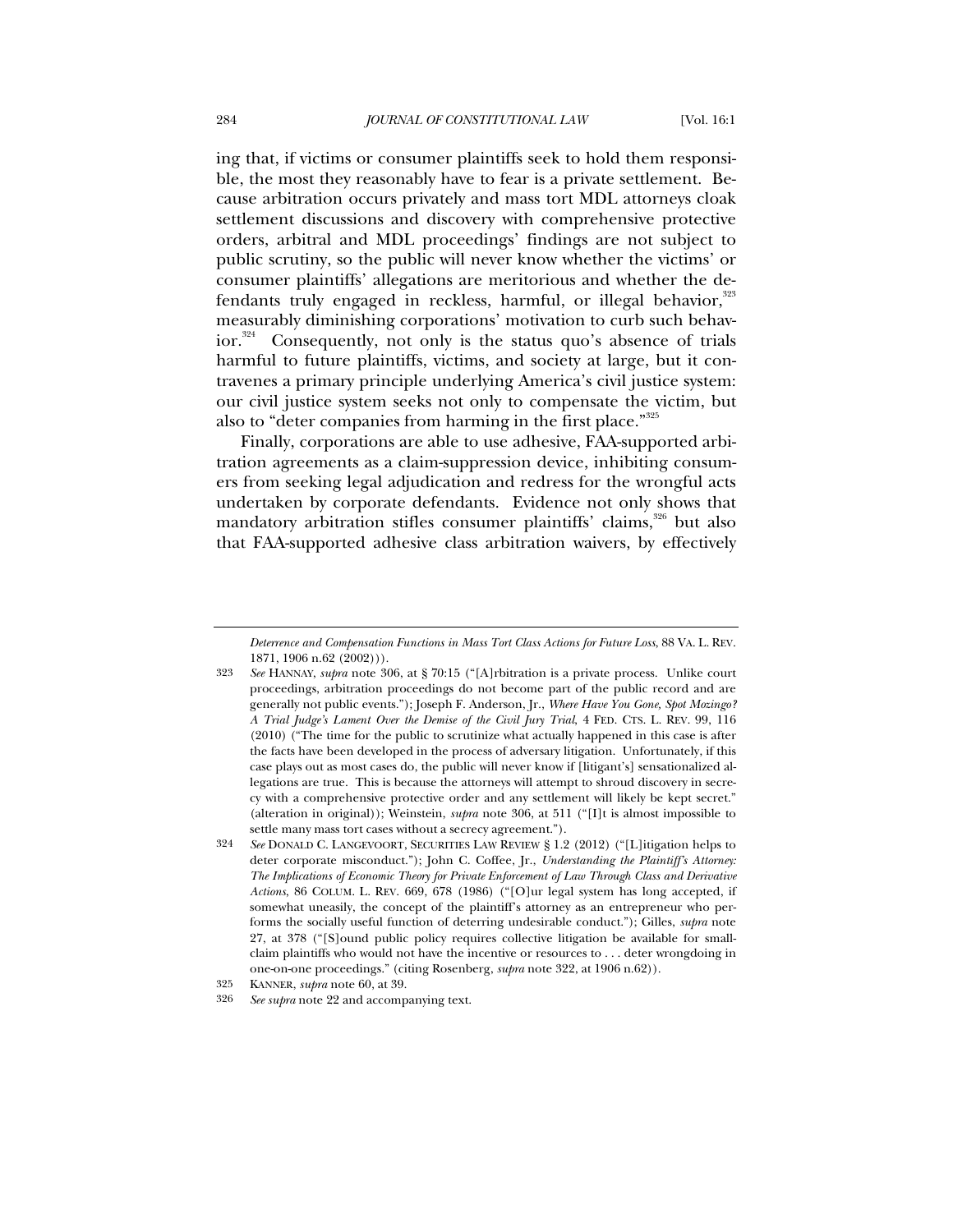barring consumers from securing class actions, serve as perhaps the ultimate, most potent claim-suppression device available.<sup>32</sup>

By banning consumer class actions and funneling consumers into binding, individual arbitration, class arbitration waivers make disputing individual consumer cases uneconomical.<sup>328</sup> Consumer class actions are dominated by those cases in which corporations use lowdollar-value rip-offs that engender substantial revenues because they are practiced on a wide scale. $^{329}$  However, by prohibiting the aggregation of such low-value claims, adhesive class arbitration waivers produce a reality in which it is uneconomical for individual consumer plaintiffs to expend the substantial time and resources called for by an individual arbitration action against a corporate defendant over a low-value claim.<sup>330</sup> As a result, consumers are often compelled to permit their individual, low-value claims to go entirely unremitted.<sup>331</sup> This not only forces consumers to internalize the costs stemming from corporations' wrongdoing, but, in effect, permits corporations to "simply opt out of exposure to collective litigation,"<sup>332</sup> a result not only repugnant to the ideals underlying plaintiffs' trial-by-jury right, but also one that is "no more defensible than a system in which corporations may decide whether they wish to be exposed to federal antitrust, securities, or civil rights laws"<sup>333</sup> at all.

#### **CONCLUSION**

Despite the Court's repeated proclamations deeming plaintiffs' Seventh Amendment trial-by-jury right "justly dear to the American people<sup>"334</sup> and "an object of deep interest and solicitude,"<sup>335</sup> the Court has, in practice, disregarded this right entirely, as analysis reveals that it has unconditionally permitted procedures, such as FAA-supported arbitration agreements and MDL, to compel and coerce consumer and mass tort plaintiffs into relinquishing their right to trial by jury.

<sup>327</sup> *See* David S. Schwartz, *Claim-Suppressing Arbitration: The New Rules*, 87 IND. L.J. 239, 242 (2012) ("Nothing is more claim-suppressing than a ban on class actions, particularly in cases where the economics of disputing make pursuit of individual cases irrational.").

<sup>328</sup> *Id.*

<sup>329</sup> *Id.*

<sup>330</sup> *Id.*

<sup>331</sup> *Id.*

<sup>332</sup> Gilles, *supra* note 27, at 430.

<sup>333</sup> *Id.*

<sup>334</sup> Teamsters Local No. 391 v. Terry, 494 U.S. 558, 581 (1990) (quoting Parsons v. Bedford, 28 U.S. 433, 434 (1830).

<sup>335</sup> *Id.* (quoting *Parsons*, 28 U.S. at 446).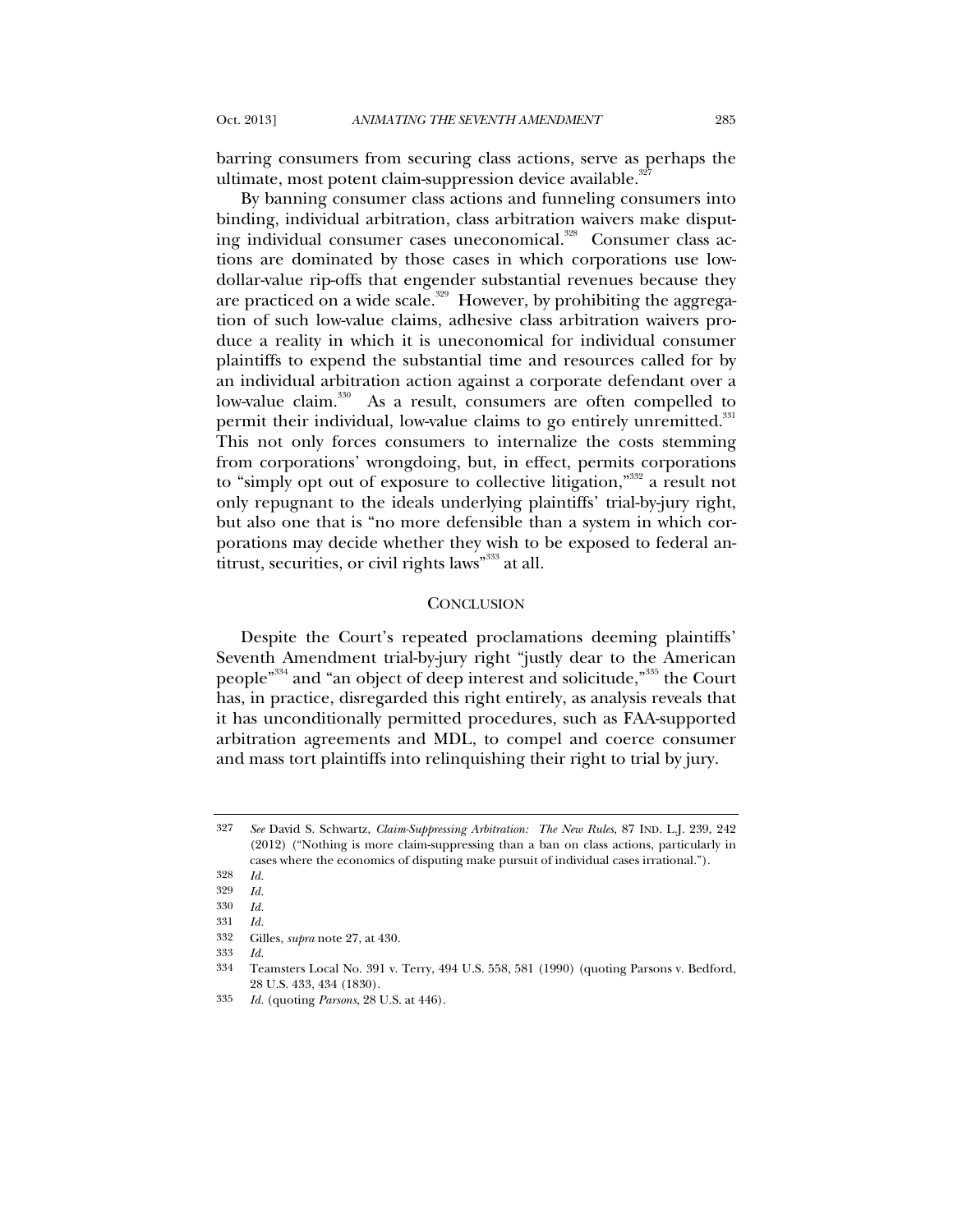Though the Court has not explicitly approved of either procedure or the resultant diminution of plaintiffs' constitutional right, the Court has rubber-stamped each through its decision to effectively exit the field of Seventh Amendment jurisprudence. Its formalistic, permissive trial-by-jury jurisprudence affords the constitutional right no meaning, substance, or policy backing, signaling to the public, federal courts, and legislators that plaintiffs' constitutional right to trial by jury is not a substantive, consequential protection, but a minor formal requirement that can be easily overridden by a procedure's nominal consistency with the vague notion that it permits the jury some chance at rendering a verdict on "issues of fact."<sup>336</sup>

The Court's decision to exit the field of Seventh Amendment jurisprudence is a profoundly problematic, untenable one. There are no "exception[s] to the jury trial right."<sup>337</sup> The jury was not just the "efficient choice of the founders;"338 the Founders considered the right to a jury trial to be "a central figure in the administration of justice."<sup>339</sup> Accordingly, the Framers, whose interpretations the Court ironically claims to honor, recognized the pitfalls of the jury-trial right, but "nevertheless tenaciously insisted upon its inclusion in the Bill of Rights."<sup>340</sup> More tangibly, the practical dangers of marginalizing consumer and mass tort plaintiffs' constitutional trial-by-jury rights are manifold, as the absence of jury trials threatens the very litigant and societal interests the Seventh Amendment is thought to protect. Thus, that returning to the field of Seventh Amendment jurisprudence will be a daunting task likely calling for the Court to overturn several of its past decisions is an unavailing justification for the Court's continued failure to adequately define, detail, or protect plaintiffs' constitutional right to trial by jury.

Consequently, we—scholars, policymakers, legislators, judges, lawyers, and students alike—cannot remain idle onlookers in the field of Seventh Amendment jurisprudence. Each step we permit the Court and corporate defendants to take in permitting and employing procedures inconsistent with plaintiffs' practical ability to be heard by a

<sup>336</sup> Gasoline Prods. Co. v. Champlin Refining Co., 283 U.S. 498 (1931) (citing Herron v. S. Pac. Co., 283 U.S. 91 (1931)).

<sup>337</sup> Thomas, *supra* note 296, at 512.

<sup>338</sup> *Id.* (citing Suja A. Thomas, *Judicial Modesty and the Jury*, 76 U. COLO. L. REV. 767, 779–82  $(2005)$ .

<sup>339</sup> Jon P. McClanahan, *The 'True' Right to Trial by Jury: The Founders' Formulation and its Demise*, 111 W. VA. L. REV. 791, 793–94 (2009) (citing AKHIL REED AMAR, THE BILL OF RIGHTS 96, 96–98 (1998)).

<sup>340</sup> Weiss, *supra* note 73, at 764 (citing Parklane Hosiery Co. v. Shore, 439 U.S. 322, 343 (1979) (Rehnquist, J., dissenting)).